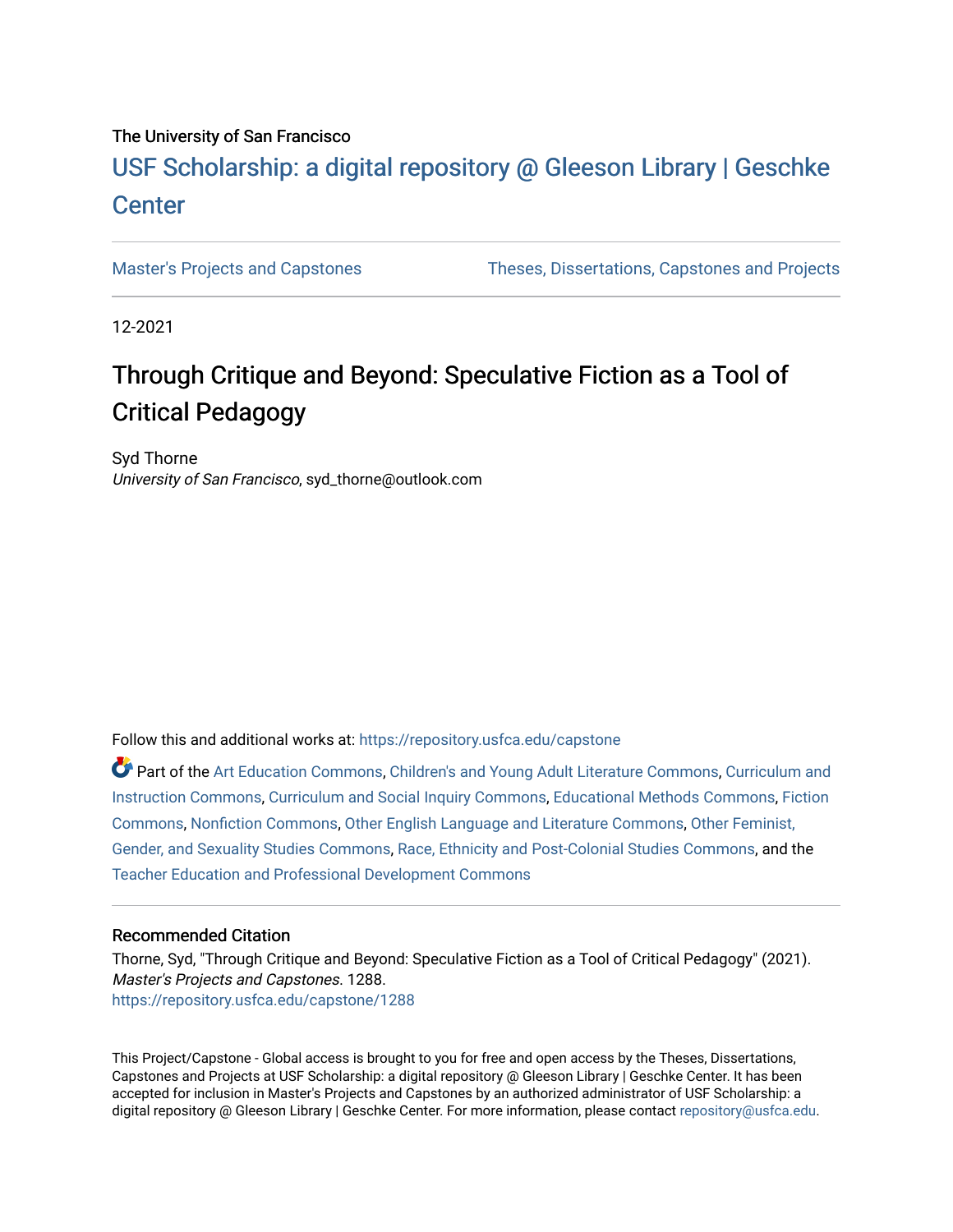University of San Francisco

# **Through Critique and Beyond: Speculative Fiction as a Tool of Critical Pedagogy**

A Field Project Presented to The Faculty of the School of Education International and Multicultural Education Department

> In Partial Fulfillment of the Requirements for the Degree Master of Arts in Human Rights Education

> > By

Syd Thorne December 2021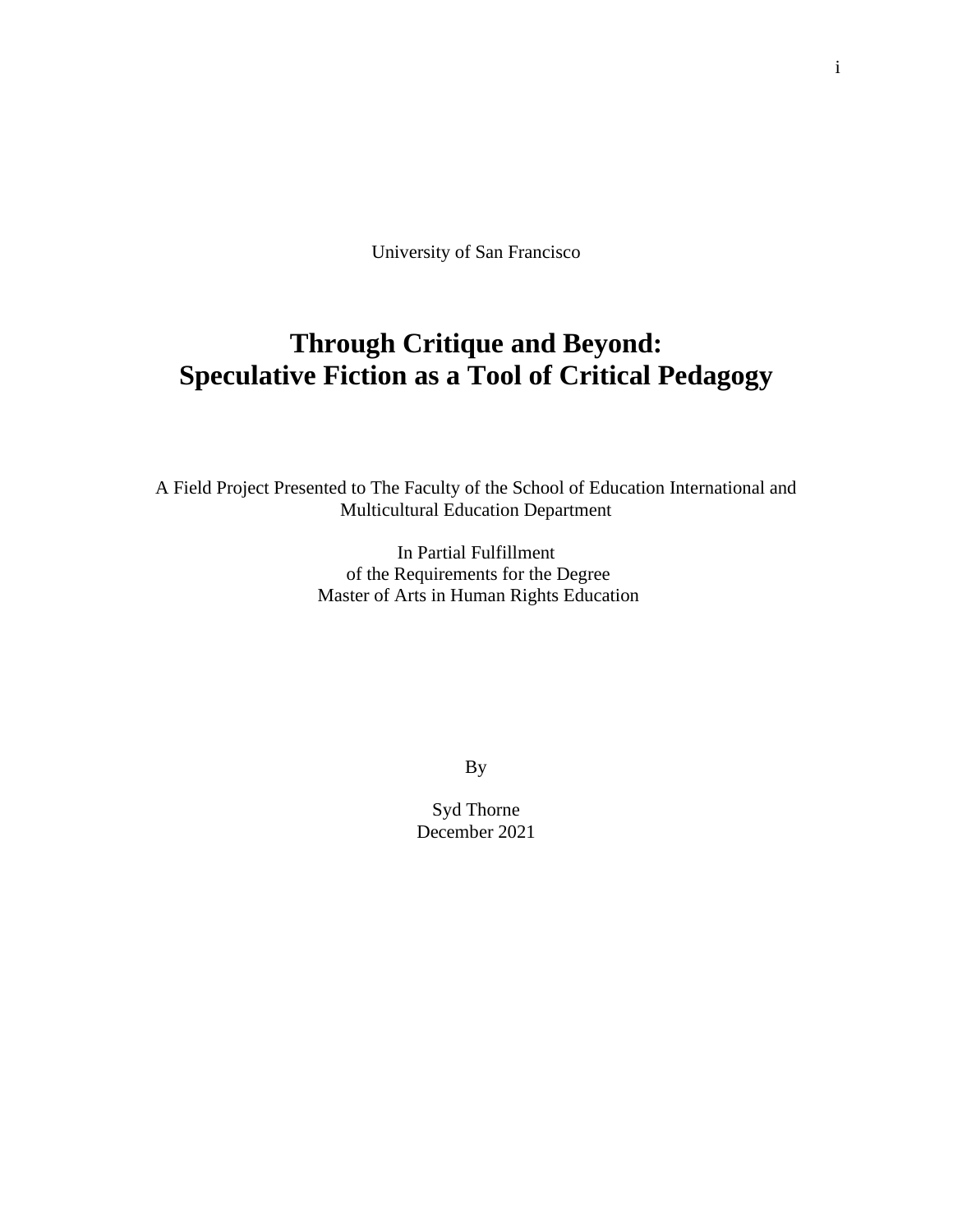# **Through Critique and Beyond: Speculative Fiction as a Tool of Critical Pedagogy**

In Partial Fulfillment of the Requirements for the Degree

## MASTER OF ARTS in HUMAN RIGHTS EDUCATION

## by Syd Thorne December 2021

## UNIVERSITY OF SAN FRANCISCO

Under the guidance and approval of the committee, and approval by all the members, this field project has been accepted in partial fulfillment of the requirements for the degree.

Approved:

Instructor/Chairperson Date:

\*\_\_\_\_\_\_\_\_\_\_\_\_\_\_\_\_\_\_\_\_\_\_\_\_\_\_ Committee Member Date:

\*Added only if there is a second reader

ii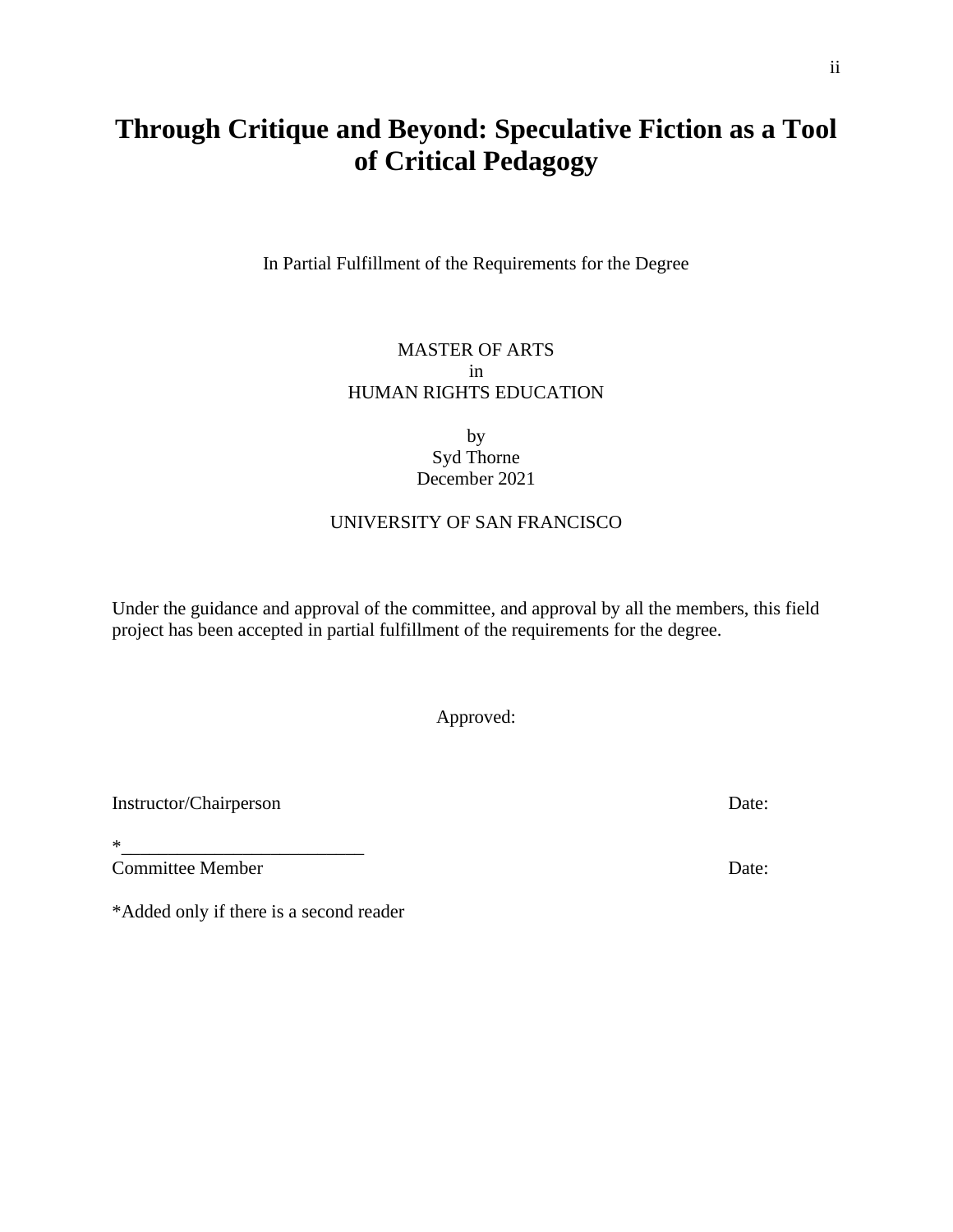# TABLE OF CONTENTS

iii

| Chapter $I$ – Introduction                             |
|--------------------------------------------------------|
|                                                        |
|                                                        |
|                                                        |
|                                                        |
|                                                        |
|                                                        |
| Chapter $II$ – Review of the Literature                |
|                                                        |
|                                                        |
|                                                        |
|                                                        |
|                                                        |
| Chapter III – Field Project                            |
|                                                        |
|                                                        |
| Chapter IV – Discussion and Recommendations            |
|                                                        |
| Recommendations For Further Research and Development32 |
|                                                        |
|                                                        |
|                                                        |
|                                                        |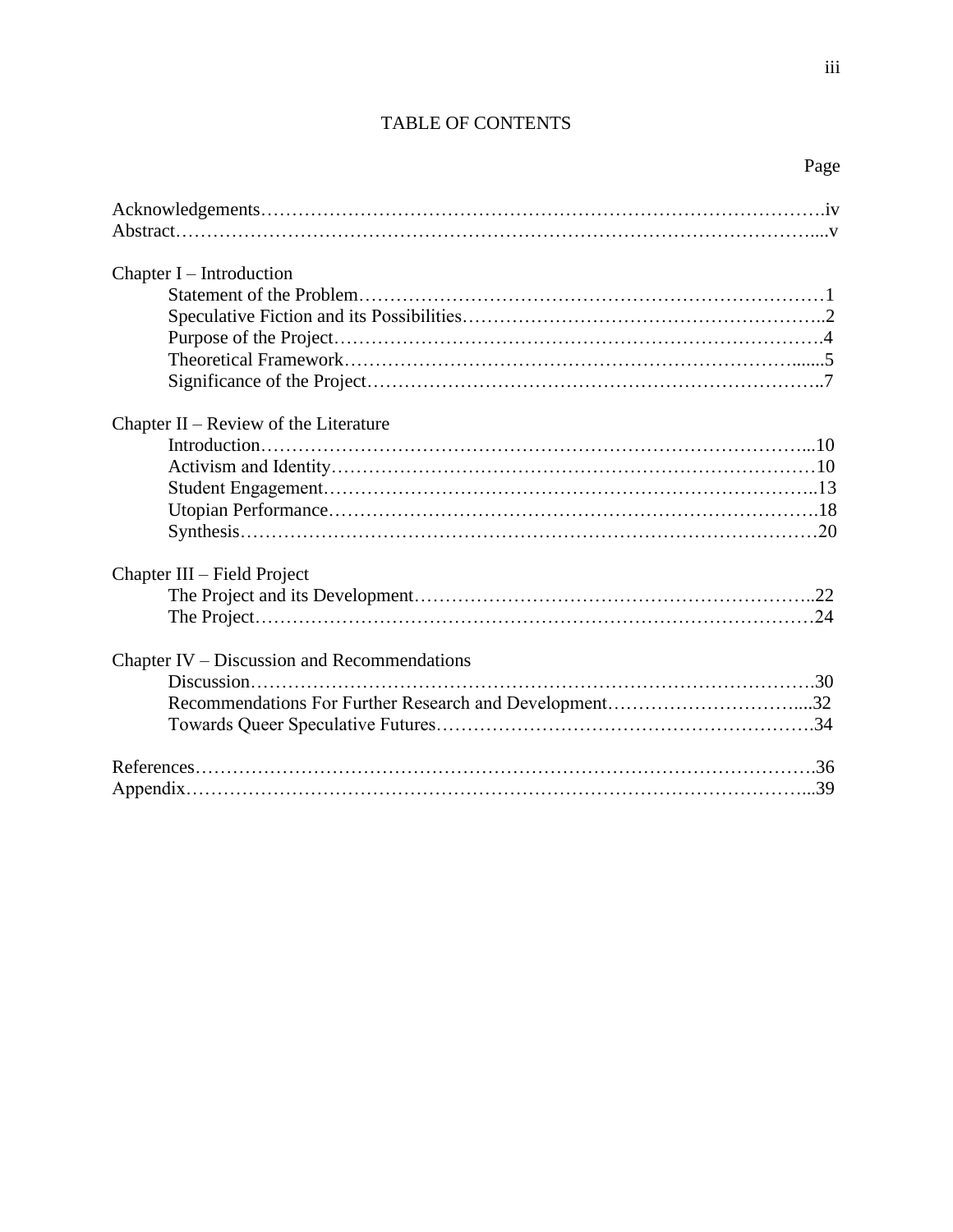#### **ACKNOWLEDGEMENTS**

I moved to the Bay Area and started the Human Rights Education master's program in the fall of 2019, months before the start of the COVID-19 pandemic, unaware of the events to come in the next two years. To work on a master's degree and field project during this time would not have been possible without the leadership and patience of the IME faculty, classmates that challenged and inspired me, and my friends, family, and partner whose unwavering support has been essential to my survival and success. I specifically would like to thank:

My parents,

thank you for your constant love and acceptance, for always encouraging me to continue my learning, and for all the sacrifices you have made to help me succeed.

My sibling Cam,

thank you for grounding me and always reminding me who I am and how far we have come.

My partner Keenan,

I am so proud to say we celebrated six years of loving each other this year. Thank you for always reminding me to take care of myself, for making the Bay Area feel like home, and for sharing

your family with me.

Dr. David Donahue,

thank you for the feedback and affirmations that helped me do my best work and for being a true role model of queer teaching.

Dr. Rachel Luft,

thank you for introducing me to the authors and ideas that inspired my continued study of education and are the foundation of this field project.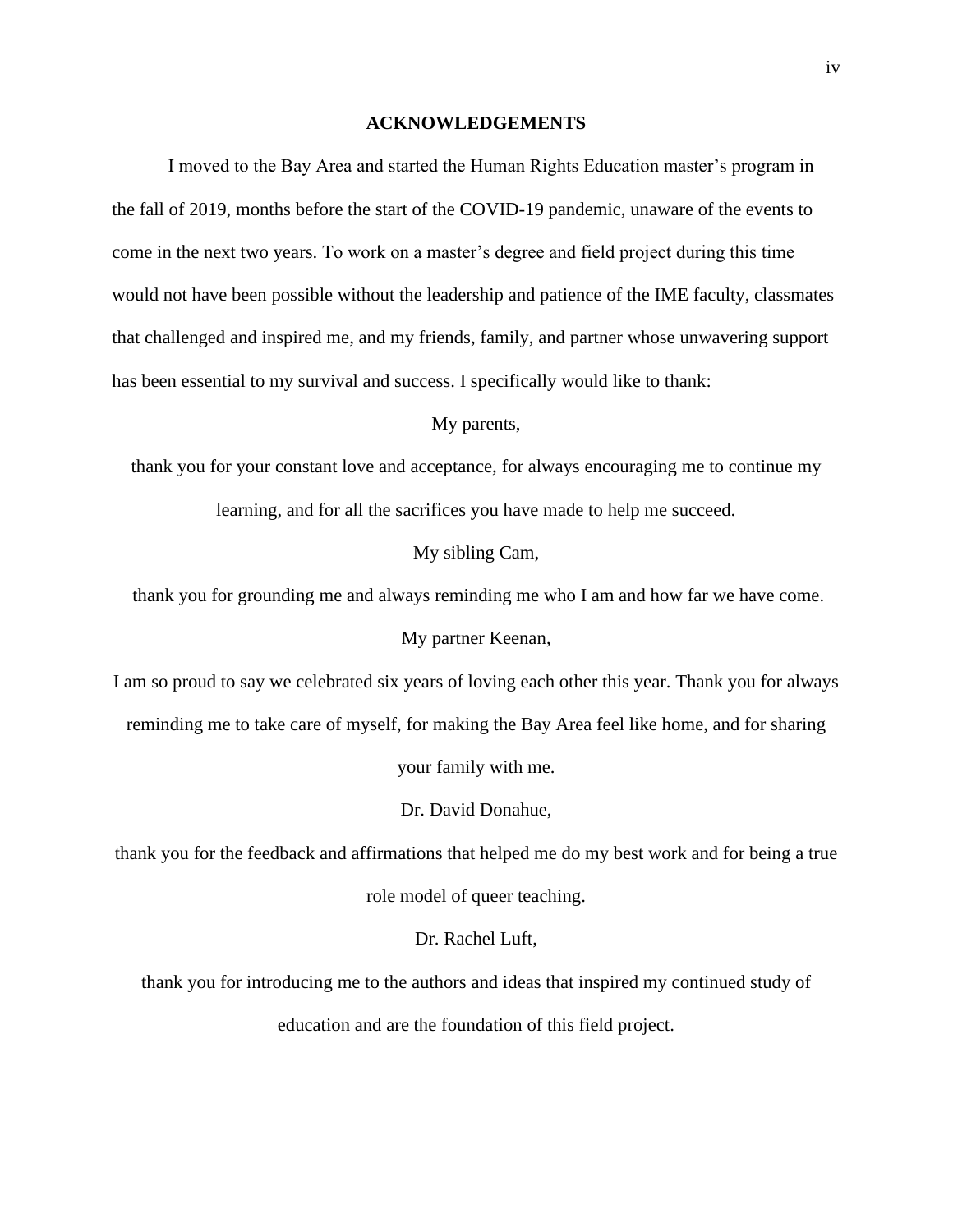#### **ABSTRACT**

This field projects centers around the issue of hopelessness among teachers and students and examines the genre of speculative fiction as a potential tool for cultivating critical hope in the classroom and as an asset to critical pedagogy. Utopian pedagogy and critical pedagogy make up the theoretical framework of this research and project development. The research explores the use of speculative fiction in three areas: activism and identity, student engagement, and utopian performance. The review of the literature demonstrates that the use of speculative fiction in the classroom has the potential to engage students in conversations about social justice and provide opportunities for students to express their feelings about the future, which could aid in the cultivation of critical hope. This research led to the development of a learning guide which includes sample lessons for grades 9 and above and utilize reading, creative writing, and performance as methods of engaging with speculative fiction. The lessons invite teachers and students to work with short stories from *Octavia's Brood* (ed. Imarisha, W., Brown, A.M., Thomas, S. R., 2015) and include questions for discussion, activities, and questions for reflection. The learning guide also includes recommendations for further reading and curriculum development.

# **Keywords: Speculative Fiction, Utopian Pedagogy, Critical Pedagogy, Utopian Performance**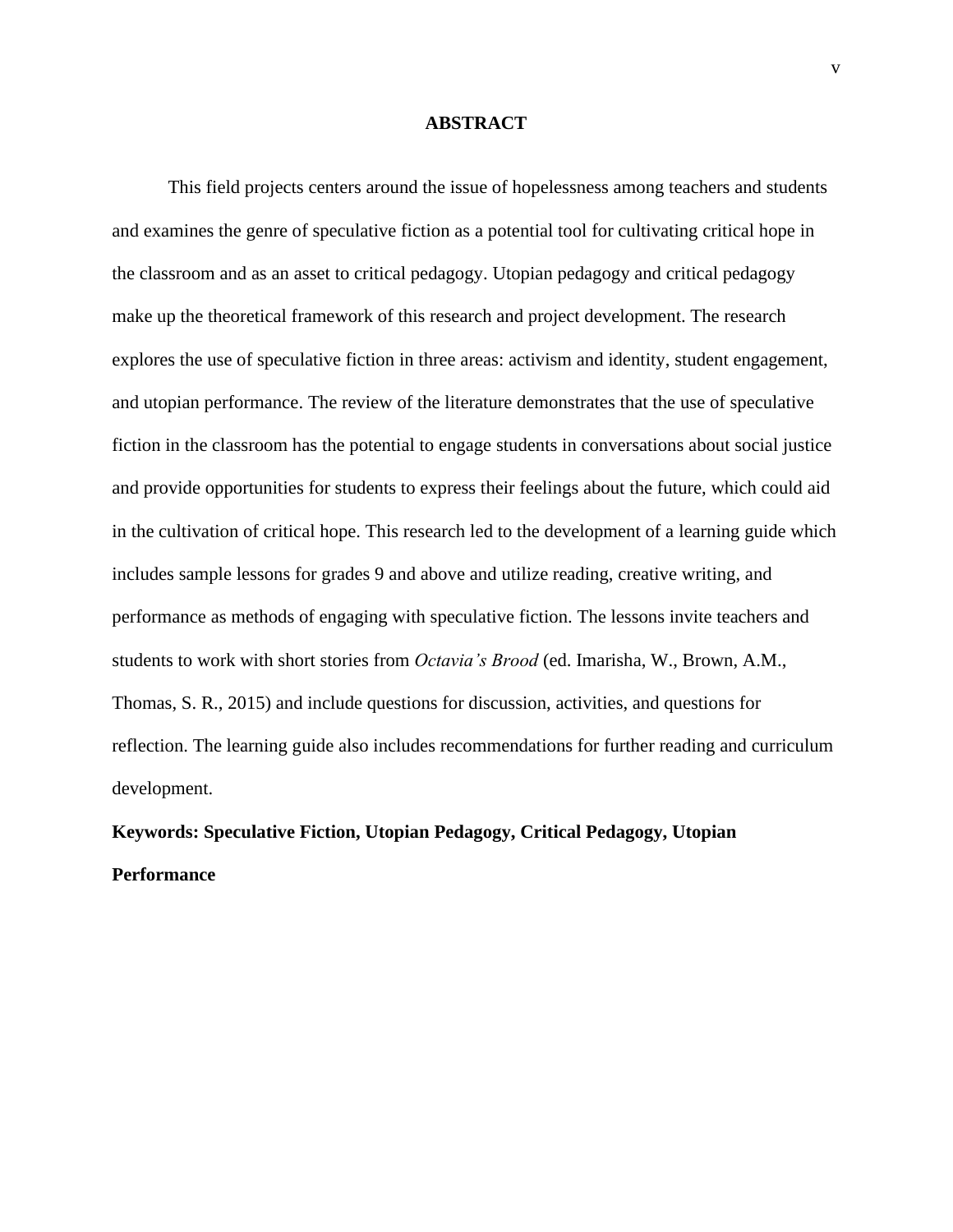## **CHAPTER I INTRODUCTION**

#### **Statement of the Problem**

bell hooks writes that "educating is always a vocation rooted in hopefulness" yet maintaining hope, and fostering critical hope in others seems to be an increasingly difficult task, as those practicing critical pedagogy from within marginalized communities bear witness to and often experience first-hand, daily assaults on hope by the hands of structural violence and oppression (2003, p.xiv). Jeffery M.R. Duncan-Andrade (2009) states "there has been an assault on hope, particularly in our nation's urban centers. This attack has taken place on numerous fronts, including disinvestment in schools and overinvestment in a prison industrial complex" (p.2). This idea is echoed by Shawn Ginwright (2015) in his book *Hope and Healing in Urban Education*. He talks about how students are often exposed to an "ecosystem of toxic environments" especially in urban schools where students experience structural oppression and structural violence in the form of racism, classism, heterosexism, homophobia, transphobia, xenophobia, ableism, etc. (p.3). Ginwright's observations about the dangerous effects of hopelessness on youth's physical, emotional, social, and spiritual health lead him to look to the healing justice movement for ways to repair individual and community trauma (Ginwright, 2015). He grounds his work in three major ideas about hope. First, "structural oppression harms hope", second, "healing is a critical component in building hope" and third, "building hope is an important political activity" (Ginwright, 2015, p.2). Just as systems of oppression work in multitudes of different ways and affect each community and individual differently, it is important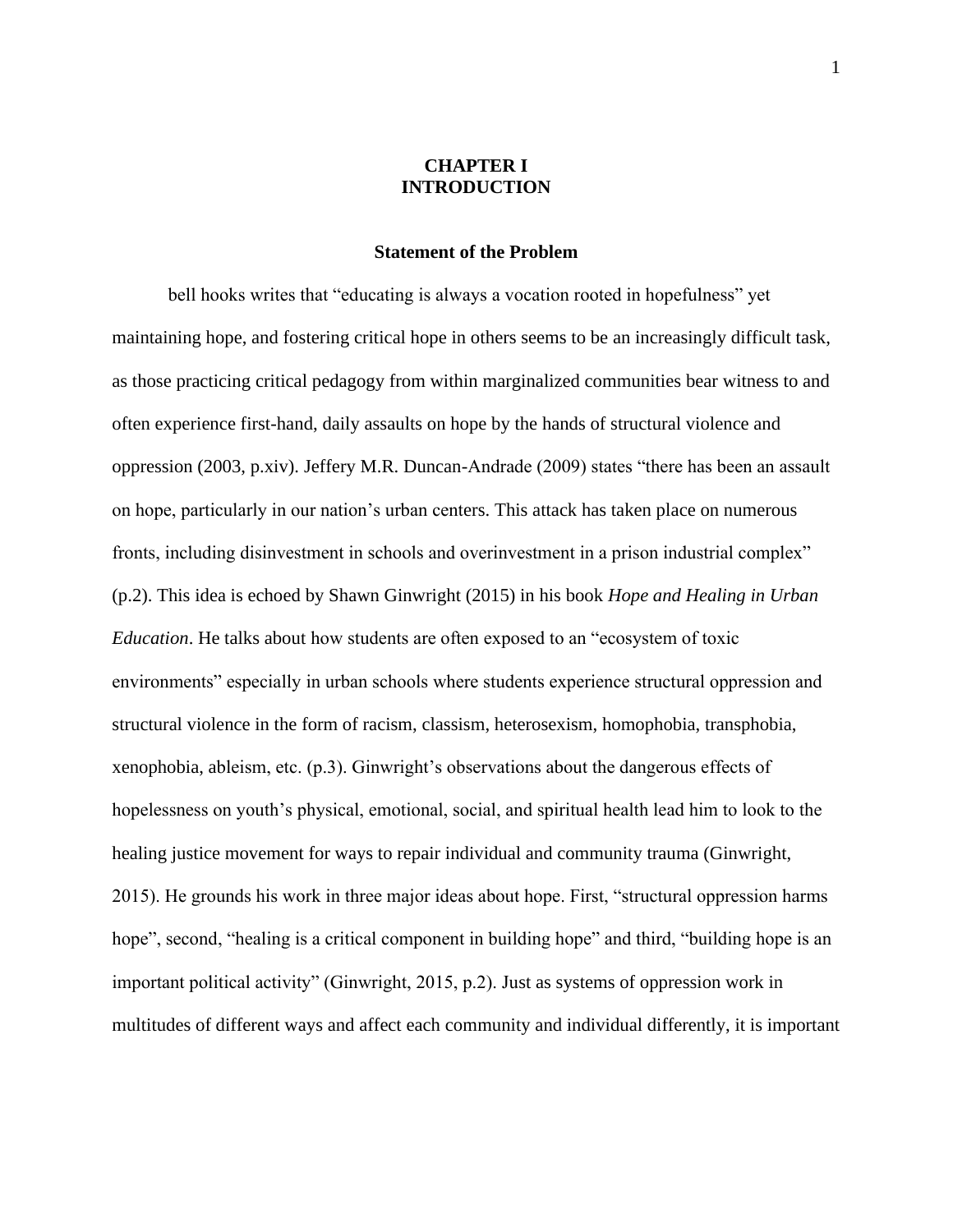to approach healing from an equally diverse and intersectional lens, and to look for tools in places they may be least expected.

#### **Speculative Fiction and its Possibilities**

Speculative fiction has an important place in critical pedagogy and in the pursuit of healing and building hope in the field of education. The term "speculative fiction" has many conflicting definitions that have changed over time, but for the purpose of this project, one of the most expansive definitions fits best. Marek Oziewicz, in his 2017 article for the Oxford Research Encyclopedia of Literature, discusses the difficult task of defining speculative fiction, calling it a "fuzzy super-set category that houses all non-mimetic-genres—genres that in one way or another depart from imitating conscious reality" (p.2). Genres typically housed under the speculative fiction umbrella include science fiction, fantasy, dystopian/utopian fiction, and horror. These genres, in contrast to other forms of fiction, "construct models of reality" rather than transcribe it directly and can also be understood as a "thought experiment that embraces an open-ended vision of the real" (Marek, 2017, p.3). Because it is such an expansive category, I have chosen to include scholarship that analyses the use of speculative fiction works that have specific connections to themes of justice and liberation. These works are most often written by people of color, women, members of the LGBTQIA+ community, [dis]abled authors, and authors that experience life at the intersection of multiple marginalized identities and many of these works of speculative fiction serve as critiques and responses to oppression.

A recent surge in justice oriented speculative fiction has also given birth to new terms and definitions. For example, the authors of *Octavia's. Brood: Science Fiction Stories from Social Justice Movements* developed the term "visionary fiction" to distinguish science fiction that has "relevance toward building new, freer worlds from the mainstream strain of science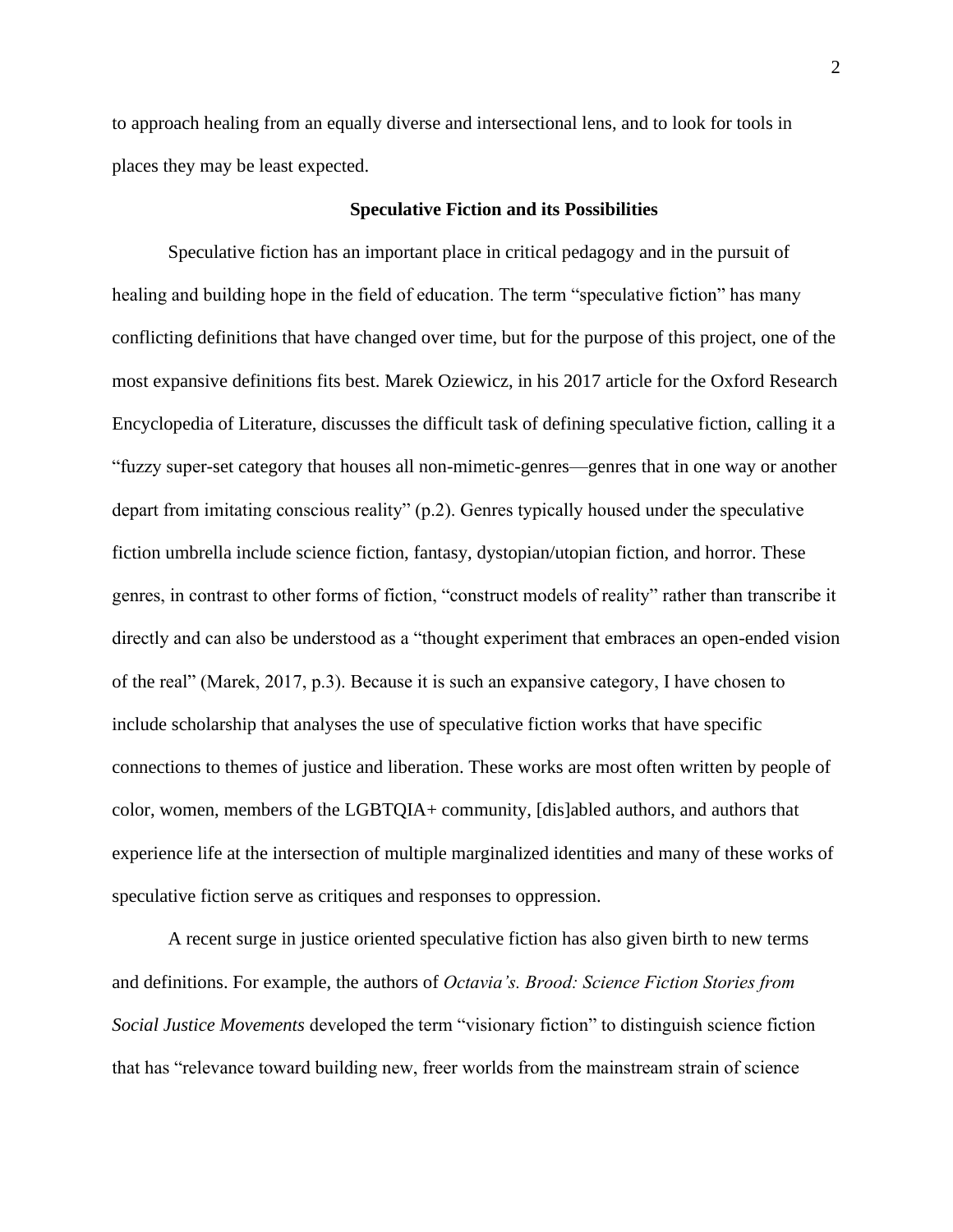fiction, which most often reinforces dominant narratives of power" (Imarisha, 2015, p.4). This constant process of challenging and creating new definitions speaks to the ways that speculative fiction has evolved and the ways that it has gained increasing acceptance and legitimacy in both academic and popular culture, making space for new and emerging storytellers to join in conversation with seminal voices in the tradition.

Speculative fiction usually deals with imaginary or fantastical worlds, but many subjects and themes are rooted in the writers' lived experiences, often incorporating thoughts and feelings about the worlds they live in, the worlds that they desire living in, as well as the worlds that they fear living in. The reflective, analytical, critical and constructive qualities of speculative fiction are what make the genre a useful tool for critical pedagogy. Engaging with the genre through reading, writing and performance can uplift the voices people from marginalized communities, facilitate generative conversations about systems of oppression and how they manifest in our daily lives, and provide a space for experimentation with ideas about the future, all of which have the power to aid in the cultivation of critical hope in the classroom. Studies by S.R Toliver (2020, Sarah E. Truman (2019), Julie Doyle (2020), and Leigh Anne Howard (2019), have shown that students of all ages are capable of creative, critical, and self-reflective thinking through the lens of speculative fiction and the practice has potential to aid in the healing of collective and individual trauma by moving beyond critique and imagining more just worlds. These studies also show how speculative fiction can be an effective tool in engaging students in various, often difficult topics such as police violence, white supremacy, climate crisis, gender binary, and other topics related to identity and oppression.

Because we know that the persistent attack on hope affects teachers as well as students, it follows that teachers would also benefit from the opportunity to engage with speculative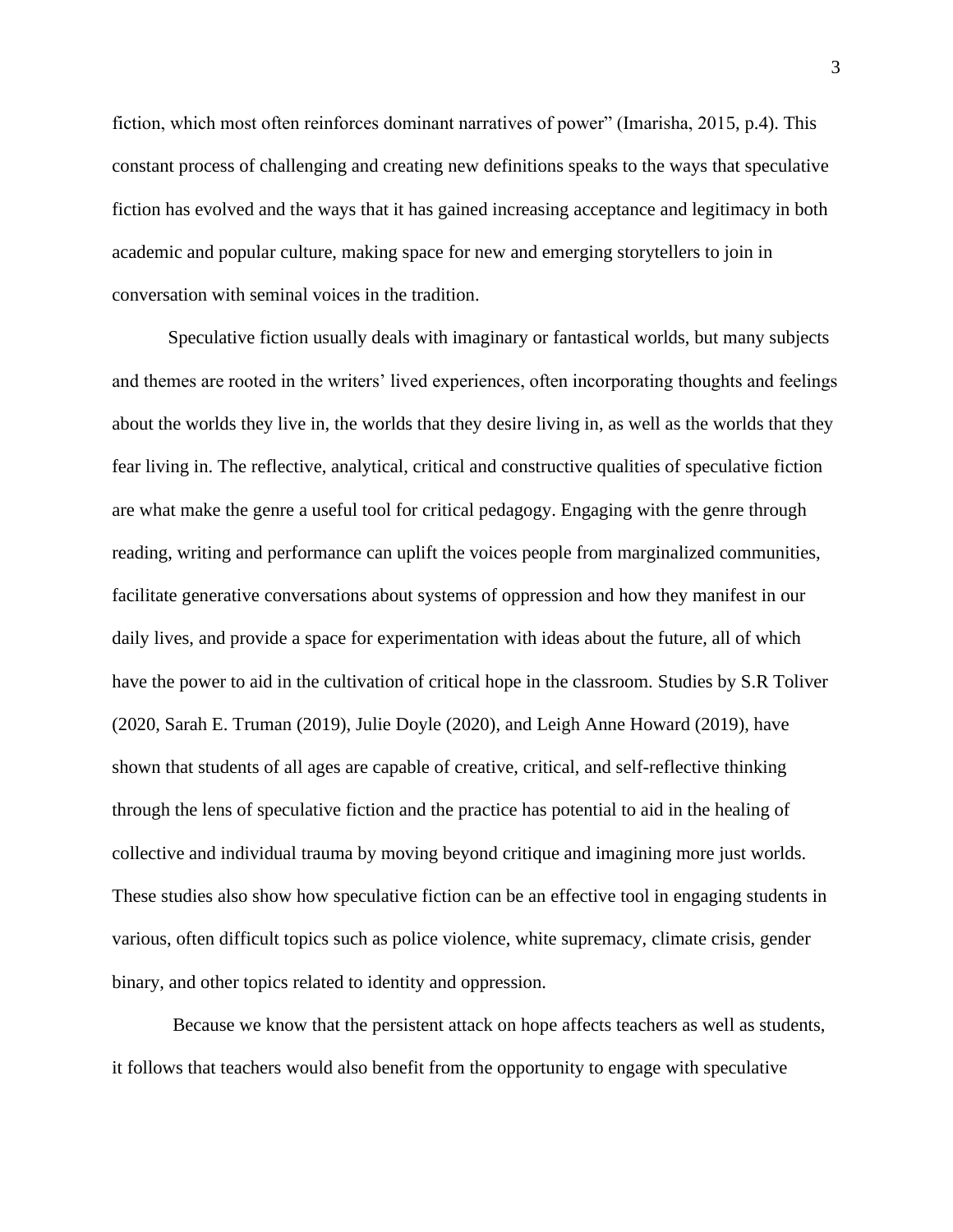fiction in the classroom. Through exposure to speculative fiction centered curriculum, teachers can practice cultivating critical hope through self-reflection and experimentation with ideas about the future. This process has the potential to inspire teachers to incorporate speculative fiction into their curriculum by building teachers' confidence in working with the genre and themes and focusing on strengthening their ability to create safe spaces of reflection and experimentation for their students. Using speculative fiction in the classroom is a form of arts integrated pedagogy that many teachers may not be familiar with, which is why learning guide should offer background on the genre and support teachers' understanding as well as student understanding.

#### **Purpose of the Project**

The purpose of this field project was to create a learning guide and sample lesson plan for teachers to explore and practice with the genre of speculative fiction through reading, writing, and performance-based storytelling with their students. The learning guide features speculative fiction texts written by and for people of marginalized communities as well as texts about speculative fiction as a tool of social and political change. The learning guide incudes discussion questions, creative writing prompts, and performance exercises as well as sources for further reading and additional recommendations. The aim of this project is to introduce teachers to the genre of speculative fiction and create generative conversations about how to use texts and activities as pedagogical tools in the pursuit of creating liberatory classroom environments and fostering critical hope. This field project may be of interest to students and teachers in secondary education, higher education, and teacher education, but the themes and activities can be scaled up or down to meet the needs of all age groups. It may also be of interest to activists, parents,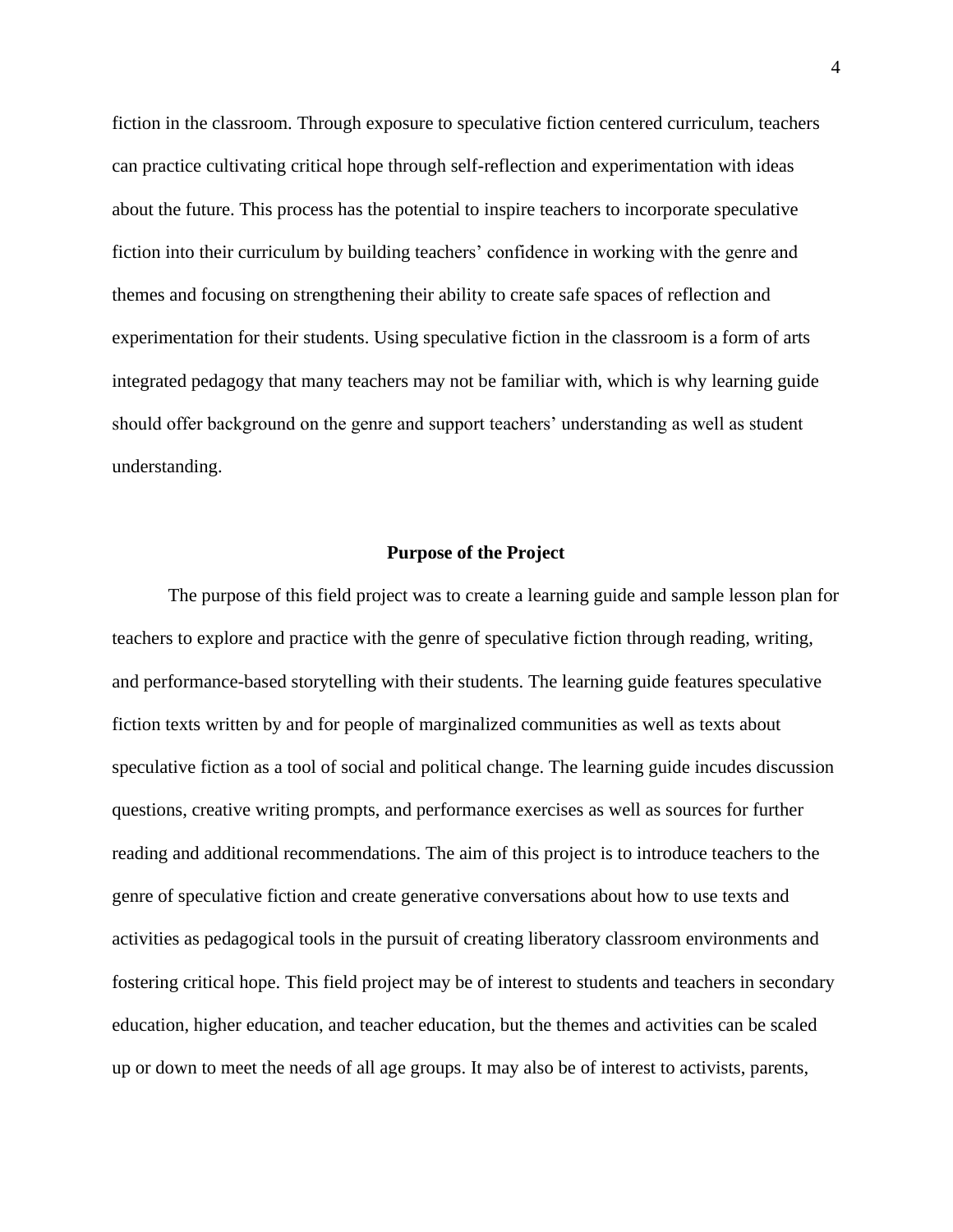artists and writers, as well as anyone interested in being transported to new worlds, where they are also invited to create their own.

This project is a result of my lived experience as an undergraduate student studying Women and Gender Studies and as a graduate student studying Human Rights Education and critical pedagogy. I saw first-hand how privileging critique and de-centering art and storytelling limited students' ability to foster critical hope and move beyond exposing unjust systems of power. This project was inspired by educators who went out of their way to showcase narratives of underrepresented people and write joy into their curriculum through arts integrated critical pedagogy. This project would not be possible without the artistic, literary, and intellectual contributions of people of color and of LGBTQIA+ experience, especially Black women and their contributions to critical pedagogy, critical race theory, feminism, and AfroFuturism, movements which have created the conditions that allow the classroom the potential to be a space of transformation and liberation despite the ever-presence of White supremacy, cisheteropatriarchy, and capitalism. I acknowledge how my privileged identities as a white, able-bodied, graduate student intersect with and inform my experiences as a trans-masculine, queer person, especially in the context of education as it exists as an institution of both oppression and liberation.

#### **Theoretical Framework**

Critical pedagogy and utopian pedagogy will be used as a theoretical framework for this field project. Critical pedagogy applies aspects of critical theory to the field of education and emphasizes making "visible the connections between power and knowledge and provide[ing] the conditions for extending democratic rights, values, and identities" while maintaining a critical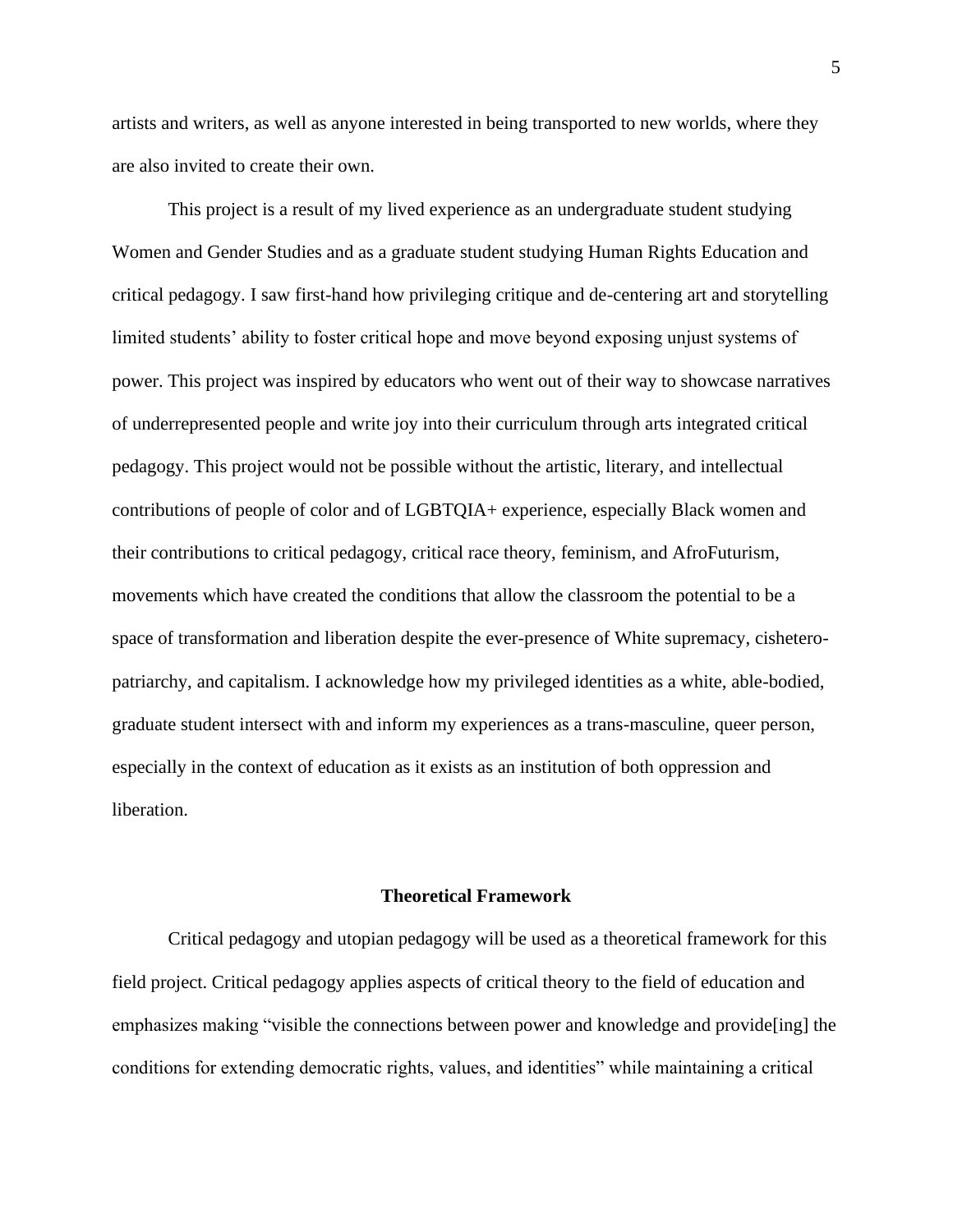understanding of history and lived experience (Giroux, 2007, p. 28). Critical pedagogy will be used due to its reliance on the belief that education can be liberatory and the centrality of hope within the theory, which speaks to the potential of tools such as speculative fiction to reinvigorate hope, and aid in the practice of critique and self-reflection. Foundational authors in the field of critical pedagogy include Brazilian philosopher and educator Paulo Freire and American author and educator bell hooks. Freire, in his most famous work *Pedagogy of the Oppressed* (1968) outlines a critique of the traditional "banking model" of education and proposes instead a "problem-posing" pedagogy that posits the learner as a co-creator of knowledge in the classroom. Freire (2004), in his later work, *Pedagogy of Indignation* writes about utopia, stating

If I am not in the world simply to adapt to it, but rather transform it, and if it is not possible to change the world without a certain dream or vision for it, I must make use of every possibility there is not only to speak about my utopia, but also to engage in practices consistent with it. (p. 7)

which speaks to the value of pursuing a balance between critique and imagination in critical pedagogy, as well as understanding hope as praxis. bell hooks in her book *Teaching Community*  emphasizes the importance of approaching social issues on a community level in the field of education and centers hope as an important aspect of healing and moving beyond critique (hooks, 2003). Taken together these authors represent the way that critical pedagogy has grown and expanded throughout the years and has responded to contemporary social and political issues while maintaining the belief in the potential of schools as sites for transformation and liberation.

Utopian pedagogy is a philosophy of education that is related to critical pedagogy and the two inform each other in various ways. Utopian pedagogy speaks specifically to the importance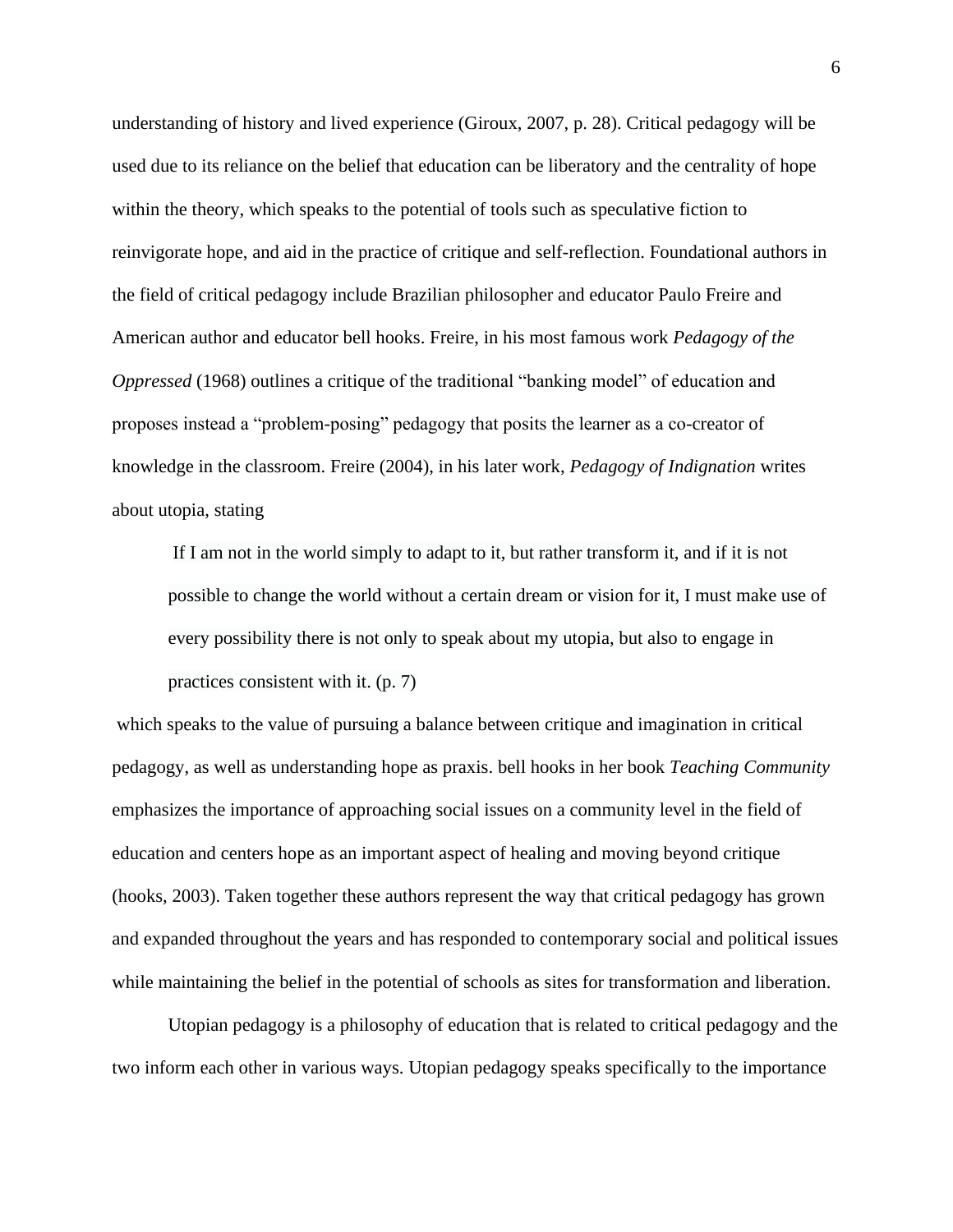of maintaining "critical attitude towards the present and a political commitment to experiment in transfiguring the coordinates of our historical moment" meaning that critique must also include an investment in the process of imagining different ways of being and knowing in education (Coté, Day, Peuter, 2007, p. 13). Utopian Pedagogy is used in this field project because using speculative fiction as method is an example of putting utopian pedagogy into practice as it encourages creating space for both critique and creation through the exploration of new worlds in literature and art. Some foundational authors who have contributed to utopian pedagogy are Mark Coté, Richard J.T. Day, Greig De Peuter, Rhiannon Firth, and Henry Armond Giroux. Coté, Day, Peuter and Giroux among others, contributed to 2007 book *Utopian Pedagogy: Radical Experiments Against Neoliberal Globalization* which traces the history of the utopian impulse in philosophy and education and posits utopian pedagogy as a direct response to questions about the role of education in the current neoliberal landscape and the potential for not only survival, but moving beyond the struggles that people are facing (Coté, Day, Peuter, 2007). Firth expands on utopian pedagogy by looking at the ways that the ideas inform research methodologies within the education and social movements by providing a critique of existing practices (Firth, 2003). Taken together these authors provide a rationale for the project of experimenting with tools such as speculative fiction in the classroom as a way of employing utopian pedagogies and settling into the balance of critique and creation.

#### **Significance of the Project**

This field project may be of interest to students, teachers, professors, scholars in the field of literature, language arts, theater arts, sociology, critical theory, ethnic studies and gender studies. It may hold significance because it reviews literature demonstrating successes in the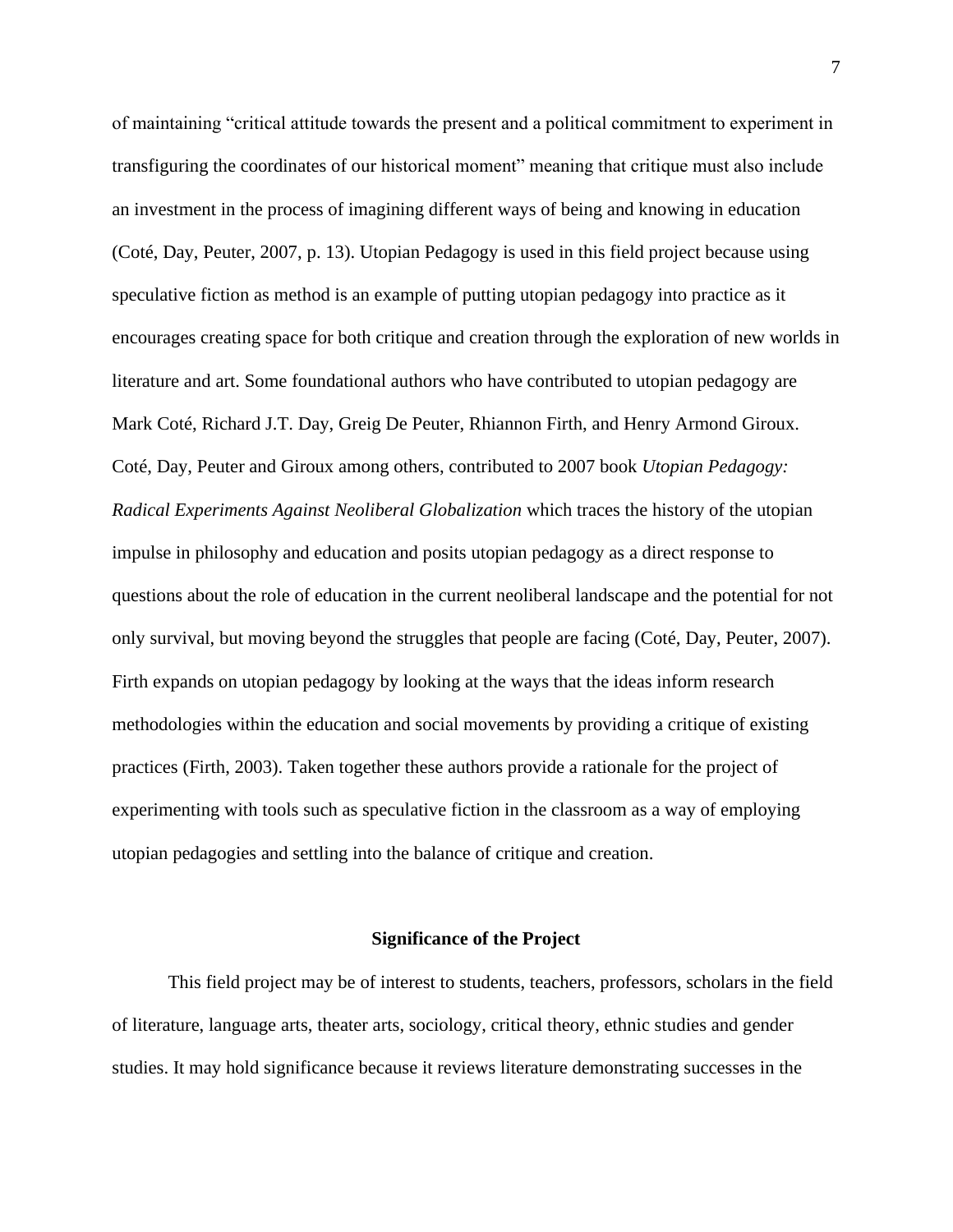field of education where speculative fiction was implemented in learning environments to encourage generative conversations about race, class, gender, sexuality, and ability as well as environmental and global health challenges. The literature shows that it is possible for teachers of all subjects and age levels to introduce speculative fiction to their classrooms in order to engage with students about their hopes and fears about the future as well as create space for them to explore these feelings by reflecting on their own lived experiences and practicing creative storytelling. This project may be of interest to those in the field of education who desire methods of diversifying their curriculum and showcasing voices of members of marginalized communities, as well as voices of contemporary authors because a large amount of the literature that can be classified as justice oriented speculative fiction or "visionary fiction" has emerged in the last thirty years. Those looking for examples and resources related to arts-integrated pedagogy would also find this project significant, as the methods explored include pedagogical tools that utilize reading, creative writing and performance. This project may also be of interest to grassroots organizers, activists, community educators, writers and artists. It may be significant because the literature highlights the contributions of organizers and scholar activists to the genre of speculative fiction, specifically those involved in transformative justice, queer and trans liberation, healing justice, and disability justice movements as well as the movements to end police brutality and incarceration. The act of imagining new worlds is at the heart of these movements which all center storytelling and desire as critical points of resistance, yet many activists and scholars experience burn out and feelings of hopelessness as a result of living under oppressive conditions.

Finally, this project may resonate with anyone who has experienced the negative mental and emotional effects of engaging in critique both inside and outside of academia without also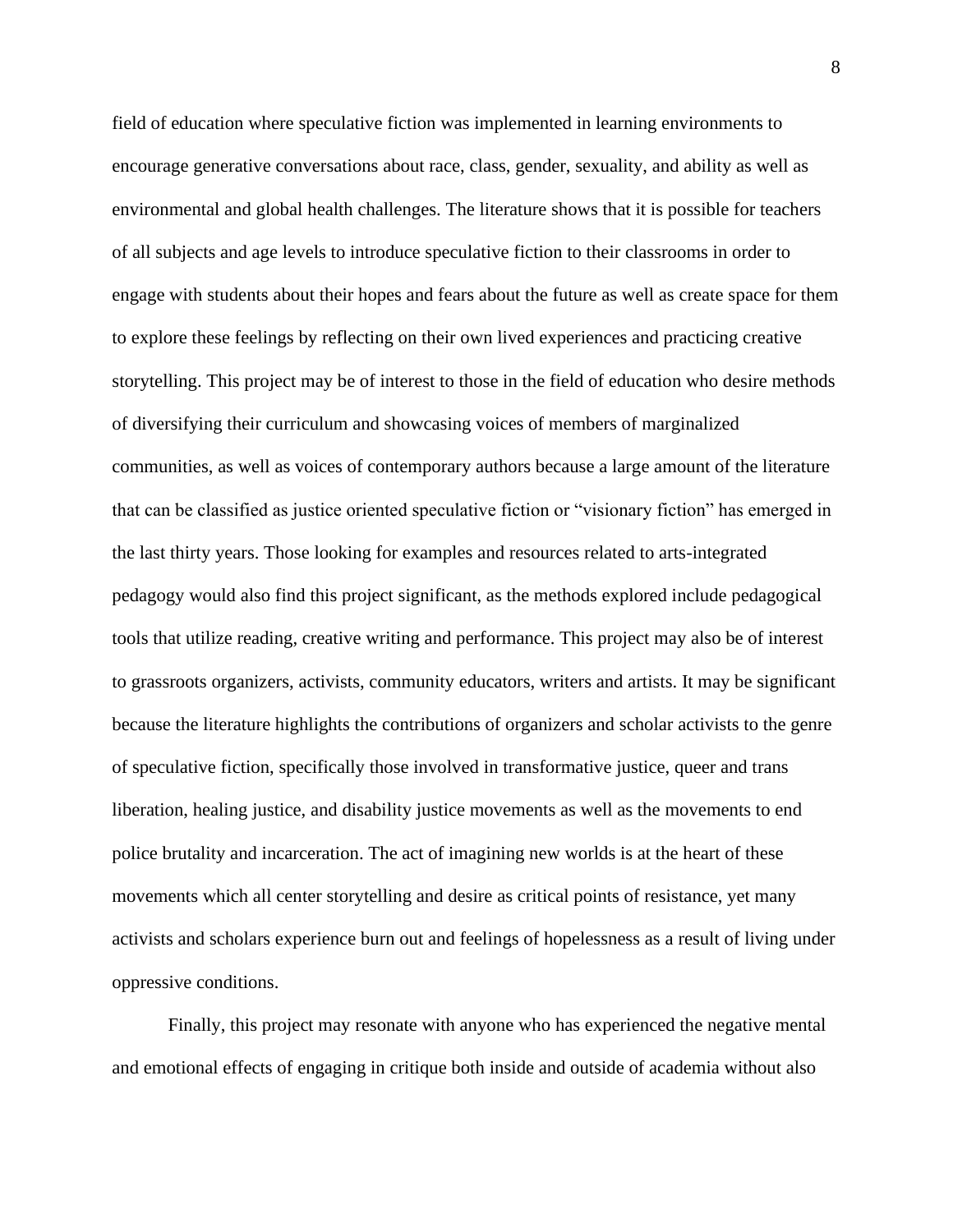being given the opportunity and space to imagine what a just world would look and feel like. Scholar and activist Robin D.G. Kelley states "without new visions we don't know what to build, only what to knock down. We not only end up confused, rudderless and cynical, but we forget that making a revolution is not a series of clever maneuvers and tactics but a process that can and must transform us all" drawing the connection between the practice of dreaming and social movement work (Kelley, 2001, p.xii). Social movements have a long-standing connection and affinity to speculative fiction because the genre allows both the reader and the writer to analyze current realities and challenge sociopolitical norms about identity and community and as Wallidah Imarisha (2015), editor of *Octavia's Brood* argues, all organizing is science fiction. This is relevant to educators and organizers but also to anyone that is interested in integrating the utopian impulse into their personal practices and relationships.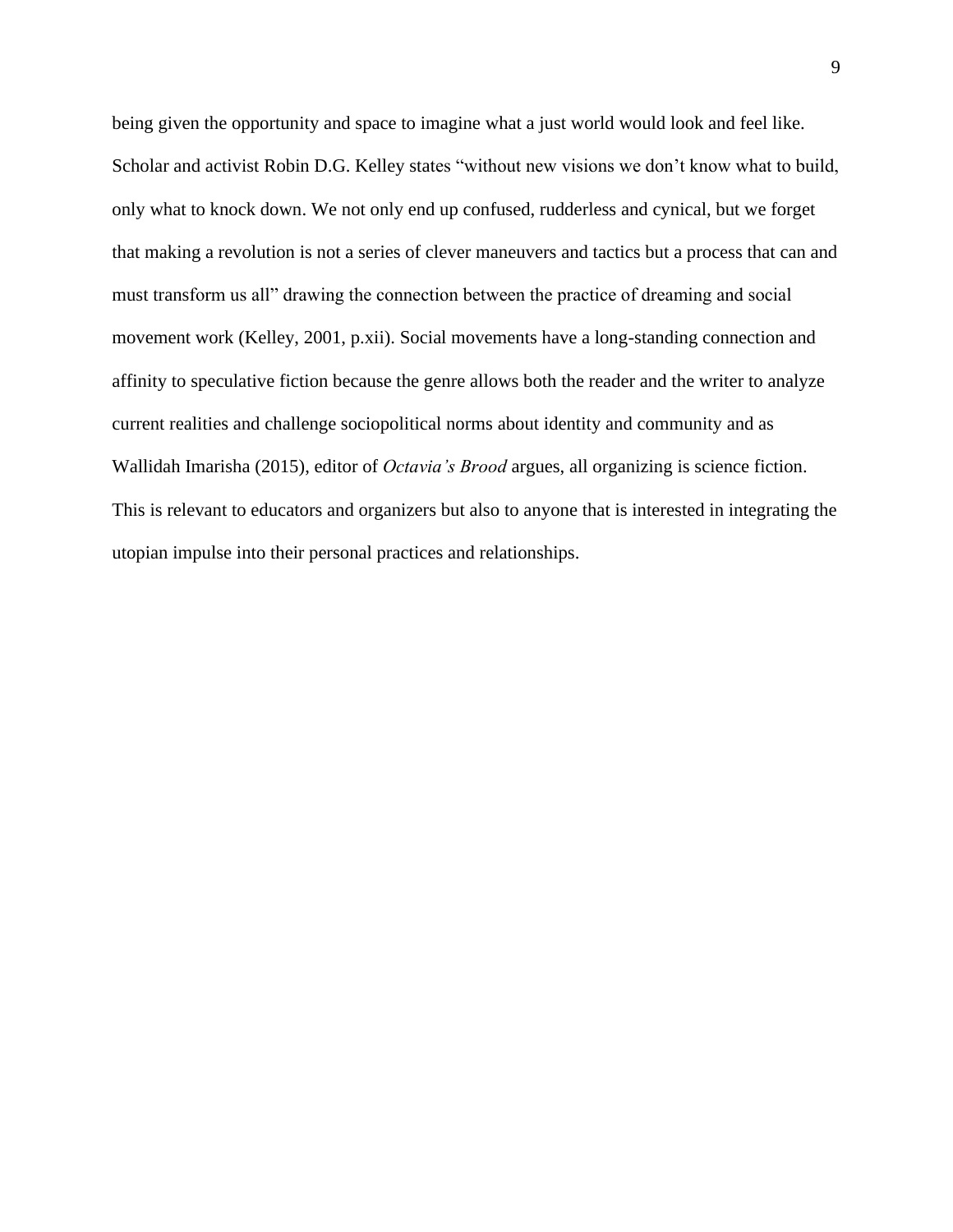### **CHAPTER II REVIEW OF THE LITERATURE**

### **Introduction**

Ginwright (2015) and Duncan-Andrade (2009) both speak to the crisis of hopelessness in the lives of many educators, specifically those that experience systemic oppression in the multitude of ways it affects marginalized communities. Howard (2019) also highlights how according to her observations, educators trained in and desiring to implement critical pedagogy struggle with praxis and the process of navigating through pushback from administration. These experiences can take a significant toll on teachers' well beings and their confidence in their ability to create spaces of critical hope and transformation in their classrooms. There are many emerging tools and methods such as speculative fiction and utopian performance that have significant potential for addressing the needs and desires of teachers engaging in critical pedagogy, but there are not many resources for teachers to experiment with these tools for themselves. Utopian scholars Coté, Day, & Peuter emphasize the importance of experimentation as a part of utopian pedagogy and Freire (1970) specifically states "knowledge emerges only through invention and re-invention" (p.72). Providing various scholarly examples and resources that use speculative fiction and performance is one way of allowing educators to experiment and practice with the concept of critical hope and sharpening their ability to engage in conversations about social justice with students.

#### **Activism and Identity**

For many activists and people from marginalized communities, speculative fiction has been used as a method of storytelling because it has the power to analyze lived experience and experiment with ideas about the future. Because one's ideas, fears, and hopes about the future are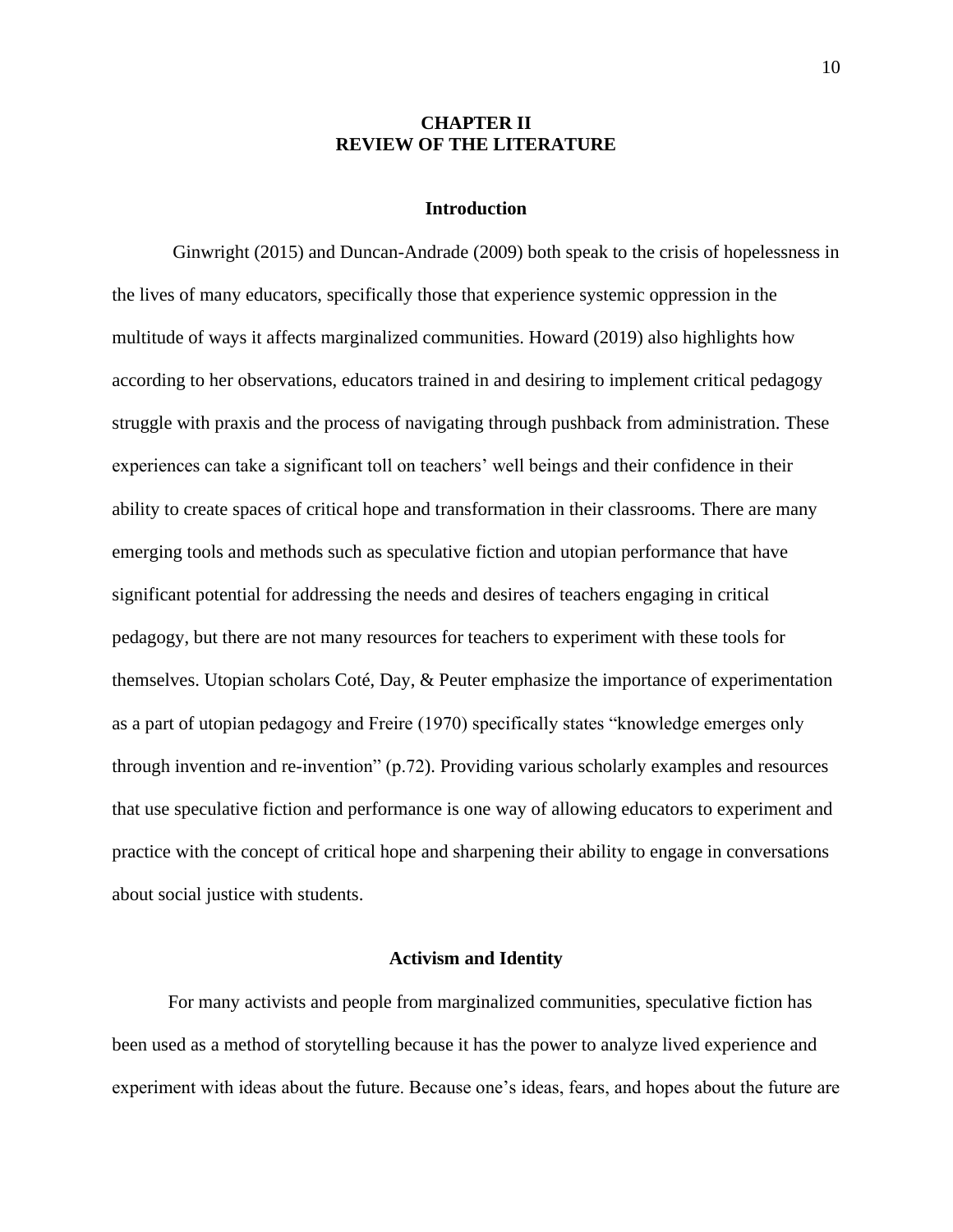influenced by one's current reality and knowledge of history, speculative fiction written by people from marginalized communities can offer powerful insight. Authors such as Octavia Butler, Ursula K. LeGuin, and Toni Cade Bambara are among the many authors in the genre of speculative fiction that analyze oppression and injustice in their work. Modern authors, activists, and academics have followed in the footsteps of these foundational authors in the genre, advocating for speculative fiction as method and praxis, having immense value for writers, readers, and the collective imagination. Burnnet (2019) speaks to the common dismissal of the genre of speculative fiction from African writers and argues that this writing is an example of direct resistance to colonialism and hegemony. Lai (2020) is another speculative fiction author who analyzes what makes the genre powerful and situates herself as a writer within a complex history of racist depictions of Asians in science fiction and reclaims and re-subjugates these images and ideas. These authors demonstrate the many ways that speculative fiction can be used as a tool for self-reflection and self-determination for people of color and activists seeking to work through real life problems and imagine other worlds.

The work of Octavia Butler and her most popular speculative fiction titles has inspired many activists and storytellers today, including the authors of the collection, *Octavia's Brood: Science Fiction Stories from Social Justice Movements* (ed. Imarisha, W., Brown, A.M., Thomas, S. R., 2015)*.* The book is grounded in the idea that all organizing is a form of science fiction and is focused on issues such as prison abolition, transformative justice, and uplifting the voices of queer and trans people of color in organizing. Imarisha, in a roundtable article with the authors of *Octavia's Brood* adds, "our movements for justice vitally need spaces where we start with the question 'What is the world we want to live in?' rather than starting with the question, 'What is a realistic win?'" (Imarisha, 2017, p. 2). This shift in questioning represents a shift toward critical hope that challenges one to think beyond current realities. adrienne maree brown, one of the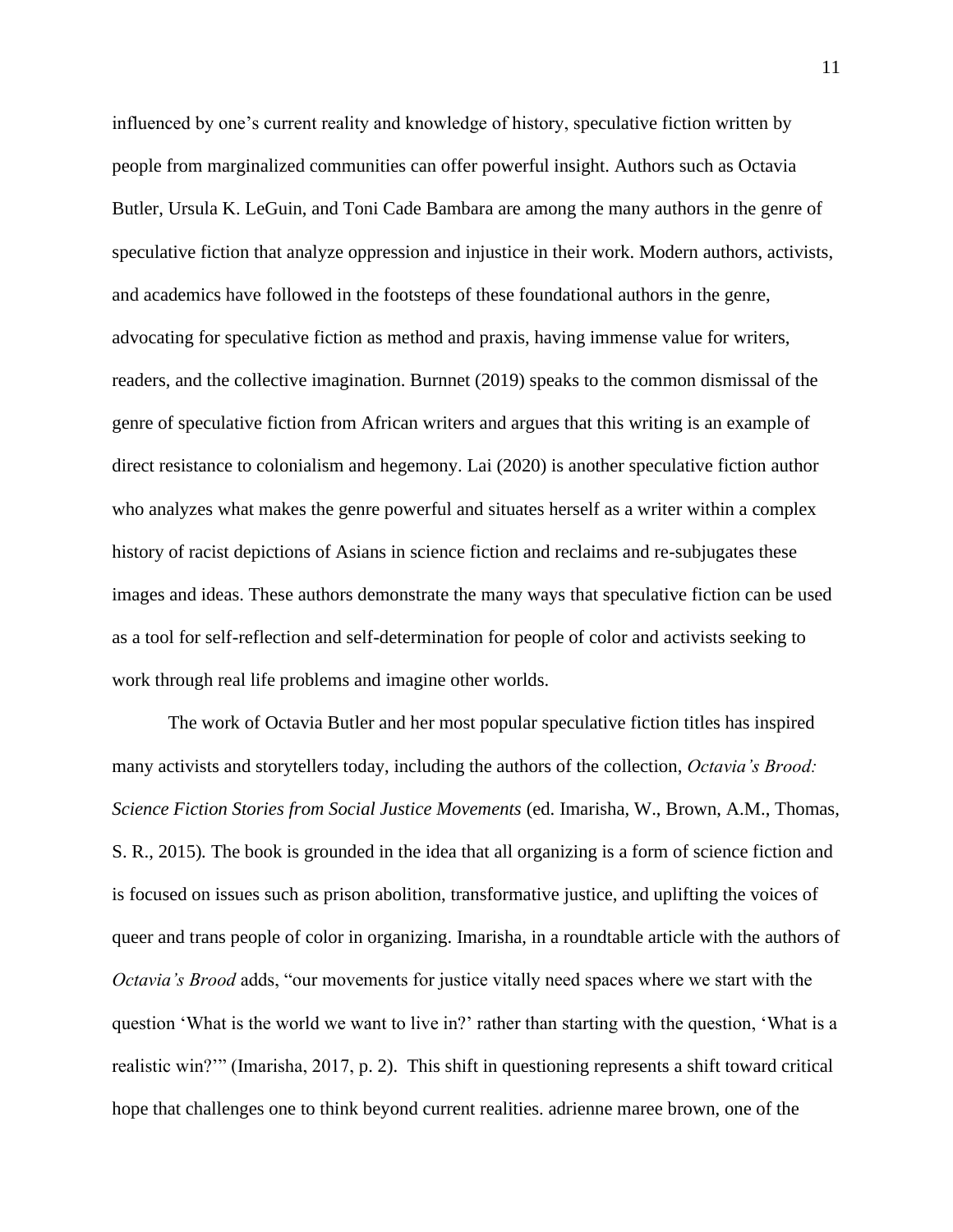authors of *Octavia's Brood* speaks to the importance of finding balance between realism and hope in social justice movements stating, "I think our survival depends on being able to hold both views, surviving the present, and supporting the most vulnerable with our eyes on the horizon, looking as far as we can, shaping our reality towards that" (Imarisha, 2017, p. 10). This idea of shaping one's reality is one that is common throughout Octavia Butler's novels and is an example of how ideas explored in speculative fiction can influence the way we live, allowing us to create the future in the here and now.

 Speculative fiction is a genre that is often overlooked in mainstream literary and academic spaces, especially speculative fiction written by members of marginalized communities because the academy tends to favor "realistic" accounts of racism, trauma, and adversity (Burnett, 2019). Burnett argues for the importance of uplifting speculative fiction authors, specifically African and African diaspora writers. He writes "The notion that fiction must be 'realistic' is ideologically tied to Enlightenment epistemology--the very same epistemology that actively justified and promoted the colonization and enslavement of so-called savage, insufficiently 'enlightened' Africans by the rational, 'realistic' West" (Burnett, 2019, p.1). By writing speculative fiction, African and African diaspora writers make interventions that carve out space for themselves and their communities into imagined futures, an act that directly resists hegemonic, Euro-centric, colonial cosmologies. This perspective speaks to the possibilities of using speculative fiction in the classroom, giving children and adults from marginalized communities the opportunity to see themselves reflected in literary futures, and create their own.

 Larissa Lai is a Chinese speculative fiction author that echoes similar ideas about the power of storytelling for members of marginalized communities. In a 2020 article she discusses her personal reasons for writing speculative fiction as opposed to other styles of writing, saying the genre allows her to draw on her lived experience, and analyze the history of Asian people and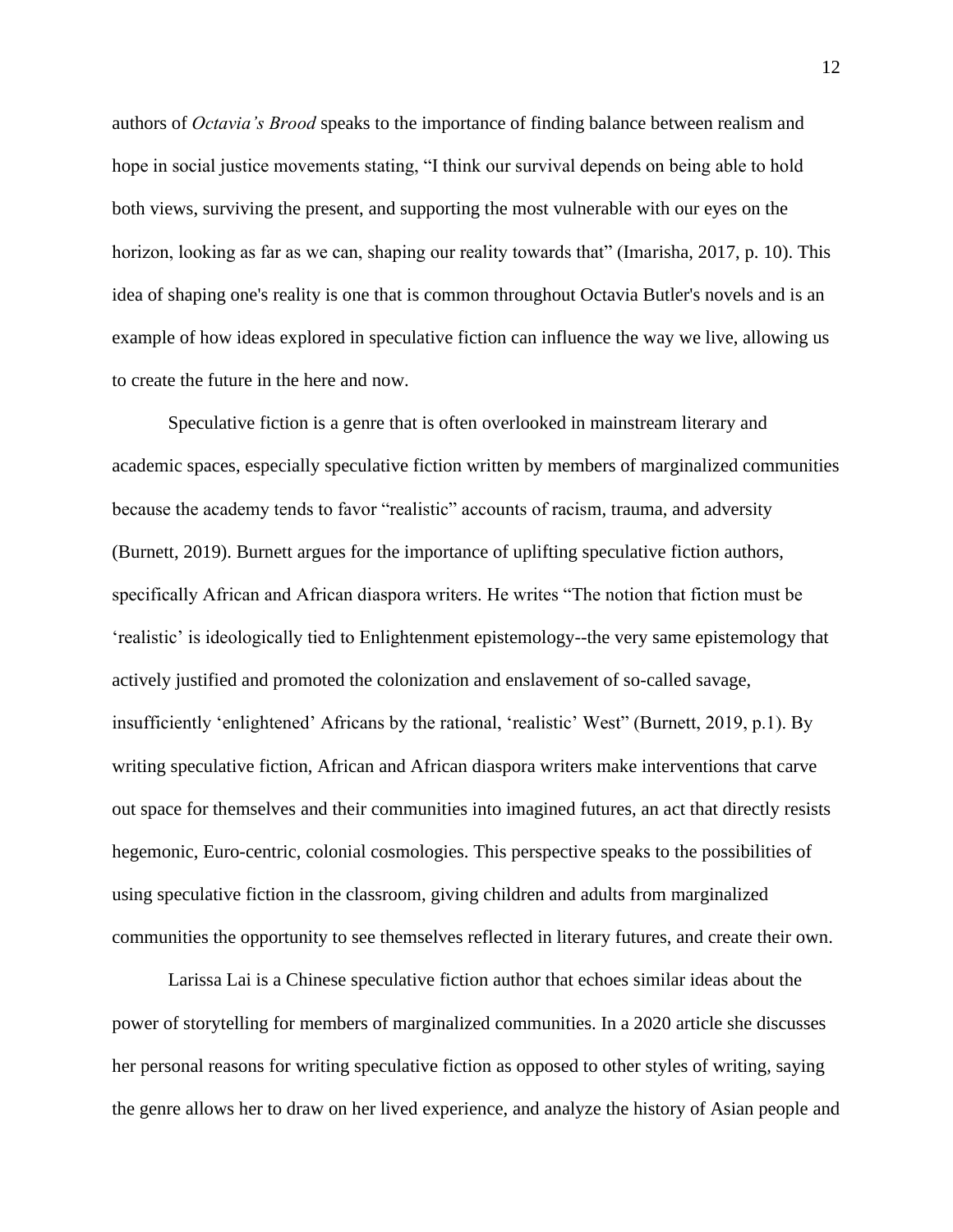culture in popular science fiction media. She writes that her practice aims to "distinguish the racist figurations of Asians in speculative fiction from the work of re-subjectivation in which racialized people reclaim or remake racist stereotypes for the purposes of self-empowerment" (Lai, 2020, p. 3). Lai (2020) sees speculative fiction as a thought experiment that allows writers and readers to examine real-world problems and the systemic and sometimes interpersonal dynamics at play, "giving us the opportunity to work out and think or dream through what we need to think or dream through" (p. 8). This idea speaks to a common misconception about speculative fiction and the utopian imaginary- that they are entirely separate from the realm of dystopia- when the worlds are deeply intertwined. Speculative fiction can be a place to imagine the worst-case scenarios, which can be just as useful as imagining the best-case scenarios because tactics and ideas about resistance can be practiced in the fictional world, creating examples for what can be done in the here and now.

#### **Student Engagement**

Research demonstrates that with children and adults, curriculum that includes speculative fiction provides space for marginalized voices to be uplifted, and has the potential to engage students in a wide range of social justice issues, allowing them to analyze their current realities and imagine the worlds they want to live in. This is shown through a multitude of studies, each with varying methodologies, subject identities, and areas of focus. Taken together, the following studies show that integrating speculative fiction into social justice curriculum is highly effective in engaging students and inspiring creativity, leading them to discover new ways of understanding themselves and the world around them.

S.R. Toliver, in her 2020 study, showcases the results of a writing workshop for Black middle school girls that focused on "Black feminist/womanist storytelling and the three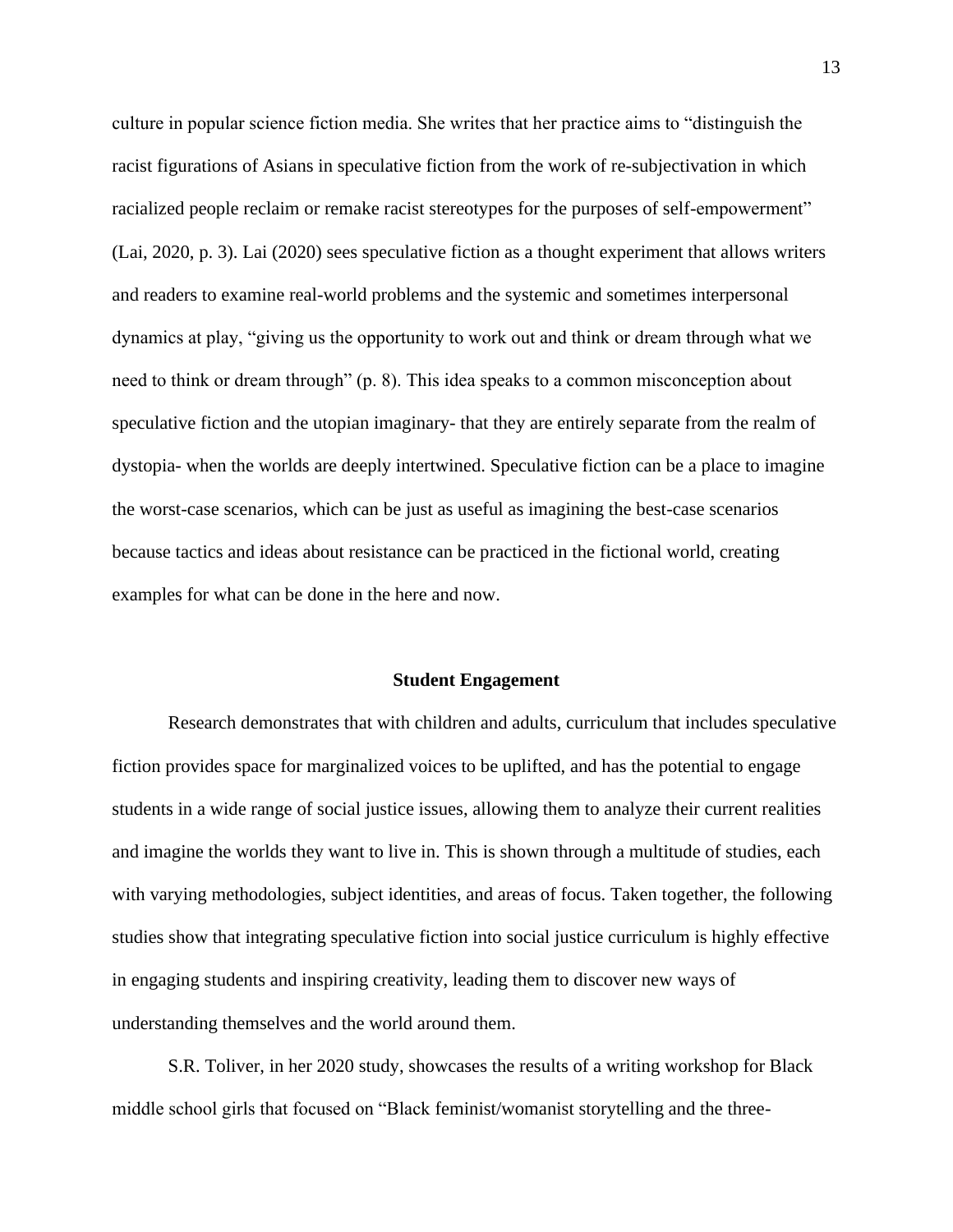dimensional narrative inquiry space" and illustrates the power of speculative fiction as a method of creating both testimony and counterstory. Toliver frames her interest in speculative fiction as method through the lens of Black feminist/womanist storytelling and critical race theory with an emphasis on counterstorytelling. She also highlights how counter storytelling can be a call to action, as the reader or listener plays an active role in witnessing and "engaging in a dialogic process with Black girls, affirming their words as legitimate sources of knowledge" (Toliver, 2020, p. 507). This specific example highlights the work of Black middle school girls who participated in a two-month writing workshop that both exposed the girls to speculative fiction through "mentor texts'' written by Black women and provided space and instruction for them to write stories of their own. The narrative inquiry study looked at the ways that a specific young author, Avenae'J, weaved personal experience, historical events, social issues, and ideas about herself and the world around her within the writing that she produced and in interviews. The young author explains how she incorporated themes such as racism, police brutality, and social movement organizing in her story and how she used fiction to imagine solutions and realities where these issues did not exist. Her story is set in an imaginary time and place but reflects her feelings about the world she lives in and her experiences as a Black girl in the United States. This study, and Avenae'J's story, show how exposure to speculative fiction can inspire creative writing that can help students analyze their realities and imagine new ones, while engaging in dialogue with the readers or listeners and inspiring them to act.

Engaging youth with speculative fiction as a means of analyzing the past, present and future is an idea mirrored in Doyle's (2020) work that responds to the ongoing climate crisis. She notes that "young people's voices are crucial to the collective re-storying of climate change" and that it is common among young people to feel pessimistic about the future, as is proven through the emergence of youth-led climate justice movements around the world (Doyle, 2020, p. 2750).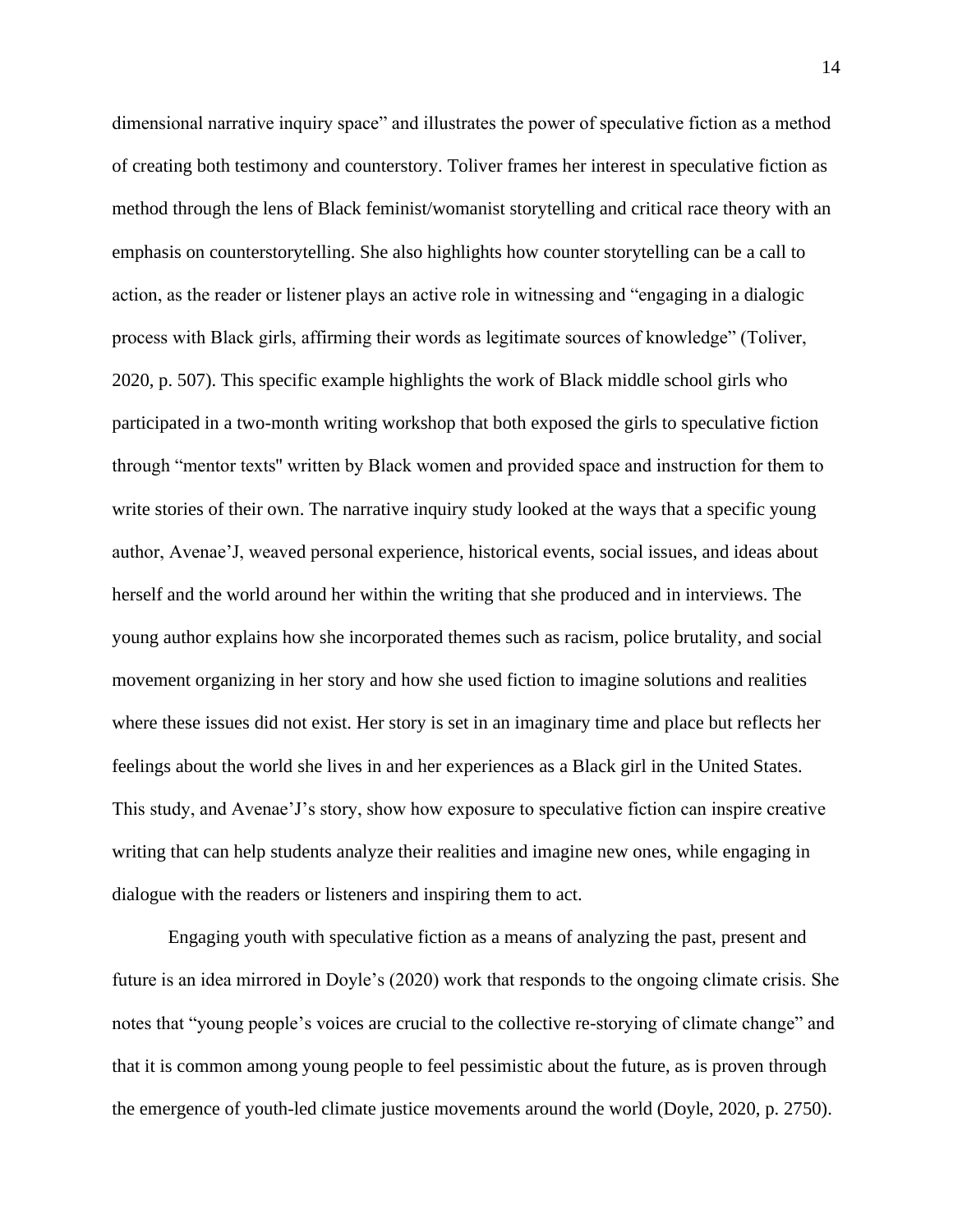Doyle (2020) looks at the results of a FutureCoast Youth workshop for 14–15-year-olds in the U.K. that utilized speculative fiction and participatory play to engage students in conversations about climate change and imagine more hopeful futures. The workshops were evaluated using qualitative mixed-methods and focused on "students' cognitive and emotional responses to the creative process, their sense of confidence, and the climate communication they produced through their project-based learning" (Doyle, 2020, p. 2755). It was clear through the response from youth participants that the interdisciplinary nature of the workshop led to them feeling engaged and creatively excited about the activities. Adults leading the workshops noted that it was easier for children to be engaged creatively outside of the classroom and that the "play space" created by facilitators was a crucial part of making students feel safe to express themselves and experiment with ideas (Doyle, 2020). The biggest takeaway was increased confidence among students in communicating what they learned about climate change, their fears, and their ideas about how to influence change and create a better future. This finding supports the idea that incorporating speculative fiction and interdisciplinary play can be a strong addition to critical pedagogy by providing alternative ways of thinking and expressing oneself when tackling difficult concepts such as climate change.

The previous examples looked at speculative curriculum within a workshop space, but it is also important to consider examples of studies done in the traditional classroom space to see how students respond and link exercises with the rest of their curriculum. Truman (2019) analyzes the use of speculative fiction in the 9th grade English classroom and focuses on the potential for the approach to engage teachers and students in feminist praxis. Truman draws heavily on Donna Haraway's concepts of situated feminisms and speculative fabulations, arguing that centering the intersectionality of race, gender, sexuality and class allows thinkers and writers to "conjure more just futures" (Truman, 2019, p. 32). This article analyzes the results of a four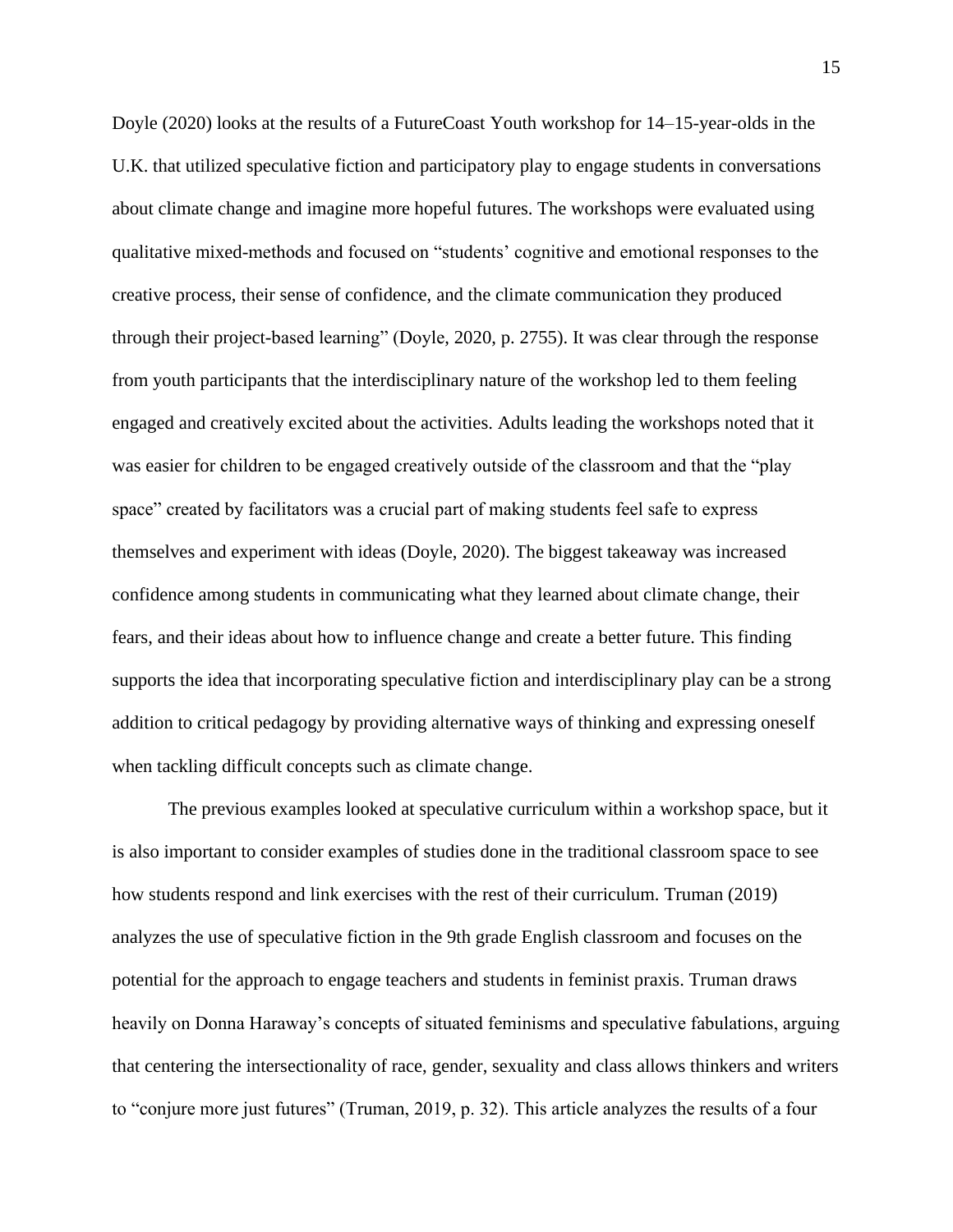month in-school project with grade 9 English students in Wales, U.K. and explored specifically the intersectionality of race, gender and power through walking and writing exercises. Walking and physically getting out of the classroom and into the community to inspire writing is an important part of Truman's methodology for teaching speculative fiction, as she believes grounding in place provides a common setting for students to generate ideas and reflect on their situated knowledge. A typical writing exercise would include a group walk around the school grounds and surrounding areas, a group discussion about ideas and thoughts that came up, a speculative reading assignment, and time to write independently about their ideas. Truman found that it was common among students to write speculative short stories about their community that proposed improved, more just, futures and that "students were attuned to how their own situated knowledge, race, gender, class, and sexuality affected the trajectory of their worlding practices (Truman, 2019, p. 37). This project and its analysis highlight the power of speculative fiction to help young people understand the world they live in and analyze the different intersectional locations that they occupy. This example of connecting speculative fiction to situated feminisms provides yet another example of how pedagogy and curriculum such as these can empower students to think critically about a variety of social justice issues and practice critical hope through storytelling.

 Using speculative fiction in the classroom has been shown to be beneficial for young students, but it is also extremely effective for adult learners. This is because there is a wealth of potential speculative fiction literature and educational content available, and thus a wealth of diverse narratives and stories that touch on many different social issues. Creating spaces of imagination and critical hope is especially important for adult learners because adults often spend most of their academic careers focusing on critique and do not have many opportunities to practice self-reflection and collective dreaming through the lens of speculative fiction. There are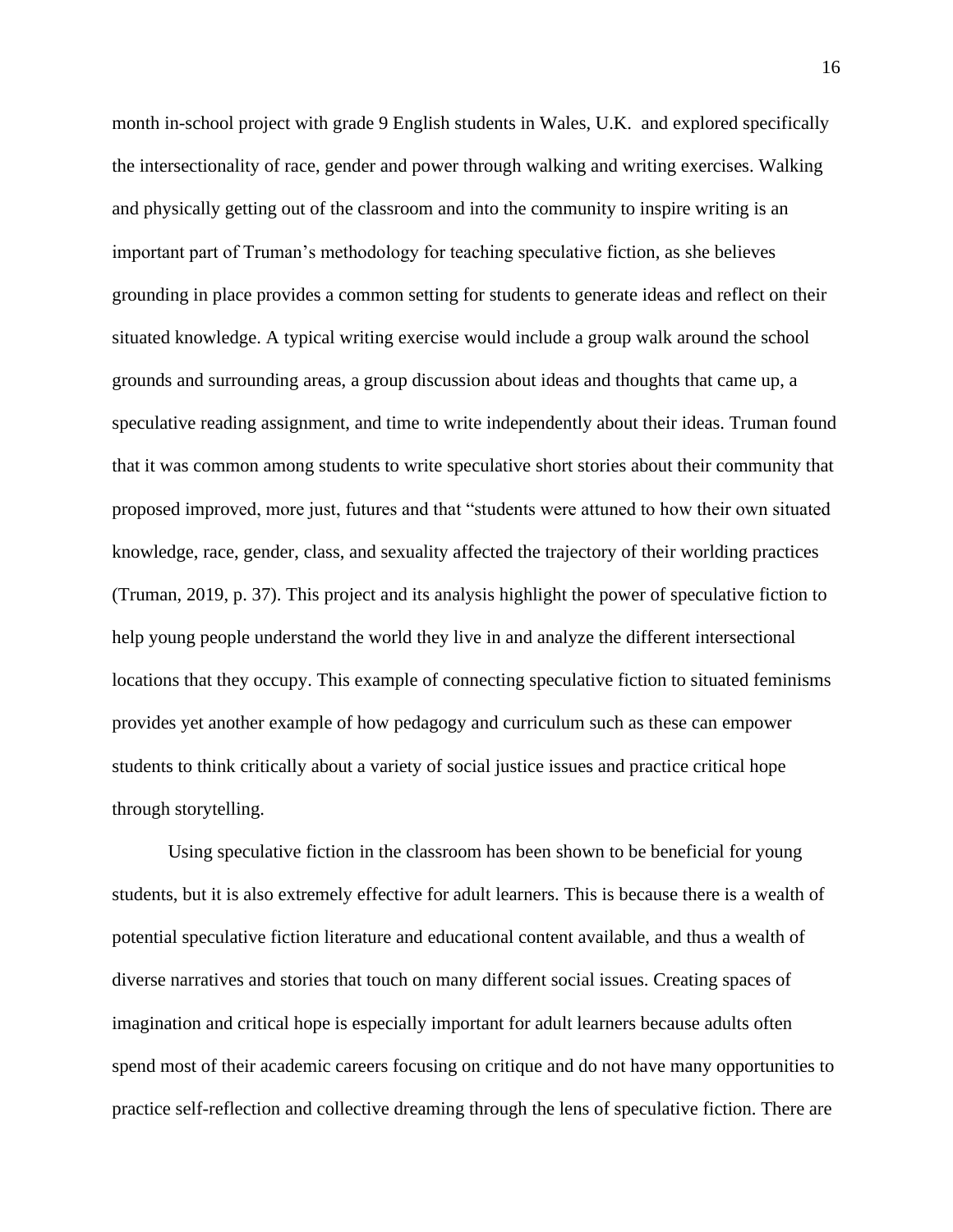several examples of educators using speculative fiction in classrooms with adult learners through literature, film and tv media, writing, and theater. Boaz (2020) considers the value of speculative fiction in the university classroom with a focus on gender and power dynamics.

Boaz (2020) analyzes the value of speculative fiction in a Sonoma State University class called "Gender and Geopolitics in Science Fiction and Fantasy". The class uses feminist theory, international relations, and game theory to scaffold engagement with the works and to examine key themes. Boaz includes a mix of film, television shows, and novels as a part of the syllabus to allow students varying entry points into speculative fiction. The main digital media works are *Battlestar Galactica, Game of Thrones, Jessica Jones, Star Trek, Misfits,* and *Watch- men;* and the novels include *The Handmaid's Tale* (Atwood, 1985), *Oryx and Crake* (Atwood, 2003), *Parable of the Sower* (Butler, 1993), and *Never Let Me Go* (Ishiguro, 2015). Boaz developed this syllabus based on findings from research in psychology, cognitive science, and philosophy that showed that engaging with speculative fiction had a positive effect on student learning. One study cited by Boaz suggested that "science fiction reading promotes abstract thought and improves theory of mind, key dimensions in the development of both critical thinking skills and empathy" (Boaz, 2020, p. 244). As students partake in the class and with each piece of media, they are encouraged to analyze the issues such as representation of women, queer people, trans people, and people of color in the works as well as the power dynamics of race, class, gender and citizenship. Boaz (2020) argues that speculative fiction "encourage[s] us to think not just about the problem or policy at hand, but to provide some cognitive and psychological tools to speculate on possible futures and work through creative solutions toward constructive ends" (p. 244). This example highlights the ways that speculative fiction can be introduced to adult learners in the classroom through multi-modal syllabi and demonstrates the potential that speculative fiction has for inspiring generative conversations about oppressive power dynamics and social justice issues.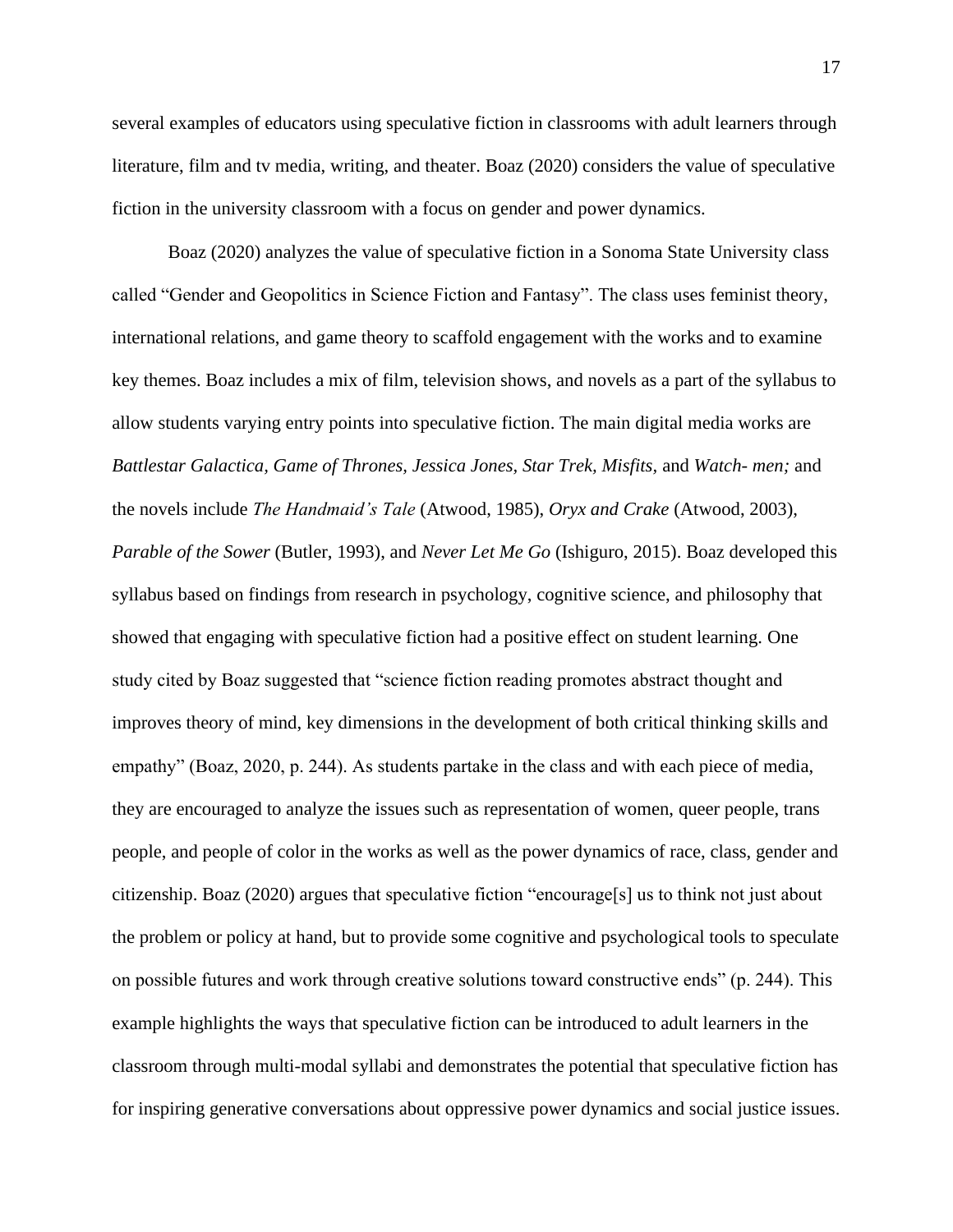Together, this research shows that students respond positively to a curriculum that utilizes speculative thinking, reading, writing, and play because of its interdisciplinary nature, and its ability to spark creativity. These examples also show how the process of imagining and storytelling can empower students to talk about their lived experience, as well as their hopes and fears about the future. Each example demonstrates how using speculative fiction in the classroom can facilitate important conversations about race, state violence, climate change, gender and sexuality. The success of projects such as those provided rely heavily on the ability of educators and facilitators to create a safe space for students to use their imagination and share their ideas with others, which means that it is important for adults in these positions to take the time to reflect on what makes sense for the group of students that they are serving, and what issues are affecting them, in order to cultivate a space of critical hope.

#### **Utopian Performance**

Integrating speculative fiction into the classroom does not have to fully rely on literature or writing based curriculum. There is a strong connection between utopian pedagogy and performance studies due to the liberatory nature of theater and play. This connection can be traced back to Augusto Boal, a Brazilian director and playwright who was inspired by Freire's *Pedagogy of the Oppressed* (1970) and applied ideas about the purpose and possibility of education to the purpose and possibility of theater for oppressed peoples (Caldas, 2020). The work of both Freire and Boal "stems from the need for transformation through social action by unveiling systems of oppression and by blurring the traditional lines between teacher and student, actor and spectator to create new realities or 'praxis'" (Caldas, 2020, p. 56). Boal's *Theater of the Oppressed*, provides a framework for how to practice or "rehearse" more just futures in the here-and-now by acknowledging the embodied knowledge that comes with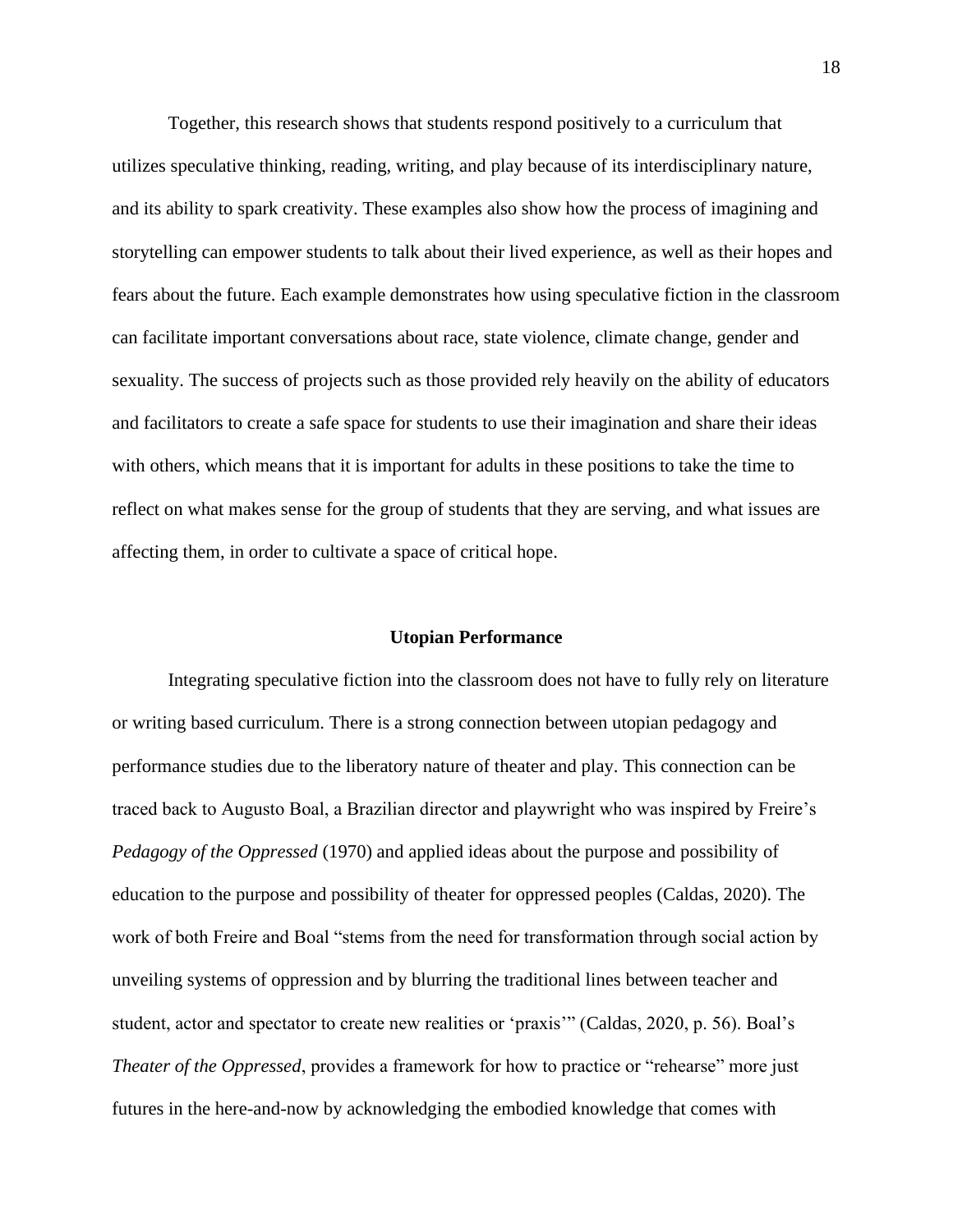individual and collective trauma experienced by members of marginalized communities. Boal's concept of "spect-actors" challenges the role of the viewer and invites them to be transformed by their experience, much like speculative fiction encourages a dialectical exchange between the storyteller and the reader/listener. Boal provides a wealth of examples of how to use *Theater of the Oppressed* in the classroom and the potential for cultivating critical hope though these methods are echoed by scholars of utopian pedagogy and performance studies.

Leigh Anne Howard in her 2019 study, looks at the intersection of critical pedagogy and performance theory and its potential in community-based education. Her work stems from her observations that educators engaged in critical pedagogy often struggle with defining and locating concrete examples of praxis, and often face opposition and skepticism from administration (Howard, 2019). Howard situates "performance as a form of critical pedagogy and as an intervention in the world in which we live" which speaks directly to the goals of utopian pedagogy and speculative fiction by emphasizing the dual importance of critique and creating interventions in the present moment. This research is an extension of Jill Dolan's concept of "utopian performance" which is defined as "performance that depicts visions of an improved world or those that create the conditions that suggest the need for social reform" (Howard, 2019, p. 6). Howard argues that Dolan's definition of utopian performance is incomplete without the acknowledgement of the ways that engaging in performance is in and of itself a transformational and educational process and uses the work of Augusto Boal to emphasize this distinction. This study looked specifically at how Boal-style performance exercises enhanced student's learning through community engagement projects, and data showed that the curriculum allowed students the opportunity to confront stereotypes, practice personal agency, practice empathy and develop creative problem-solving skills (Howard, 2019).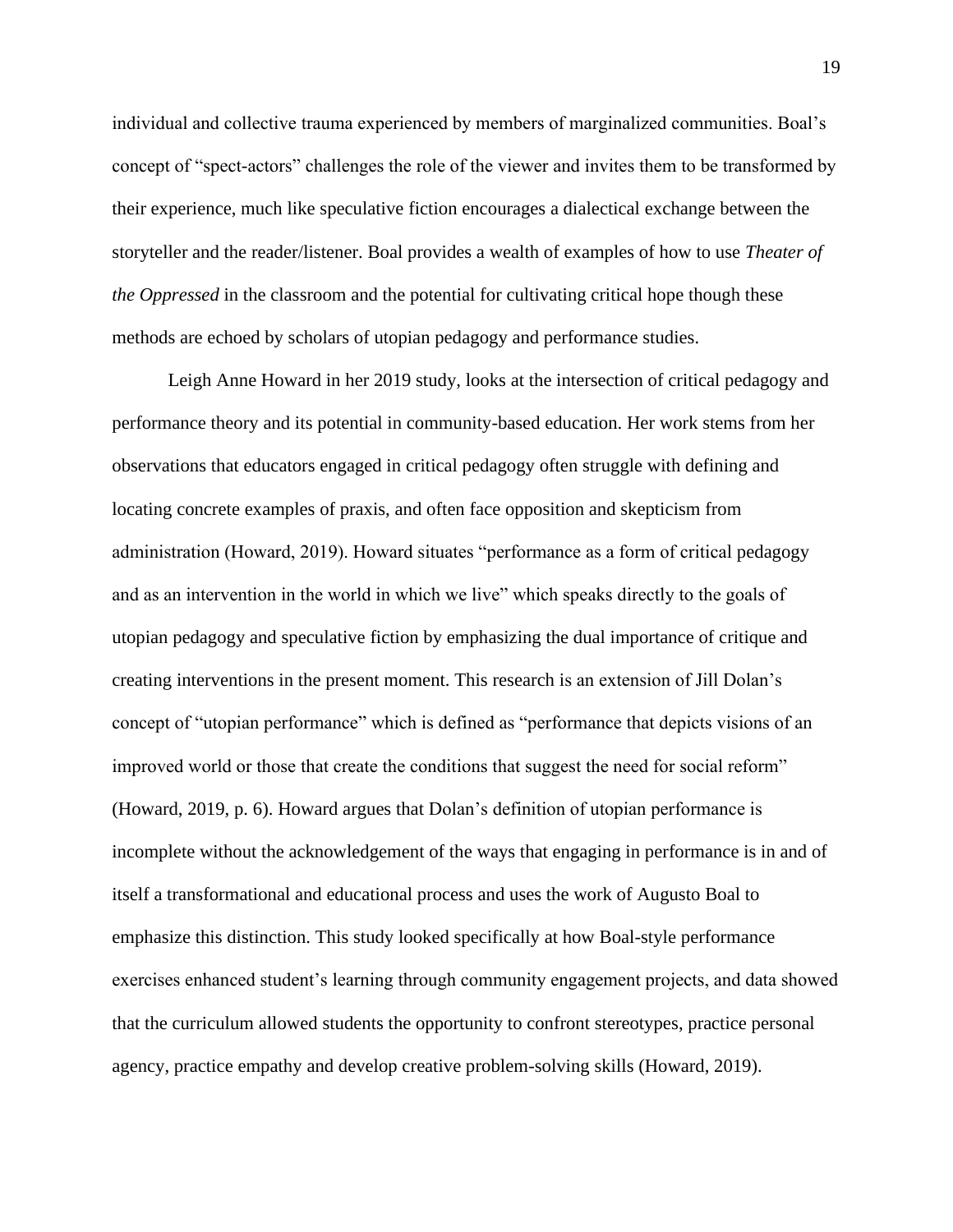Utopian performances can thus be understood as a form of speculative fiction because they "tell us how to make a better world possible by interrogating behaviors, critiquing their consequences, and demanding change" (Howard, 2019, p. 7). This also means that speculative fiction, as it is used in the classroom through creative writing and sharing ideas within one's learning community, is a form of utopian performance. As formerly referenced, S.R. Toliver (2020) speaks to the importance of the performance aspect of her speculative fiction workshop by describing how with the young Black girls she worked with, presenting their stories allowed listeners to become involved in a dialogue with the authors and encouraged them to not only reflect, but to act in response to the issues illuminated by their stories. Taking performance theory into account and looking at the ways Boal-style theater exercises have the potential to cultivate critical hope and transformation in the classroom justifies the use of speculative fiction in critical pedagogy and allows educators to embrace an interdisciplinary approach to building curriculum. Theater and performance can be combined with speculative fiction as creative icebreakers, introductions to conversations about power, oppression and social justice, and as the very process of sharing one's writing with a group. These kinds of performance exercises may be especially valuable in working with students who are new to creative writing or that express themselves best through movement and play. Though there is scholarship that also shows the potential of performance in adult education, there is a gap in the literature about the value of using these methods in teacher education. There are significant opportunities to engage teachers with speculative fiction through performance to cultivate critical hope and equip them with a variety of interdisciplinary tools and examples of utopian pedagogy and praxis.

### **Synthesis**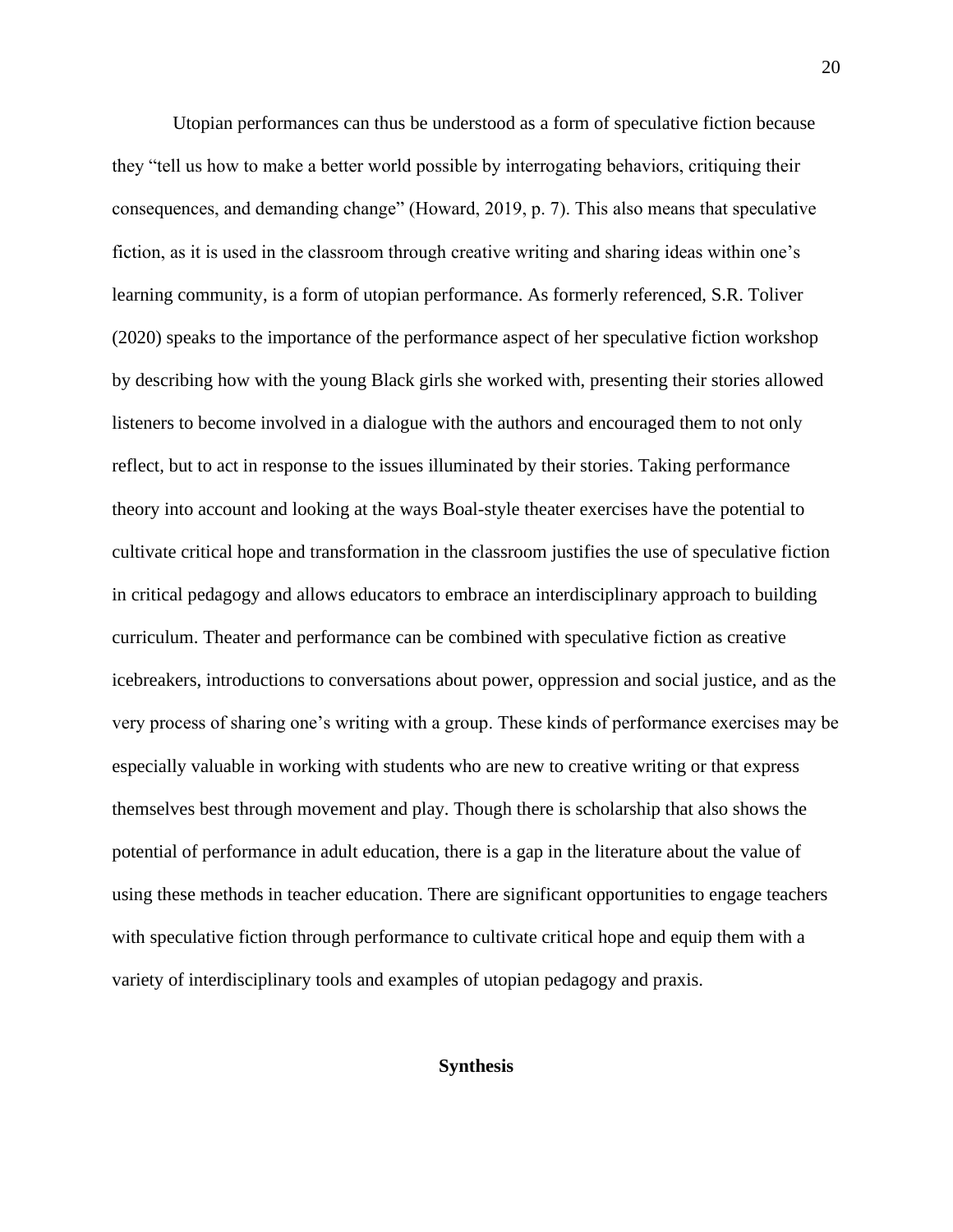It is clear after analyzing the many examples of educators using speculative fiction in and outside of the classroom that the success of the curriculum can be partially, if not completely attributed to the ability of the educators to create a safe environment for their students to reflect, engage in generative conversations, speak about their identities, engage in creative writing or performance and use those experiences to deepen their understanding of social issues and express their hopes and fears about the future. Because teachers play such a big role in the creation of these environments, having opportunities for teachers to experience what that looks and feels like as a student may encourage teachers to reflect on what creating safe spaces looks like for their classroom community, which may lead to a more successful implementation. This is does not detract from the power of the texts or activities on their own, but rather emphasizes the importance of creating classroom tools and resources that give educators the opportunity to learn and reflect themselves individually and through discussion and direct experimentation in the classroom space.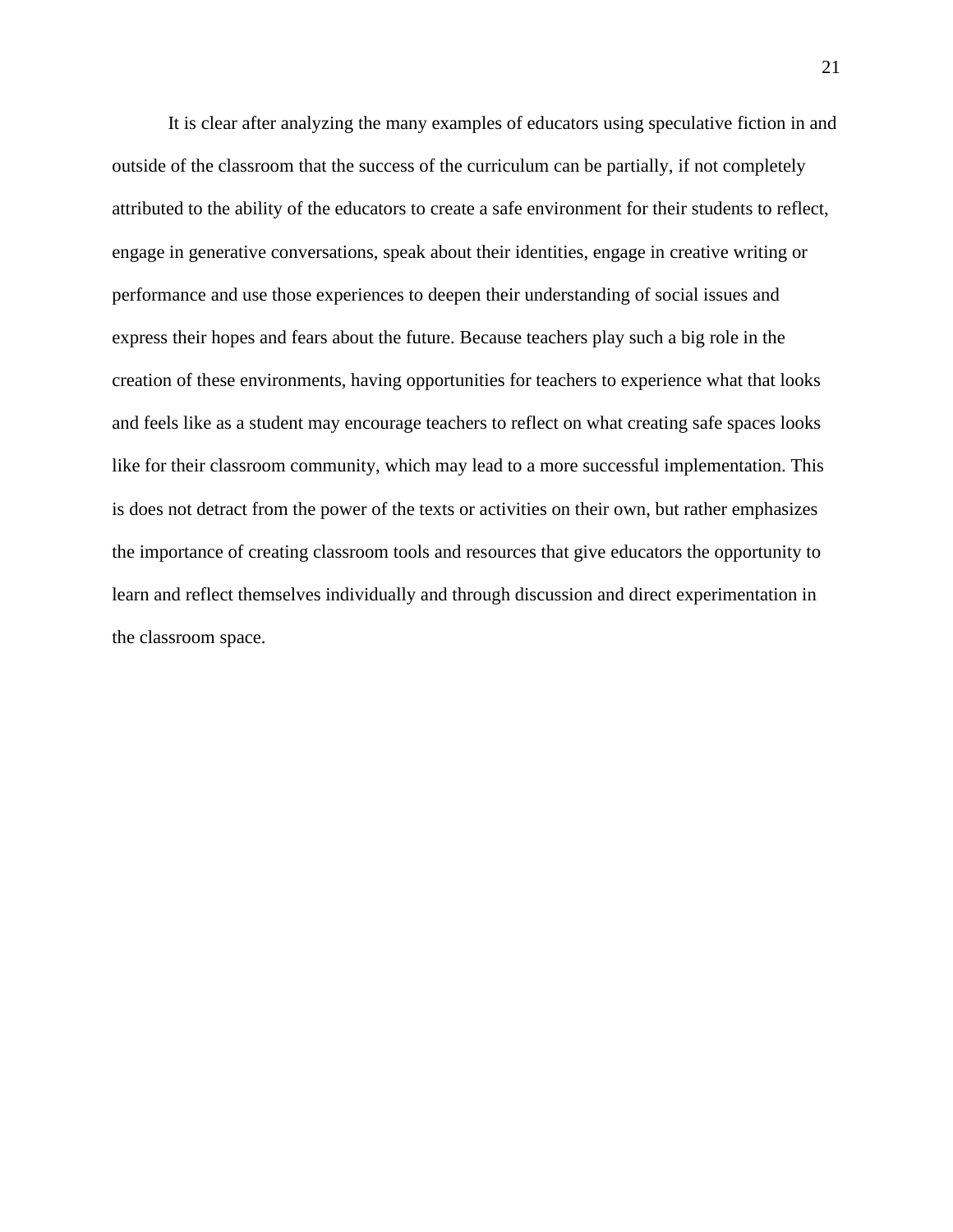#### **CHAPTER III**

## **THE PROJECT AND ITS DEVELOPMENT**

The product developed as part of this field project is a guide and educational tool that provides educators with a background on what speculative fiction is, why it may be a useful addition to their current pedagogy, and examples of sample lesson plans to experiment with in the classroom. This guide was created in response to my lived experience as a student in the field of Women and Gender Studies as an undergraduate student and in the field of Human Rights Education as a graduate student. I witnessed many of my peers and educators struggle with finding balance between hope and critique especially while living in times of oppression, uprising, and global pandemic. After spending time reflecting on my time as a student, I recalled that the moments of joy and hope that I felt were most often a result of a conversation or activity that allowed my peers and I to practice using our imaginations and creativity to describe to each other the worlds that we wanted to live in. I had the privilege of working with brilliant and inspiring educators that seamlessly weaved this practice into their version of critical pedagogy, and this guide grew out of the desire for more students and educators to have the opportunity to experience similar moments.

The guide includes a background on the history and relevancy of speculative fiction as a genre and describes the importance of selecting texts and content that support critical pedagogy, by centering the work of people of color and people with other marginalized identities. This is because as scholars such as André M. Carrington (2016) have pointed out- much of the science fiction and speculative fiction genre tends to overlook race and reproduce white settler colonialism in its imaginations of the future. The text may be studied as part of a more comprehensive study of speculative fiction, but the full text is not included in this specific guide.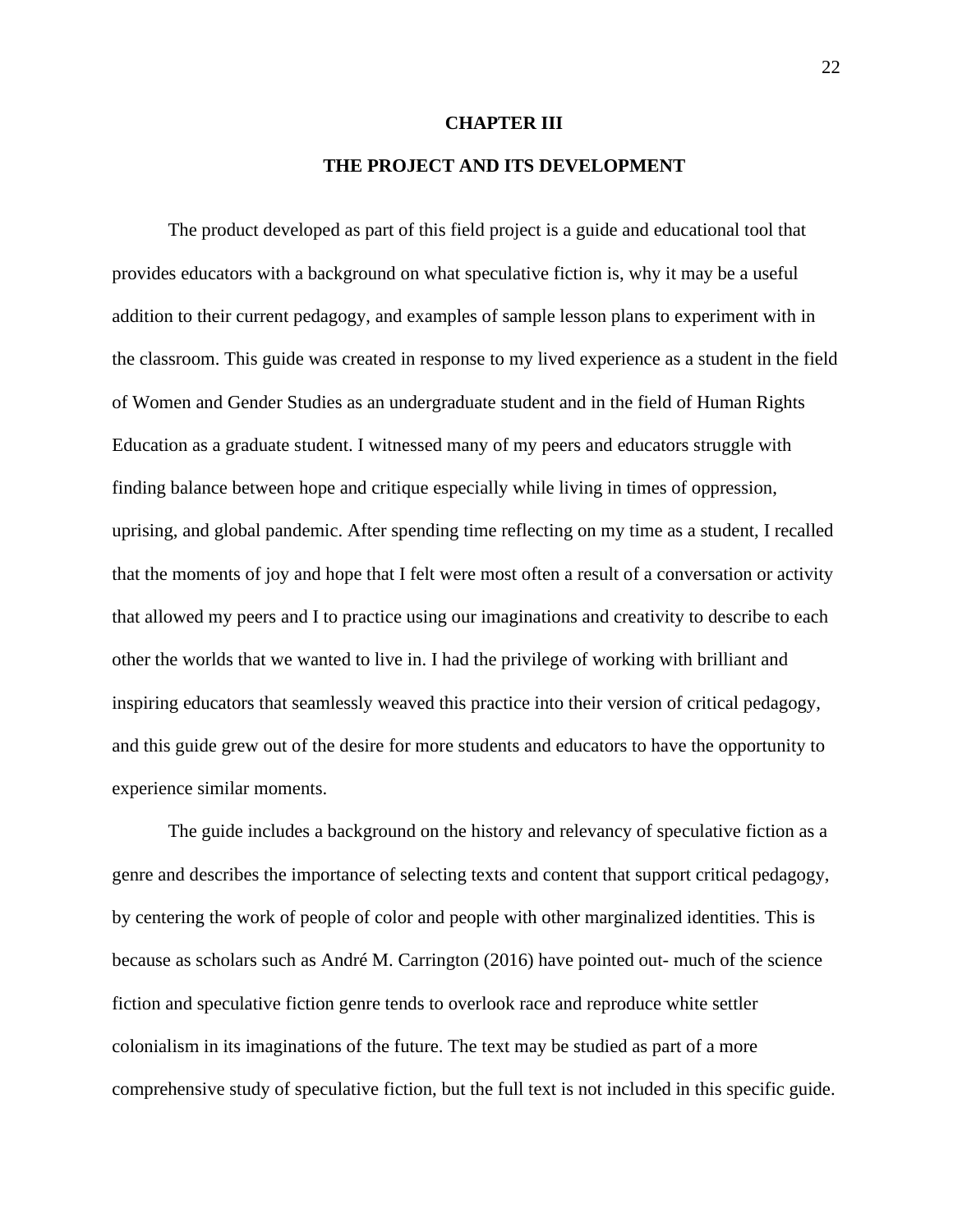The three lessons are guided by two different short stories and look at the three methods of engaging in speculative fiction that I researched and discussed in the literature review. First, educators are invited to introduce their students to the genre by reading a work of speculative fiction and engaging with the literary methods that the author uses to world-build and make commentary on issues of oppression and culture. In the second lesson, students will read another selection and practice writing speculative fiction letter format, inspired by the passage. Lastly, building off the previous lesson, students are invited to engage in performance by collecting items to help them tell their story and sharing their writing orally with their peers. The lessons also include discussion questions to help spark dialogue with students as they read and write, and as tools for reflection.

I selected short stories from the book *Octavia's Brood: Science Fiction Stories from Social Justice Movements Justice (2015)* edited by adrienne maree brown and Walidah Imarisha because the book was my first introduction to the genre of speculative fiction and includes stories written by social justice organizers of color. What is unique about this collection is that many of the authors would not have even considered themselves writers before their contribution, meaning that for many, it was their first time weaving together their lived experiences and ideas about the future in this specific way. Although some of the authors had never officially written speculative fiction, as the editors theorize, all social justice movement work and organizing is speculative fiction (Imarisha, 2015). By this definition, the authors had plenty of practice engaging with speculative fiction by using their imaginations to fight for and create alternative futures, better futures, in real time. This aspect of the book is what inspired me to include it in this teaching tool because its existence speaks to the fact that everyone deserves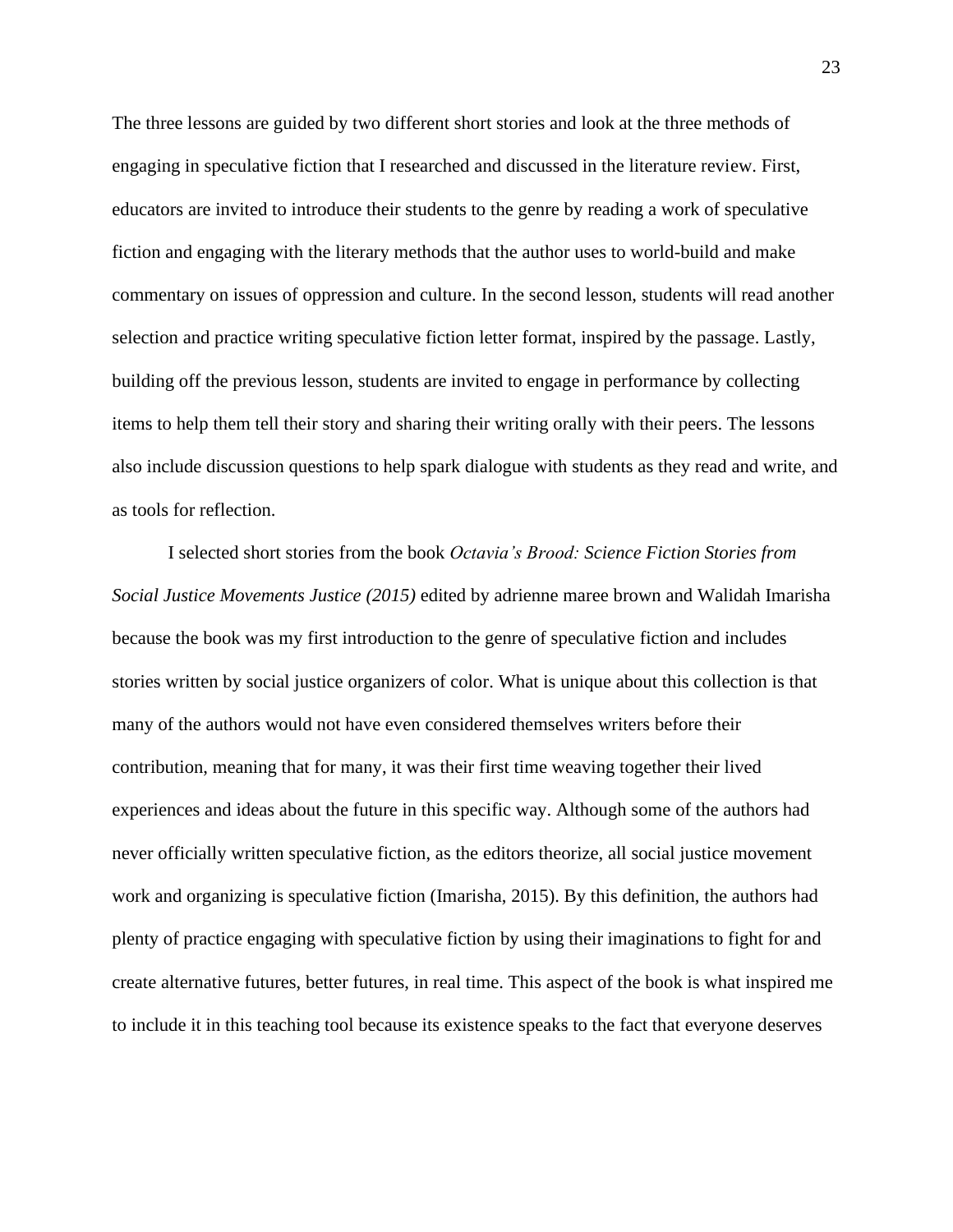not only to be represented in the stories they read, but also to be invited to write them themselves.

## **THE PROJECT**

**Though Critique and Beyond: A Speculative Fiction Learning Guide**

**Syd Thorne University of San Francisco December 2021**

#### **Welcome**

This guide is designed for educators who are interested in incorporating speculative fiction texts and activities into their teaching practice. This tool includes background and context about the genre of speculative fiction and three sample lessons, all of which highlight texts with social justice themes and have been written by people of color. The lessons are designed for 9th-12th grade students and above and can be easily modified to meet the needs of specific age groups and learning communities. Content included in this guide can be used to complement curriculum in the areas of English Language and Composition, Literature, Creative Writing, Social Studies, Humanities, Sociology, and Ethnic Studies. This guide may also be of use to community educators and organizers outside of academia. It is highly encouraged that educators take the time to practice reflecting on discussion questions and responding to writing prompts themselves prior to engaging with students. This is because educators are rarely given the opportunity to engage in imaginative practices that allow them to reflect on their lived experiences and feelings about the present and the future.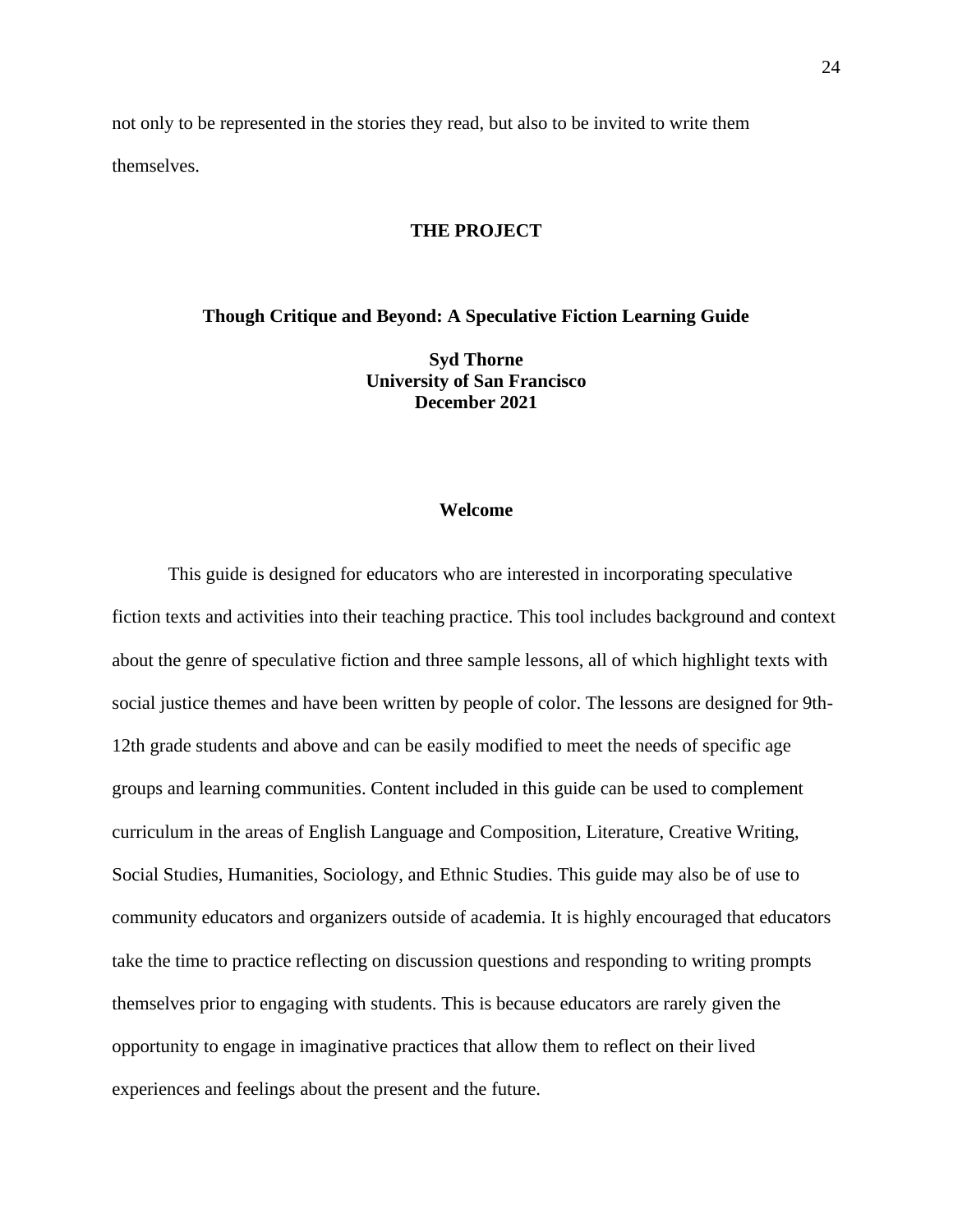### **Core Understandings**

There is always room for joy in learning.

You are the only one who has or will ever see the world through your eyes.

Utopia exists in the here and now.

Dystopia exists in the here and now.

Pessimism is an appropriate response to oppression.

Hope is not a sign of weakness or ignorance.

Imagination is not just for children.

## **Contents**

What is Speculative Fiction? Why Teach and Learn Speculative Fiction? Learning Goals How to Prepare The Text Lesson Introduction Lesson 1 – Intro to Speculative Fiction: Far Away but Familiar Worlds Lesson 2 – Writing like a Time Traveler: Letters from the Future Lesson 3 – What's in my Bag? Found Artifacts from the Future Conclusion and Reflection YA and Adult Speculative Fiction Recommendations Resources for Further Development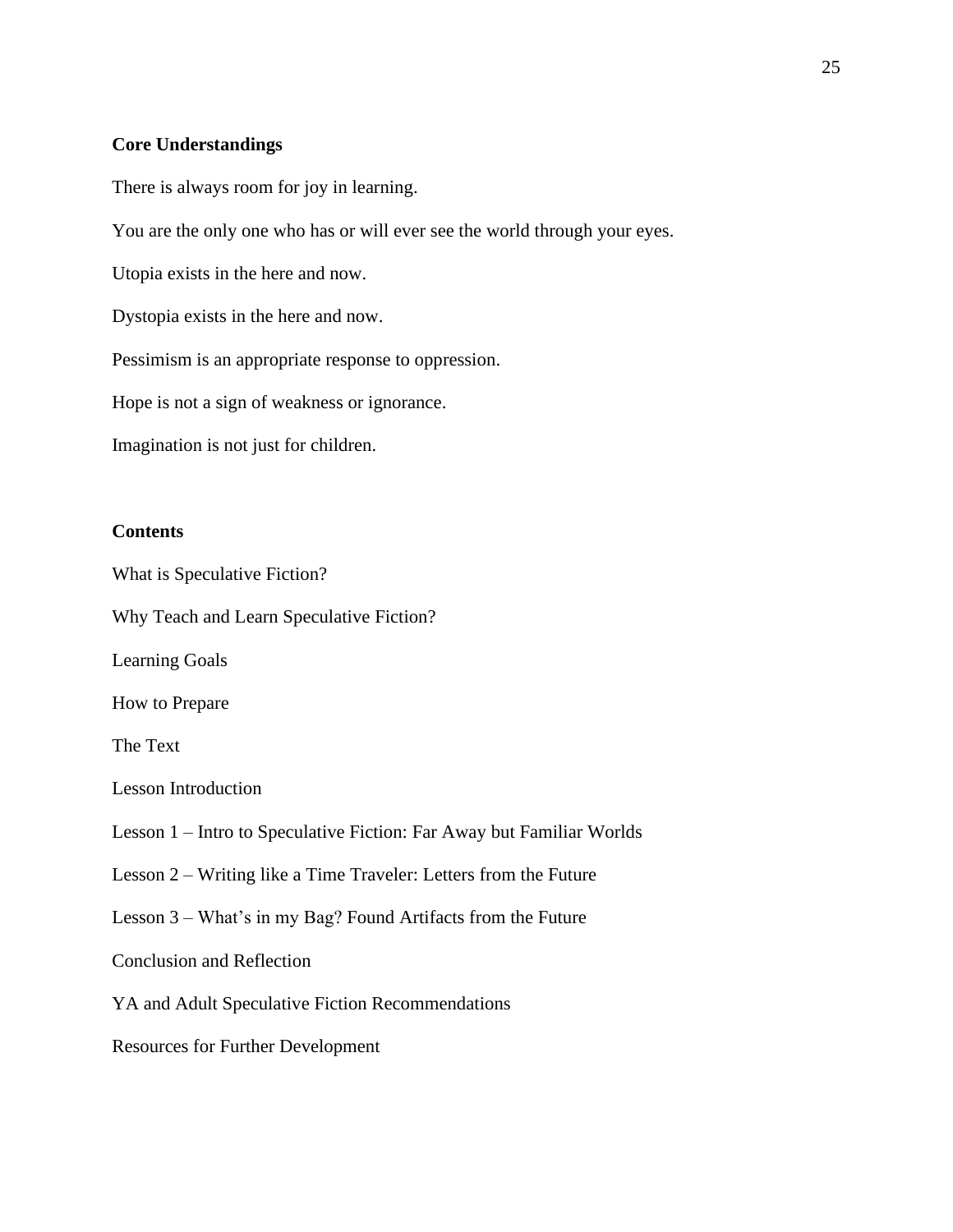#### **What is Speculative Fiction?**

The term "**speculative fiction**" has many conflicting definitions that have changed over time but is most frequently used as an umbrella term for several fiction genres. Genres typically housed under the speculative fiction umbrella include science fiction, fantasy, dystopian/utopian fiction, and horror. A work of speculative fiction can be understood as a "thought experiment that embraces an open-ended vision of the real" meaning that there are no strict rules when it comes to world building (Marek, 2017, p.3). Because it is such an expansive category, this project focuses on speculative fiction works that have specific connections to themes of justice and liberation. These works are most often written by people of color, women, members of the LGBTQIA+ community, [dis]abled authors, and authors that experience life at the intersection of multiple marginalized identities and many of these works of speculative fiction serve as critiques and responses to oppression.

Some of the most famous authors in the genre of speculative fiction that use themes of social justice and oppression are Octavia E. Butler, Toni Cade Bambara, Ursula K. Le Guin, and Margaret Atwood. The work of these authors has inspired a recent surge in justice oriented speculative fiction has also given birth to new terms and definitions. For example, the authors of *Octavia's. Brood: Science Fiction Stories from Social Justice Movements* developed the term "**visionary fiction**" to distinguish science fiction that has "relevance toward building new, freer worlds from the mainstream strain of science fiction, which most often reinforces dominant narratives of power" (Imarisha, 2015, p.4). This constant process of challenging and creating new definitions speaks to the ways that speculative fiction has evolved and the ways that it has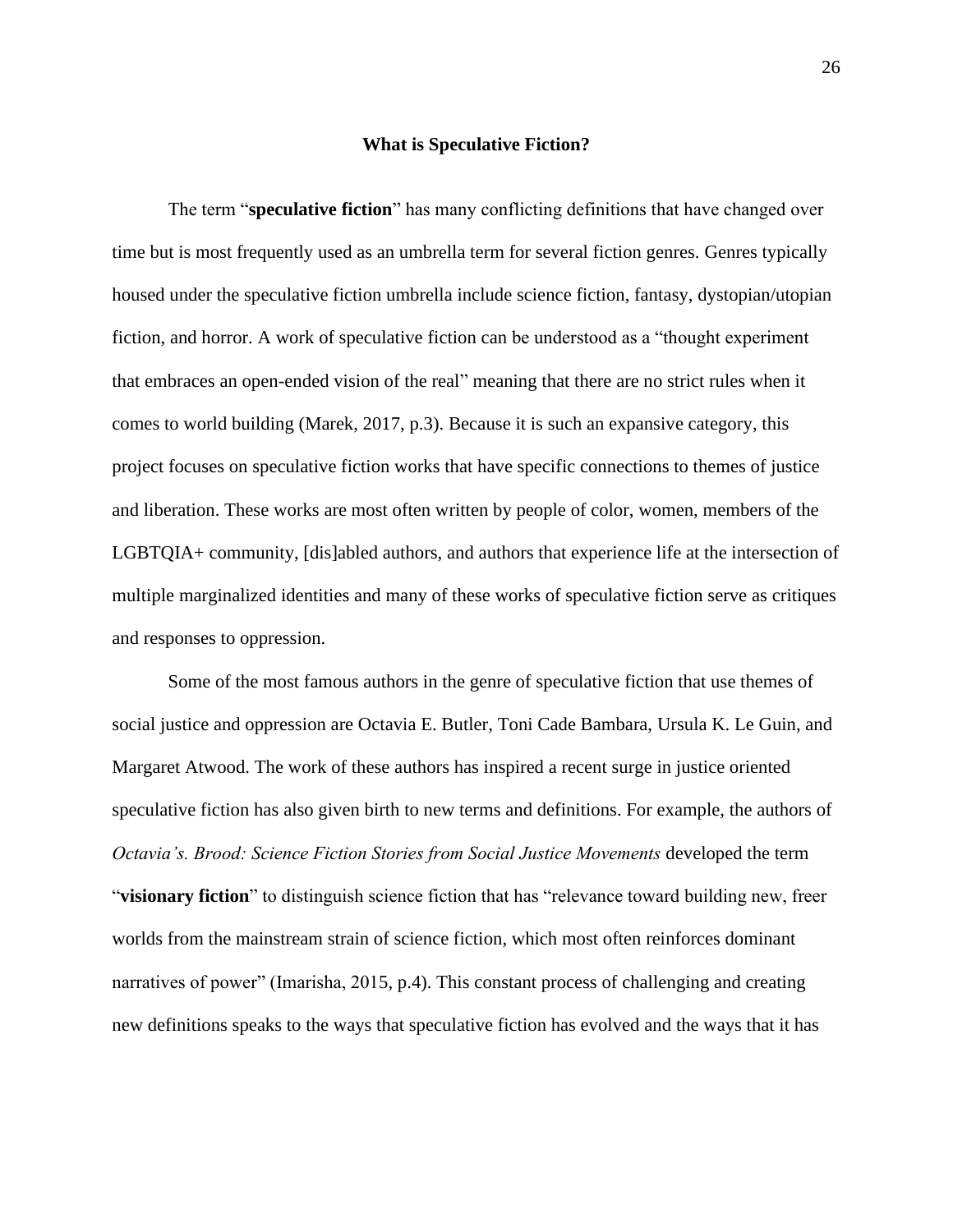gained increasing acceptance and legitimacy in both academic and popular culture, making space for new and emerging storytellers to join in conversation with seminal voices in the tradition.

#### **Why Teach and Learn Speculative Fiction?**

Speculative fiction usually deals with imaginary or fantastical worlds, but many subjects and themes are rooted in the writers' lived experiences, often incorporating thoughts and feelings about the worlds they live in, the worlds that they desire living in, as well as the worlds that they fear living in. The reflective, analytical, critical, and constructive qualities of speculative fiction are what make the genre a useful tool for critical pedagogy. Engaging with the genre through reading, writing and performance can uplift the voices people from marginalized communities, facilitate generative conversations about systems of oppression and how they manifest in our daily lives, and provide a space for experimentation with ideas about the future, all of which have the power to aid in the cultivation of critical hope in the classroom (. Speculative fiction may also be an effective tool in engaging students in various, often difficult topics such as police violence, white supremacy, climate crisis, gender binary, and other topics related to identity and oppression. adrienne maree brown, one of the authors of *Octavia's Brood* speaks to the importance of finding balance between realism and hope in social justice movements stating, "I think our survival depends on being able to hold both views, surviving the present, and supporting the most vulnerable with our eyes on the horizon, looking as far as we can, shaping our reality towards that" (Imarisha, 2017, p. 10).

#### **Learning Goals**

Engage in thoughtful and analytical conversation about a text.

Reflect on how the stories reference current events or the author's lived experiences.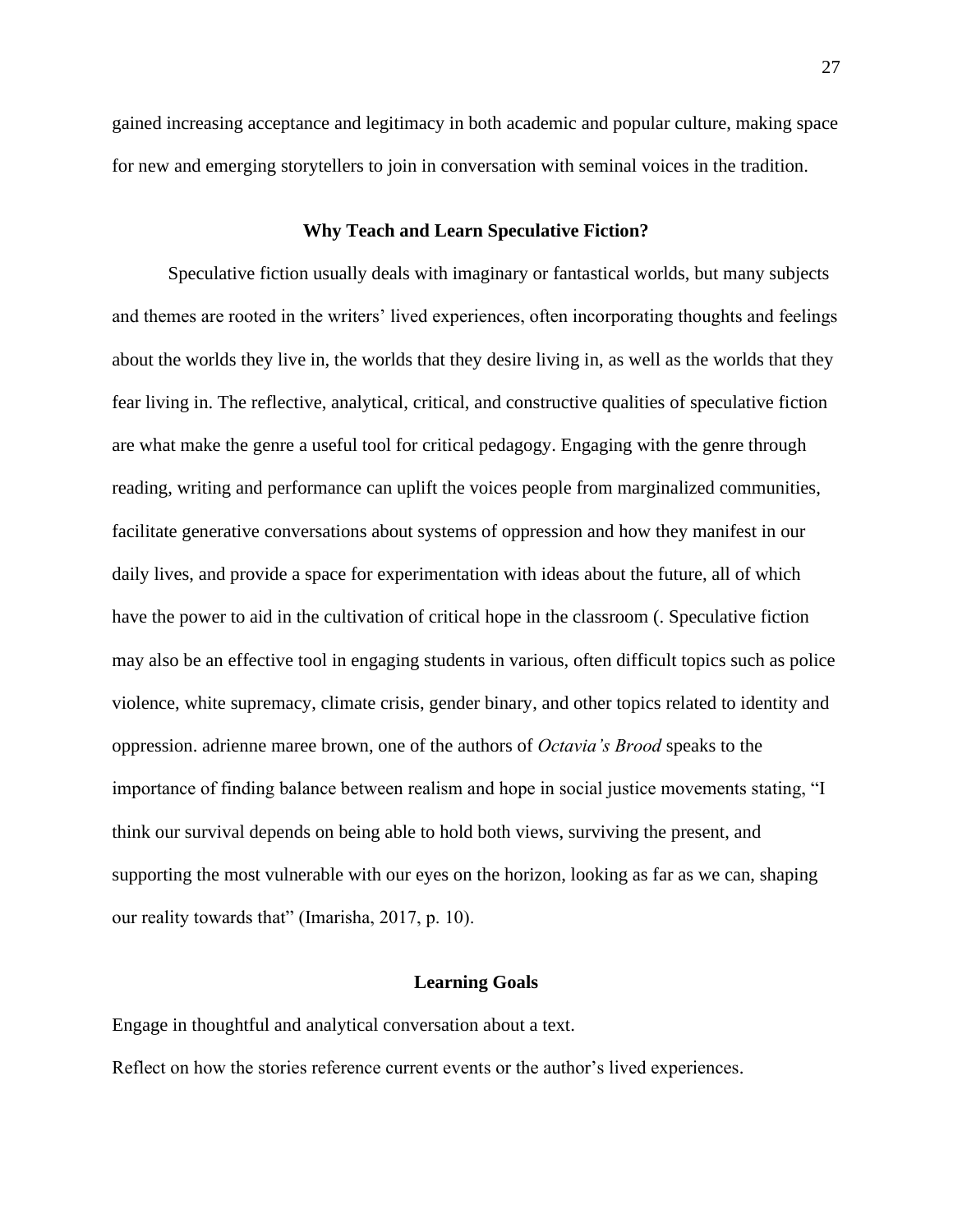Make Connections to your lived experience and thoughts and feelings about the future. Practice using your imagination to envision the future. Perform by sharing your writing with your peers. Bear Witness by listening to the stories of your peers.

#### **How to Prepare**

It is recommended that teachers should become familiar with the texts as well as the background of the authors. It is also recommended that teachers take time to reflect about the group of students that they will be working with and think about how best to hold space for potentially difficult conversations. This can look different in every context, but it may be helpful to create a list of community norms to frame the conversation and set expectations. This is important because sharing writing and thoughts verbally with the group is essential to the learning experience, and students may not be hesitant to share. It may also be helpful to begin lessons with grounding activities such as breathwork or body movement work and examples will be provided as part of this guide.

#### **The Text**

This guide contains three lessons that are guided by two different short stories from the book *Octavia's Brood: Science Fiction Stories from Social Justice Movements (2015)* edited by adrienne maree brown and Walidah Imarisha. This text was chosen because many of the authors are people of color who come from organizing backgrounds and as the editors theorize, all social justice movement work and organizing is speculative fiction (Imarisha, 2015). The authors featured in this collection use their imaginations and the art of storytelling to explore complex feelings about the future and their offerings speak directly to the learning goals of this guide.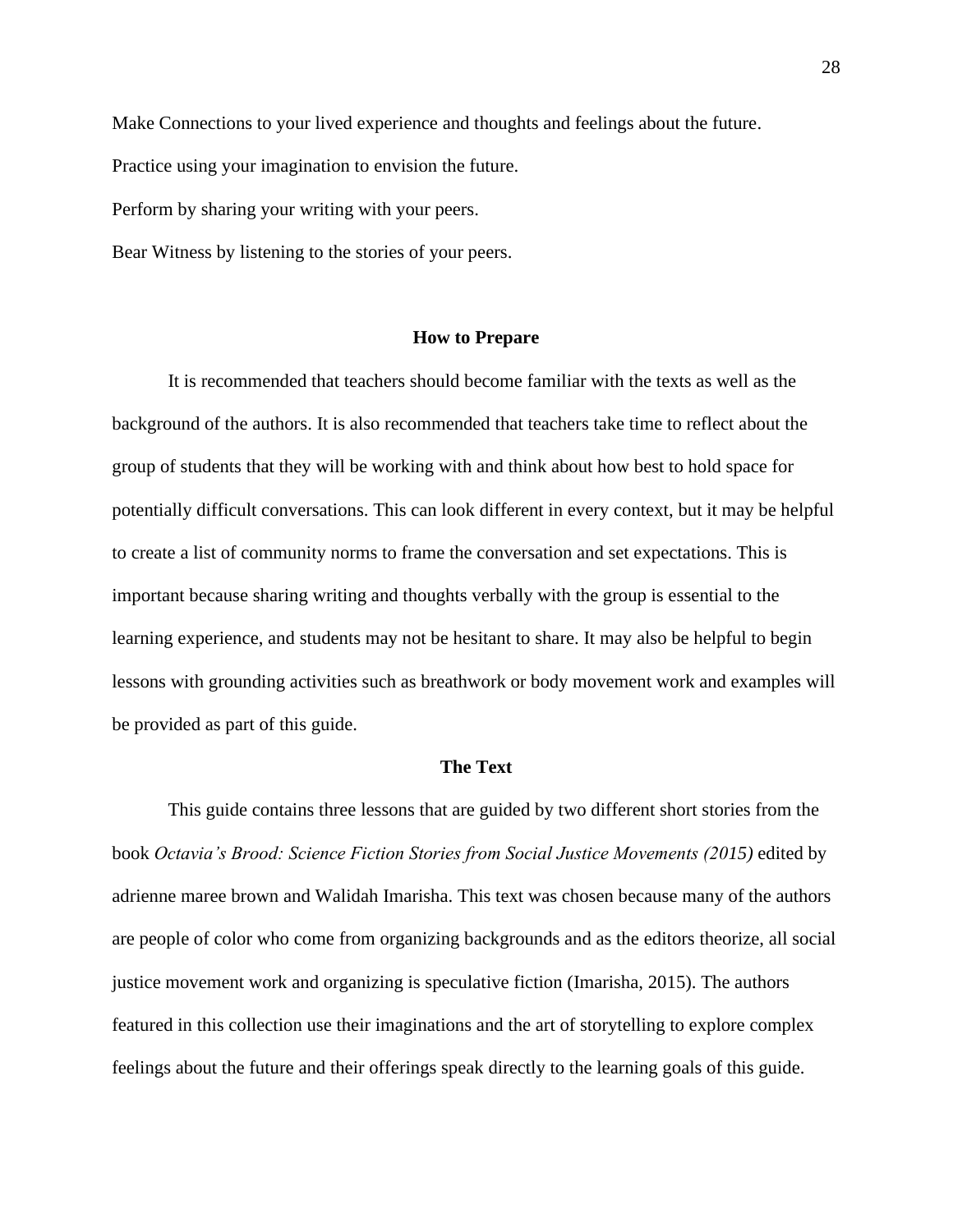#### **Lesson Introduction**

The three lessons included in this guide explore three different methods of engaging with speculative fiction. First, educators are invited to introduce their students to the genre by reading a work of speculative fiction and engaging with the literary methods that the author uses to world-build and make commentary on issues of oppression and culture. In the second lesson, students will read another selection and practice writing speculative fiction letter format, inspired by the passage. Lastly, building off the previous lesson, students are invited to engage in performance by collecting items to help them tell their story and sharing their writing orally with their peers. The lessons also include discussion questions to help spark dialogue with students as they read and write, and as tools for reflection. It is recommended that lessons be taught together and in sequential order, but the lessons may be spread out over multiple weeks depending on what makes the most sense for the group and their learning goals/educational timeline.

See Appendix for lessons 1-3, conclusion, recommendations, and references.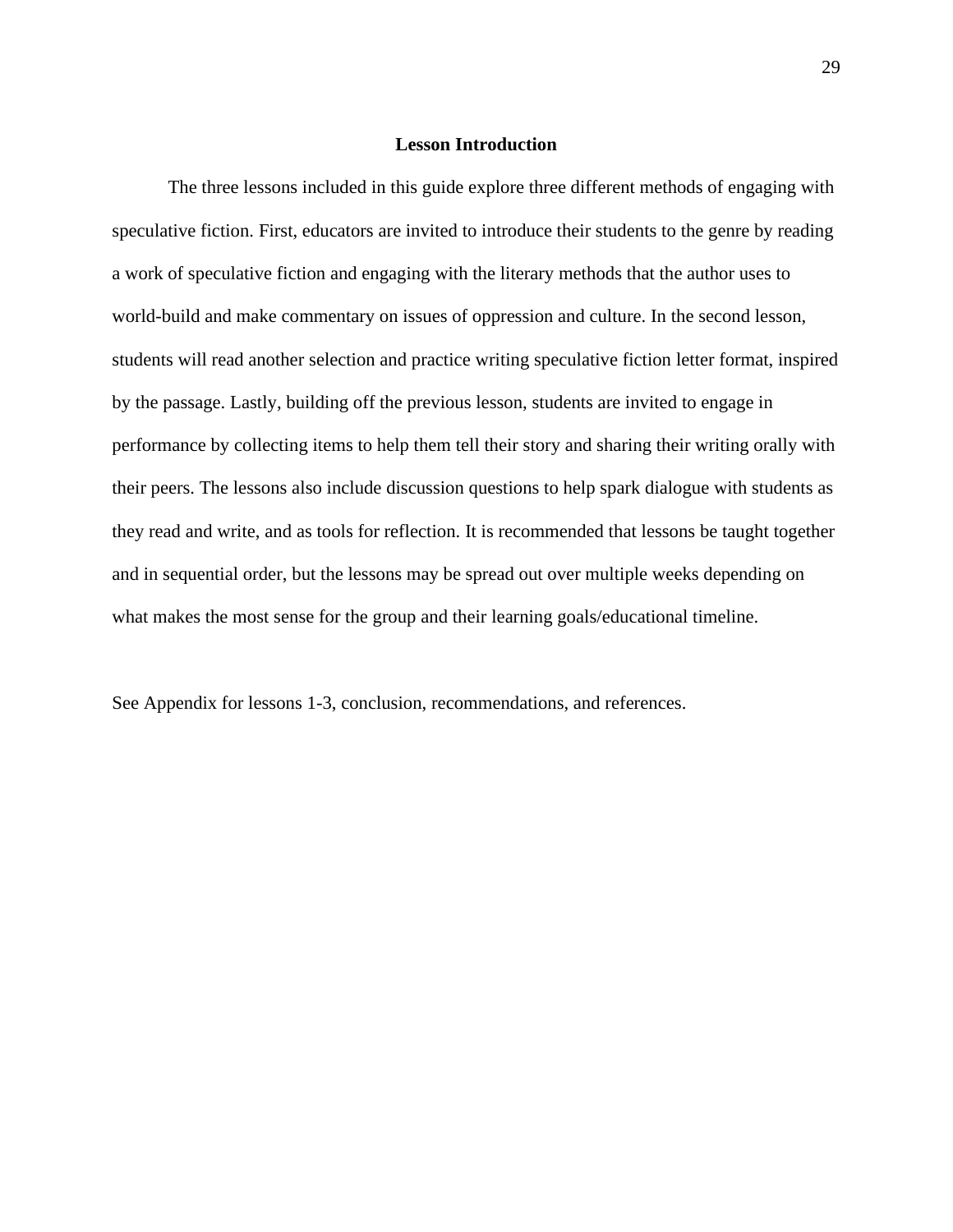# **CHAPTER IV DISCUSSION AND RECOMMENDATIONS**

#### **Discussion**

In the early stages of this research and field project I was moved to explore the concept of critical hope and to seek out creative ways that educators and researchers have approached the problem of hopelessness in the classroom. I was driven by scholars such as bell hooks, whose writings on education provide examples of holding both hope and critique and the desire to find more just and humanizing pedagogies. Other scholars such as Jeffery M.R. Duncan-Andrade (2009) discuss the crisis of hopelessness in the classroom as a result of students and teachers, especially those from and living in marginalized communities, being exposed to an "ecosystem of toxic environments" as they are confronted with structural oppression and violence (p.3). These ecosystems are complex as are the lives of individuals, meaning that one's lived experience and needs cannot be represented by or addressed by any one response. This creates a call for creativity, innovation, and experimentation, to discover new ways of looking at problems and new ways of connecting with one another in community. I chose to focus on speculative fiction and explore its utility as a tool of critical pedagogy because I have seen first-hand as a student, the ways that reading works in the genre, practicing creative writing, and engaging in performance has inspired generative and reflective conversations. As a result of my research, I not only believe speculative fiction to be an excellent educational tool, but also believe the process of thinking about the future with students is an activity that has the power to cultivate critical hope in exciting ways.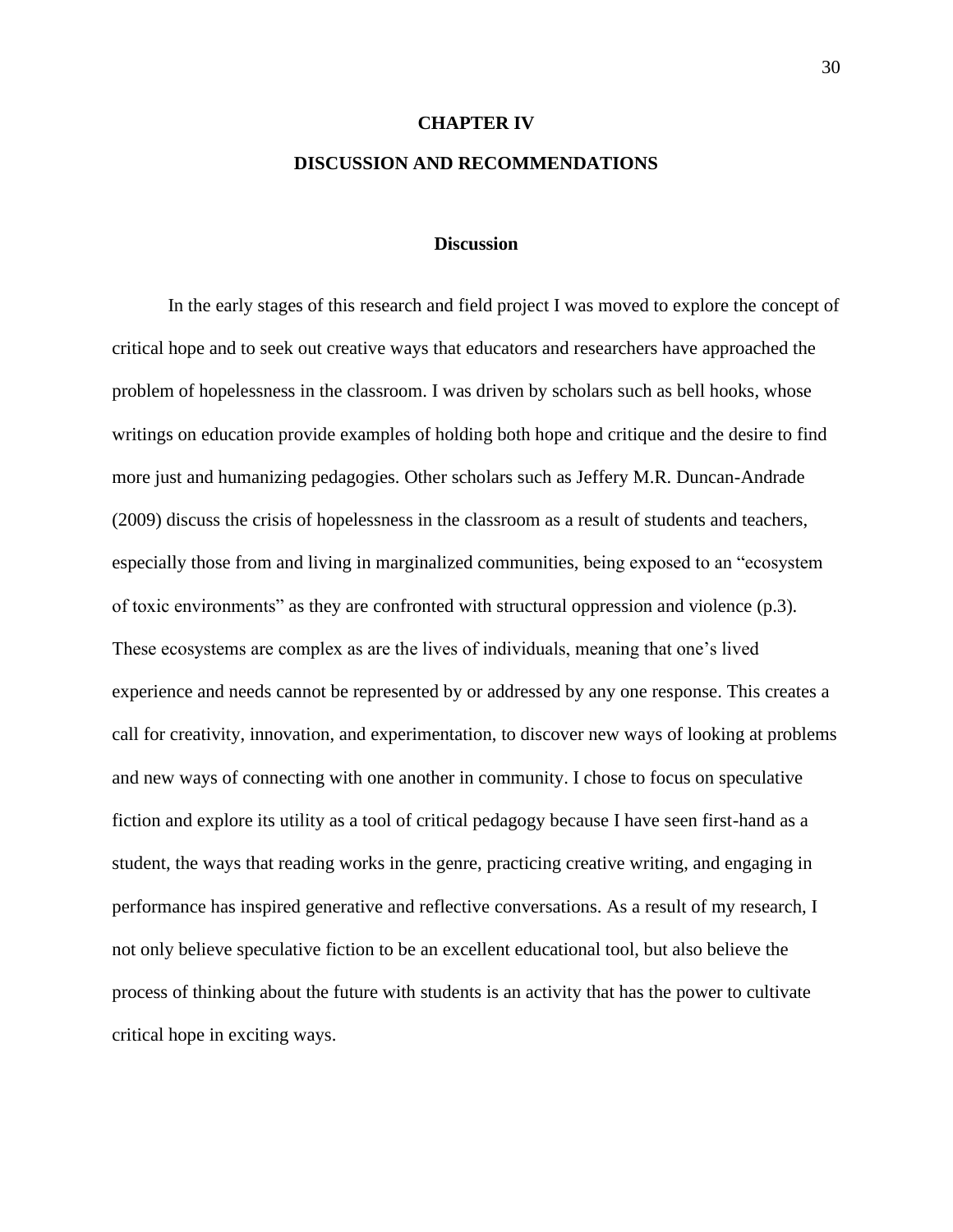This research and field project adds to the ongoing conversation about emerging methods in critical pedagogy by showcasing several ways that arts integrated curriculum has the potential to deepen and enhance student learning. Authors and activists such as the editors and contributors of *Octavia's Brood* (2017), Larissa Lai (2020), and Joshua Yu Burnett (2019) all discuss the many ways that speculative fiction is related to movement work and social justice by highlighting the ways that lived experience informs our hopes and fears about the future and inspires us to imagine change. Researchers and educators such as S.R. Toliver (2020) and Julie Doyle (2020) demonstrate how working with speculative fiction can encourage generative and reflective conversation about difficult topics such as racism, police violence and climate change. Leigh Anne Howard (2019) and other scholars and researchers connect utopian ideas to the world of performance theory, using the work of Augusto Boal to demonstrate the liberatory possibilities of using performance in the classroom. The learning guide developed as part of this project includes resources and methods inspired by the work presented by these researchers, scholars and educators and allows teachers and students to experiment with using speculative fiction, creative writing, and performance to cultivate critical hope and practice self-expression in the learning community.

The intention of this research and field project was to highlight examples of educators and researchers and the ways that they use speculative fiction to foster critical hope in the classroom and facilitate spaces where imagination is encouraged. The learning guide developed as part of this project serves as an example of what kinds of conversations are possible when students are introduced to the genre of speculative fiction and guided through the process of not only finding themselves reflected in the stories that they read but also invited to create their own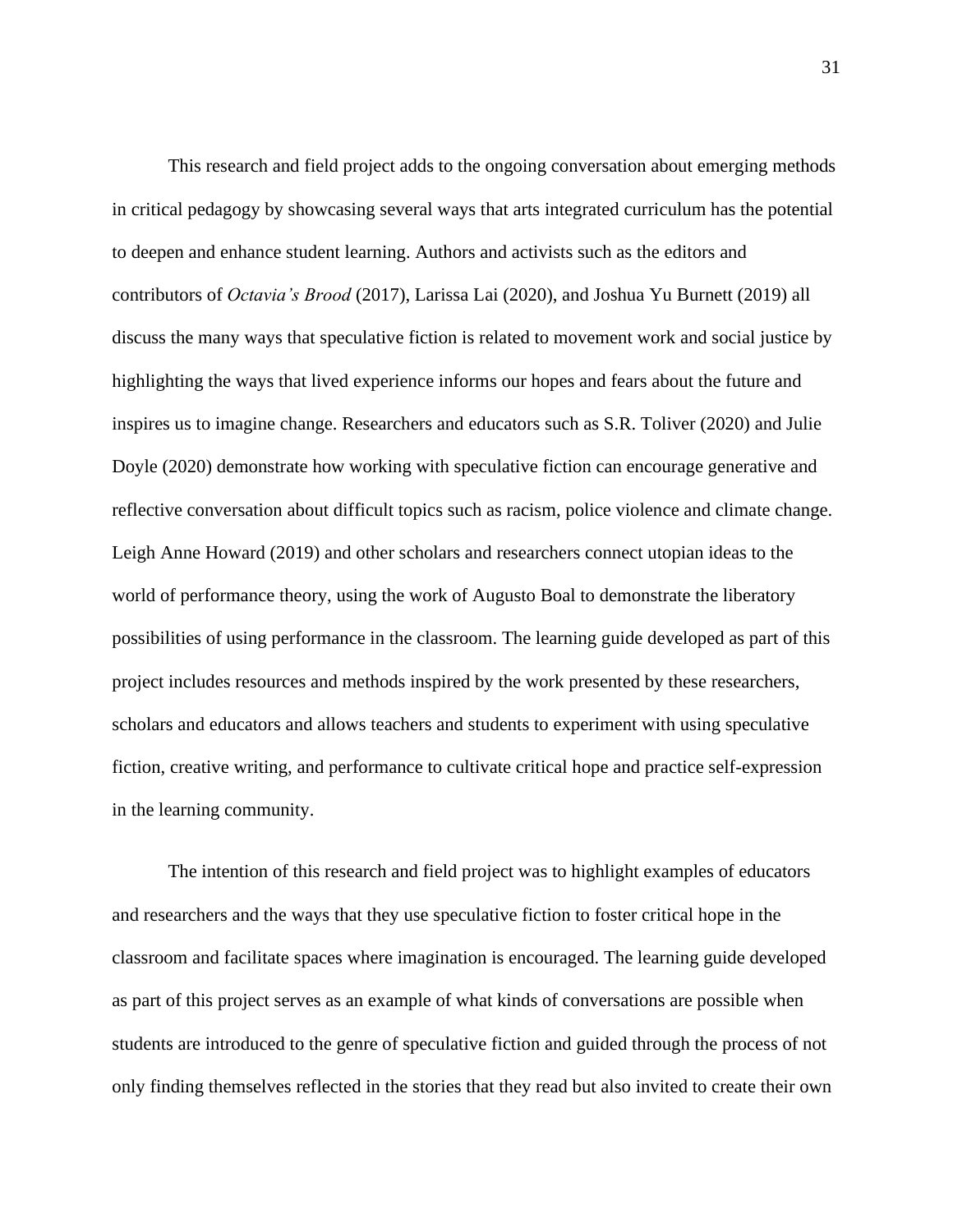stories based on their unique lived experiences and feelings about the future. In reviewing all the supporting research about the use of speculative fiction in the classroom, it was clear that where there was success, there were educators and facilitators that were passionate about the genre of speculative fiction and who knew how to create a safe space in the classroom where generative conversations about difficult topics could occur. This is to say that a learning guide with suggested writing prompts and discussion questions will be most helpful to educators with genuine interest in experimenting with these concepts and methods and with an existing commitment to creating a classroom space in which students feel comfortable sharing and being vulnerable. Because the role of the educator or facilitator is so important, the learning guide includes specific questions and suggestions to help educators and facilitators reflect on what topics and feelings come up while working though the lessons with students.

#### **Recommendations for Further Research and Development**

This research and field project grew out of the desire to honor and uplift the concept of critical hope and to explore the many ways that educators and researchers approach the project of fostering critical hope in the classroom. My research revealed that although there are numerous studies and academic papers published that showcase speculative fiction as an effective tool of critical pedagogy, there are still significant gaps in the literature and therefore significant opportunities for research and further development. Some of these gaps include research that looks at speculative fiction as a pedagogical tool in early education and in teacher education. Because existing research suggests that secondary and post-secondary age students respond positively to speculative fiction in the classroom, it can be assumed that there is significant potential for similar results in both early education and teacher education. Further research is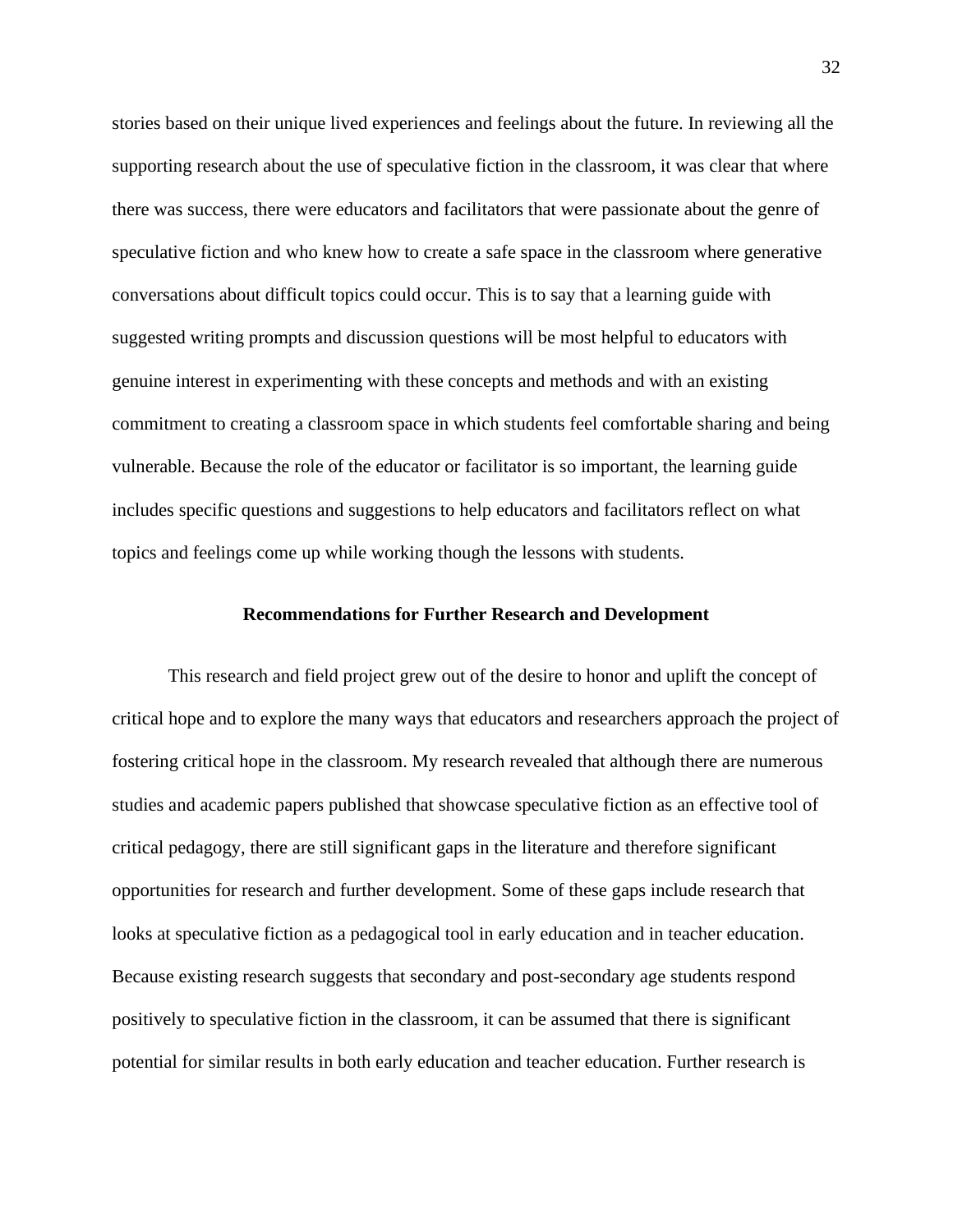recommended in these areas, and it is possible that this research could grow from existing studies as storytelling and performance lessons are easily modified and adapted to different age groups.

Further development of pedagogical tools is also recommended as the learning guide provided is intended to be a brief introduction to using speculative fiction in the classroom. The learning guide includes resources for further development and a suggested reading list with titles appropriate for different age groups. Educators may extend the lessons provided in many ways by responding to the educational goals and interests of their specific classrooms. Further development of the curriculum could focus on literary analysis by doing a deeper dive into different texts, creative writing skills by workshopping longer stories or collections of short stories, or performance skills by practicing playwriting and acting inspired by the concepted explored. For example, teachers may decide to teach *Octavia's Brood (2017)* in its entirety or select additional short stories or chapters from other collections. There are also several acting games from Augusto Boal's *Games for Actors and Non-Actors (1992)* that could be added to the curriculum as ice breakers for groups that may need more practice being vulnerable in front of each other before presenting their writing.

It is also recommended that in further research and curriculum development that people of color, queer and trans people, [dis]abled people, and people with other marginalized identities be centered by seeking out authors of marginalized experience and doing further studies with students from marginalized backgrounds themselves. The literature reviewed as part of this field project centered the experiences and ideas of educators and researchers of color and the ways that they engaged in conversations with their students from similar backgrounds. The texts chosen as part of the learning guide were also chosen intentionally to center the work of people of color and because the authors' stories revolve around their lived experience and relevant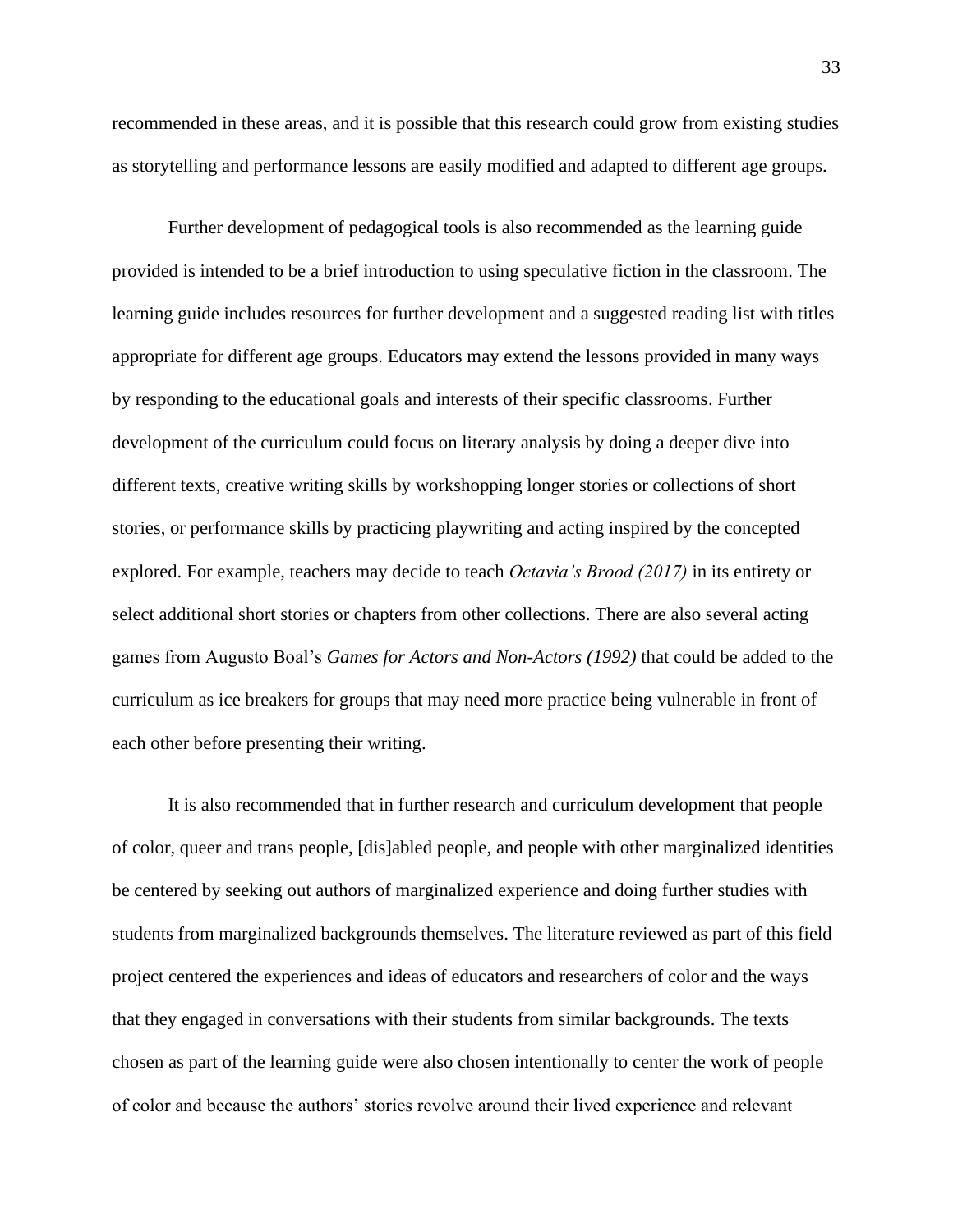social justice issues such as racism, immigration, and climate change. In addition to *Octavia's Brood (2017),* the learning guide includes several other examples of speculative fiction written by people of color as part of the reading list for further development. As a white researcher it was important to me to uplift the work of people of color believe that it should be common practice to do so especially in the field of critical pedagogy and human right education.

#### **Toward Queer Speculative Futures**

Queerness is a structuring and educated mode of desiring that allows us to see and feel beyond the quagmire of the present […] we must dream and enact new and better pleasures, other ways of being in the world, and ultimately new worlds. Queerness is a longing that propels us onward, beyond romances of the negative and toiling in the present. (Muñoz, 2009)

As a queer researcher interested in queer theory and methods, I was hoping to find more studies that supported the use of queer speculative fiction as pedagogical tools. My very first introduction to speculative fiction was through the works of queer authors and my study of utopian philosophy has also been explored in tandem with queer theory. I believe that further research and development of the concepts of critical hope and the possibilities for critical pedagogy are best explored through a queer lens. There is a significant amount written about queerness in speculative and science fiction suggesting that there is a long history in which the two worlds are intertwined, but those worlds have yet to arrive in together in the field of education. This is important because LGBTQ+ students deserve to not only see themselves and their experiences reflected in the media and literature they consume, but also deserve the invitation to dream and imagine worlds in which they are able to express themselves and simply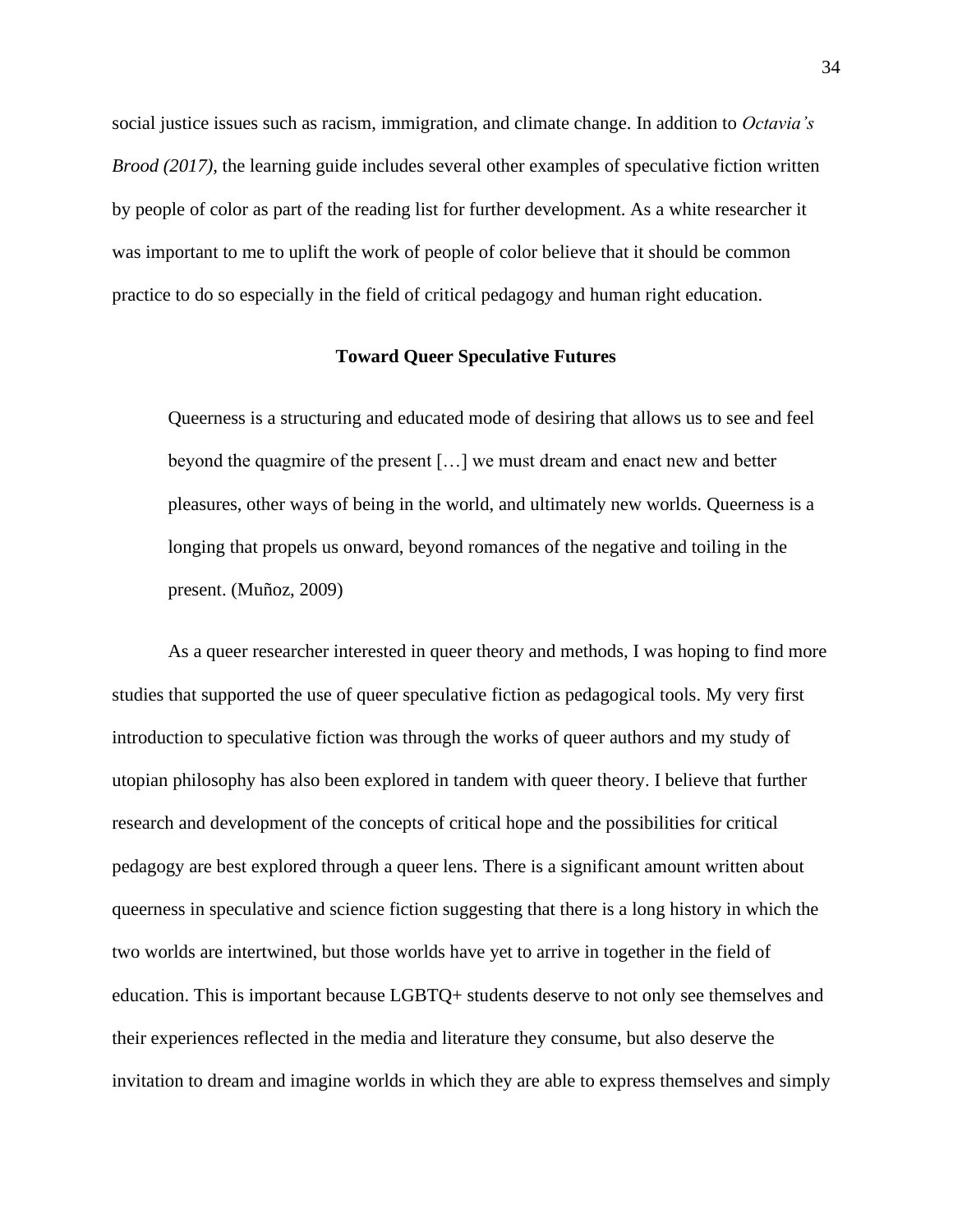exist in new and expansive ways. The gap in the research about speculative fiction and queer methods is probably a result of the fact that using speculative fiction in education is an emerging topic, and because focusing on the work of LGBTQ+ authors and developing curriculum for LGBTQ+ students can be difficult in the world of academia that is still plagued by cisheteronormativity, homophobia, and transphobia.

Although there are few examples of existing research, there exist a plethora of starting places of which to explore queer theory, utopian pedagogy, and speculative fiction together and discover the possibilities for education. José Esteban Muñoz, quoted above, is a scholar and author who writes about the intersections of race, gender, sexuality, and class through the lens of performance studies and the utopian imaginary. There are also several recent collections of speculative fiction by queer and trans authors such as *Transgendent 3: The Years Best Transgender Themed Speculative Fiction (2018)* which offer unique perspectives and approaches to the genre of speculative fiction that represent how important the act of imagining difference futures is for queer and trans people. Speculative fiction as a genre has always been a welcome home for storytellers interested in exploring non-normative expressions of gender and sexuality which serve as both critiques of normative ways of being but also as creatives examples of what the future could look like (Pearson, 2003). Further research and development into this topic also include uplifting queer and trans authors that use speculative fiction as a tool to express themselves and invite readers into their complex worlds. There is significant potential for research and curriculum development that goes beyond the inclusivity of queer and trans narratives and recognizes the educational value of these stories.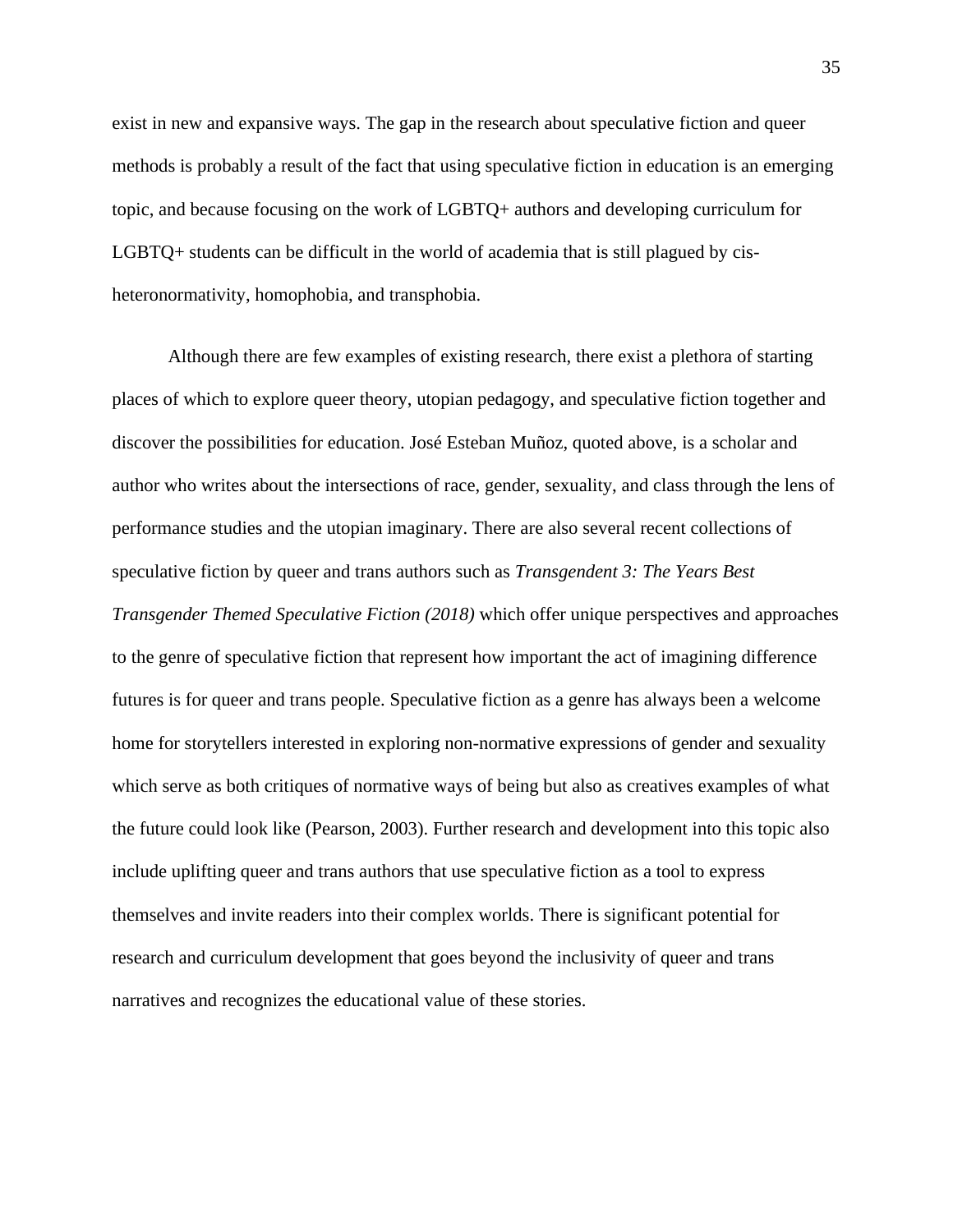#### **REFERENCES**

- Boal, A. (2002). *Games for Actors and Non-Actors* (2nd ed.). Routledge.
- Boaz, C. (2020). How speculative fiction can teach about gender and power in international politics: A Pedagogical Overview. *International Studies Perspectives*, *21(3)*, 240–257.

<https://doi.org/10.1093/isp/ekz020>

- Burnett, J.Y. (2019). "Isn't realist fiction enough?": On African speculative fiction. *Mosaic: An Interdisciplinary Critical Journal*, *52*(3). <https://www.muse.jhu.edu/article/733368>
- Caldas, B. (2020). The Boal-Freire nexus: Rehearsing praxis, imagining liberation in bilingual teacher education. *L2 Journal*, *12*(2), 55–71. <https://doi.org/10.5070/L212245926>
- Carrington, A.M. (2016). *Speculative Blackness: The Future of Race in Science Fiction*. University Of Minnesota Press.
- Coté, M., Day, R., Peuter G. (2007). Introduction. In *Utopian Pedagogy: Radical Experiments Against Neoliberal Globalization* (pp. 21–24). University of Toronto Press. <https://doi.org/10.1080/10714410701291129>
- Doyle, J. (2020). Creative communication approaches to youth climate engagement: Using speculative fiction and participatory play to facilitate young people's multidimensional engagement with climate change. *International Journal of Communication*, *14*, 2749–2772. <https://ijoc.org/index.php/ijoc/article/view/14003>
- Duncan-Andrade, J. M.R. (2009). Note to Educators: Hope Required When Growing Roses in Concrete. *Harvard Educational Review*, *79*(2).
- Firth, R. (2013). Toward a critical utopian and pedagogical methodology. *Review of Education, Pedagogy, and Cultural Studies*, *35*(4). <https://doi.org/10.1080/10714413.2013.819721>

Freire, P. (1970). *Pedagogy of the Oppressed*. Herder and Herder.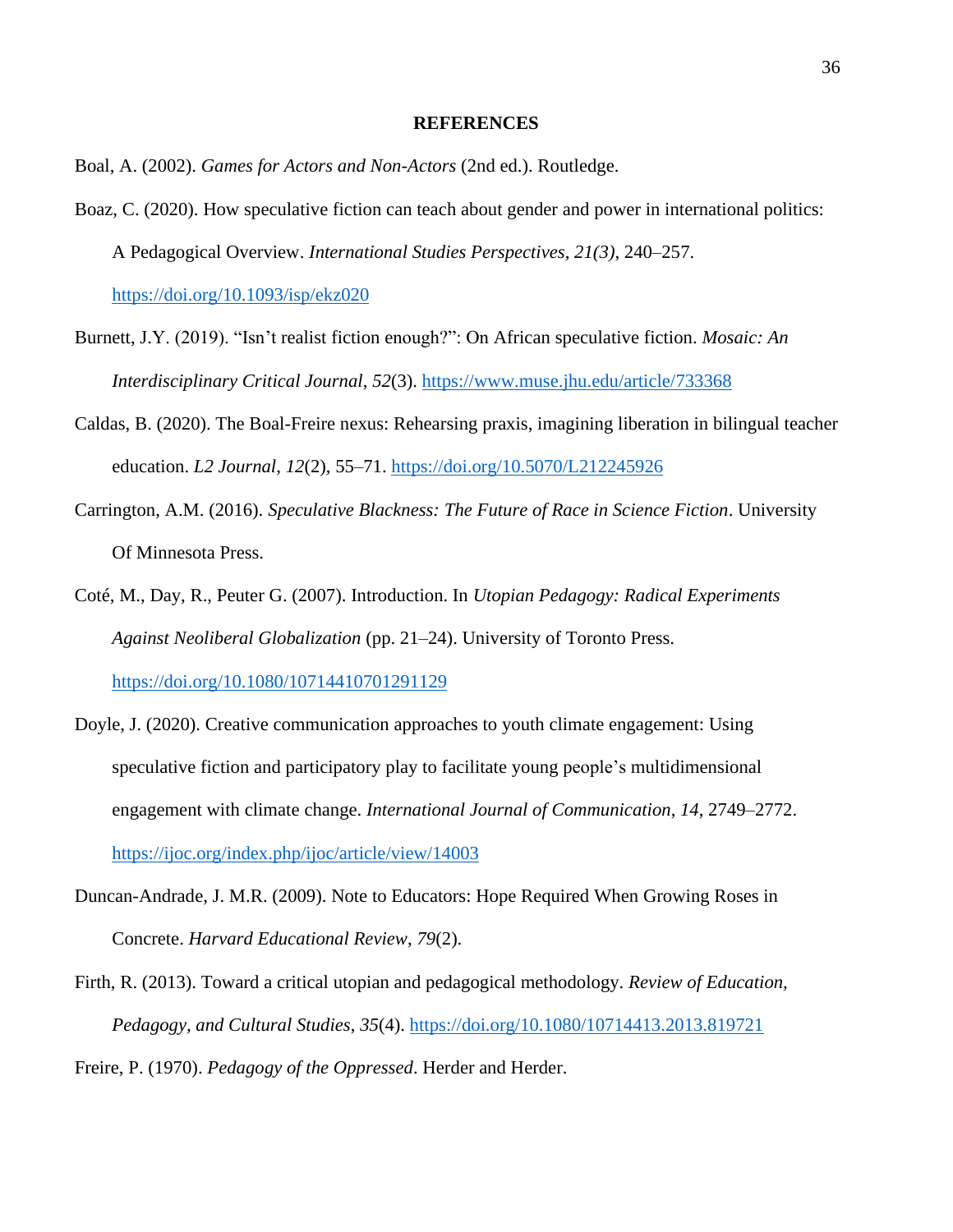Freire, P., 1921-1997. (2004). *Pedagogy of Indignation*. Boulder : Paradigm Publishers.

Ginwright, S. (2016). *Hope and Healing in Urban Education*. Routledge.

Giroux, H. (2007). Utopian Thinking in Dangerous Times: Critical Pedagogy and the Project of Educated Hope. In *Utopian Pedagogy: Radical Experiments Against Neoliberal Globalization* (pp. 25–42). University of Toronto Press.

hooks, b. (2003). *Teaching Community: A Pedagogy of Hope*. Routledge.

- Howard, L.A. (2019). Performance, pedagogy, potential: Utopian performance as community-based education. *Michigan Journal of Community Service Learning*, *25(1)*, 5–17.
- Imarisha, W., Brown, A.M., Thomas, S. R., (Eds.). (2015). *Octavia's Brood: Science Fiction Stories from Social Justice Movements*. A.K. Press.
- Imarisha, W. (2017). The Fictions and Futures of Transformative Justice: A conversation with the authors of Octavia's Brood. *The New Inquiry*. [https://thenewinquiry.com/the-fictions-and](https://thenewinquiry.com/the-fictions-and-futures-of-transformative-justice/)[futures-of-transformative-justice/](https://thenewinquiry.com/the-fictions-and-futures-of-transformative-justice/)

Kelley, R. D.G. (2002). *Freedom Dreams: The Black Radical Imagination*. Beacon Press.

- Lai, L. (2020). Familiarizing Grist Village: Why I write speculative fiction. *Canadian Literature*, *240*, 19–40.
- Muñoz, J.E. (2009). *Cruising Utopia: The Then and There of Queer Futurity*. New York University Press.
- Oziewicz, M. (2017). Speculative Fiction. *Oxford Research Encyclopedias, Literature*.
- Pearson, W. (2003). Science Fiction and Queer Theory. In E. James & F. Mendlesohn (Eds.). In *The Cambridge Companion to Science Fiction* (pp. 149–160). Cambridge University Press. <http://doi.org/10.1017/CCOL0521816262.011>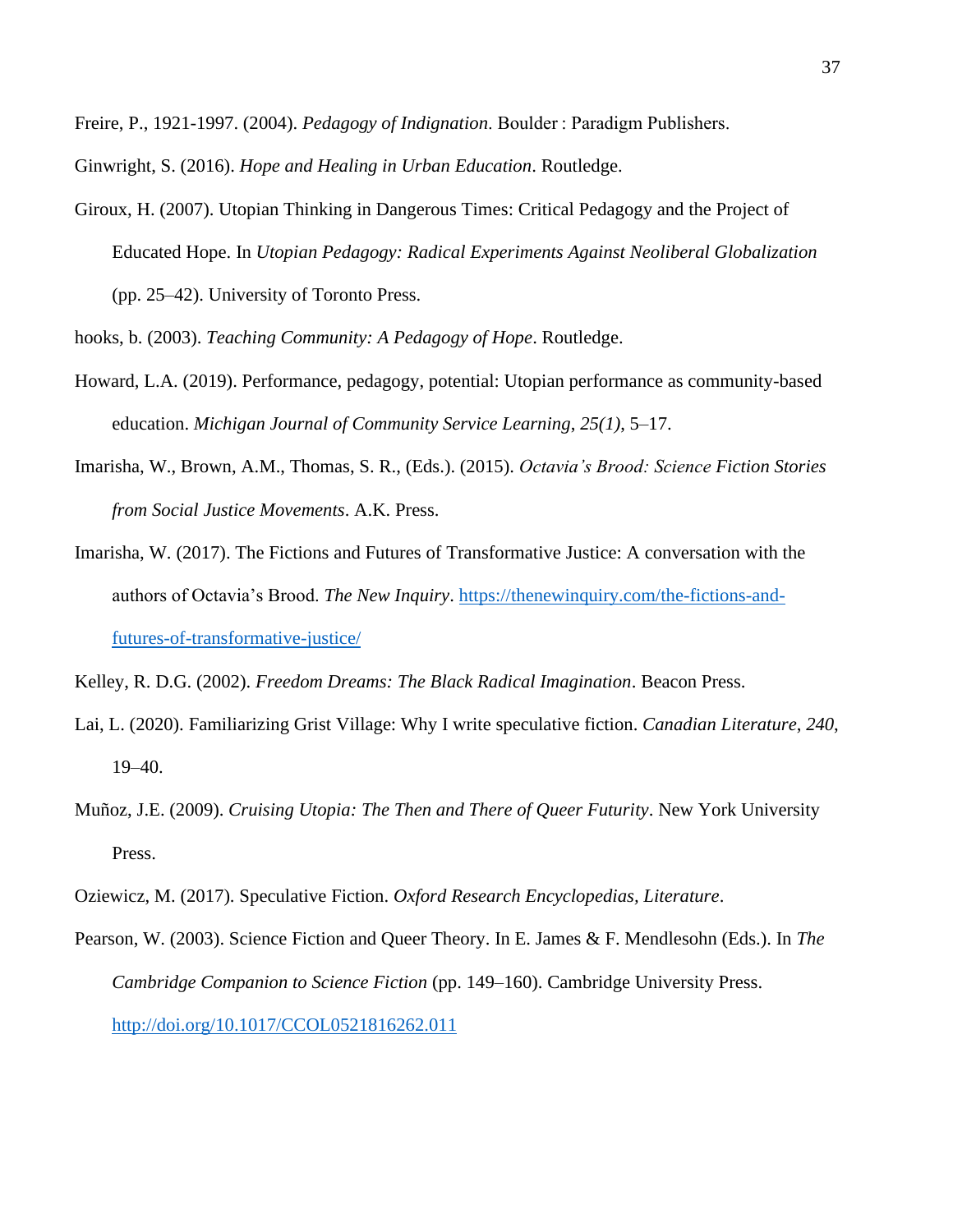- Toliver, S.R. (2020). Can I get a witness? Speculative fiction as testimony and counterstory. *Journal of Literacy Research*, *52*(4), 507–529.<https://doi.org/10.1177/1086296X20966362>
- Truman, S.E. (2019). SF! Haraway's situated feminisms and speculative fabulations in English class. *Studies in Philosophical Education*, *38*, 31–42.<https://doi.org/10.1007/s11217-018-9632-5>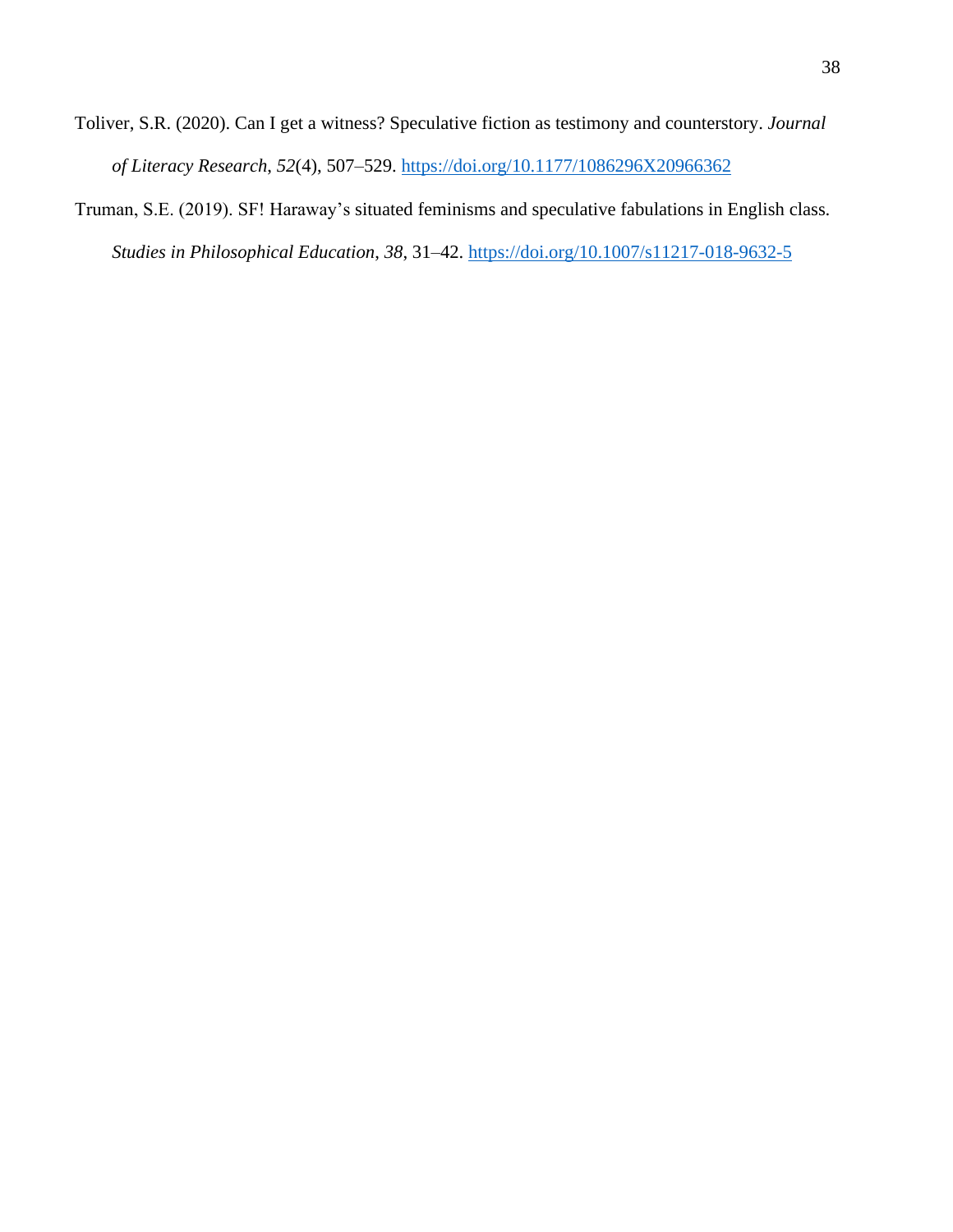## **APPENDIX**

# **Lesson 1**

# Intro to Speculative Fiction: Far Away but Familiar Worlds

Materials: Dani McClain. (2015). Homing Instinct. In Octavia's Brood: Science fiction stories from social justice movements (pp. 239–247). A.K. Press.

This story was written by Dani McClain, a Black woman and an author and journalist. McClain writes about race, reproductive health, and motherhood. This story is a part of the collection *Octavia's Brood: Science Fiction Stories from Social Justice Movements* and follows a character who is struggling with the decision of whether to follow a law they believe is immoral.

The story is set in Oakland, California but the year is not specified. Climate change, government orders, travel laws, and questions about citizenship, individual responsibility and the definition of the word "home" are explored.

Learning Goals:

- Identify the ways that the author uses a fictional scenario to explore complex feelings about the world they live in.
- Identify literary devices and strategies that the author uses to build the setting of the story.
- Practice classroom discussion that acknowledges different interpretations of texts and the ways that different people can connect or relate to stories in different ways.
- Connect themes to lived experiences.
- Imagine the future beyond the story.

# Definitions:

Speculative Fiction: like science fiction, "a broad literary genre encompassing any fiction with supernatural, fantastical, or futuristic elements" (Dictionary.com)

Visionary Fiction: science fiction that has "relevance toward building new, freer worlds from the mainstream strain of science fiction, which most often reinforces dominant narratives of power" (Imarisha, 2015, p.4)

# Activity:

Introduce students to the genre of speculative fiction by sharing a definition and asking students to share some of their favorite examples of speculative fiction or science fiction/fantasy from popular culture. Examples could include books, movies and TV shows with fictional settings and characters

Read "Homing Instinct" by Dani McClain; text may be read aloud in class by the teacher or students or may be assigned as homework to be read independently.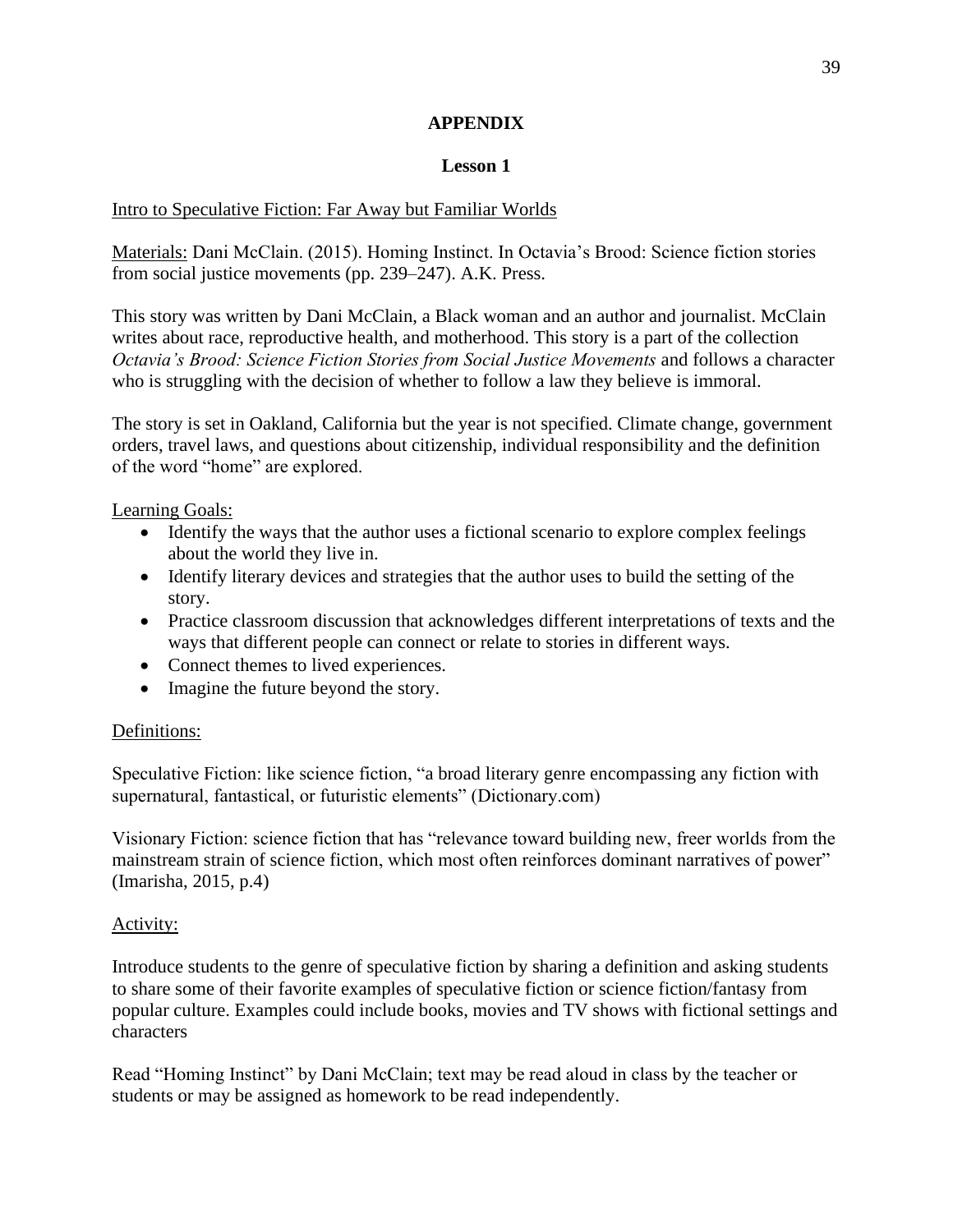In class, allow students 5-10 minutes to free write about their initial reactions to the text.

Open the conversation to the group and discuss the following questions as well as any other thoughts and feelings that came up. Emphasis should be placed on the idea that texts can be interpreted in many ways and that everyone will relate to the story differently depending on their experience.

## Discussion Questions:

Who is the main character in this story?

- 1. When does the story take place? If unsure, guess based on clues from the story.
- 2. What choices and ethical dilemmas is the main character faced with?
- 3. What was the "reposition order" mentioned in the story?
- 4. What similarities are there between the order to "reposition" order and the government orders you have experienced such as the "stay at home" order?
- 5. Does this reality seem realistic or unrealistic? Why or why not?
- 6. The main characters struggle with their definitions of "home" how would your definition of "home" affect your decisions if you were in a similar situation?
- 7. Does the main character express hope for the future? If so, how?

## Reflection for Teachers:

This story touches on themes that students should be familiar with as they have been navigating living through the multiple pandemics of public health crisis, climate change, and structural racism. This story may also affect students who have experiences with immigration, or who come from multicultural families.

- 1. What were the major themes that were brought up by students?
- 2. What aspects of the story did students relate to their own experience?
- 3. How were student's definitions of home different?
- 4. How does this conversation further inform or change your understanding of students' lives?
- 5. How can this conversation influence your pedagogical approach in the future?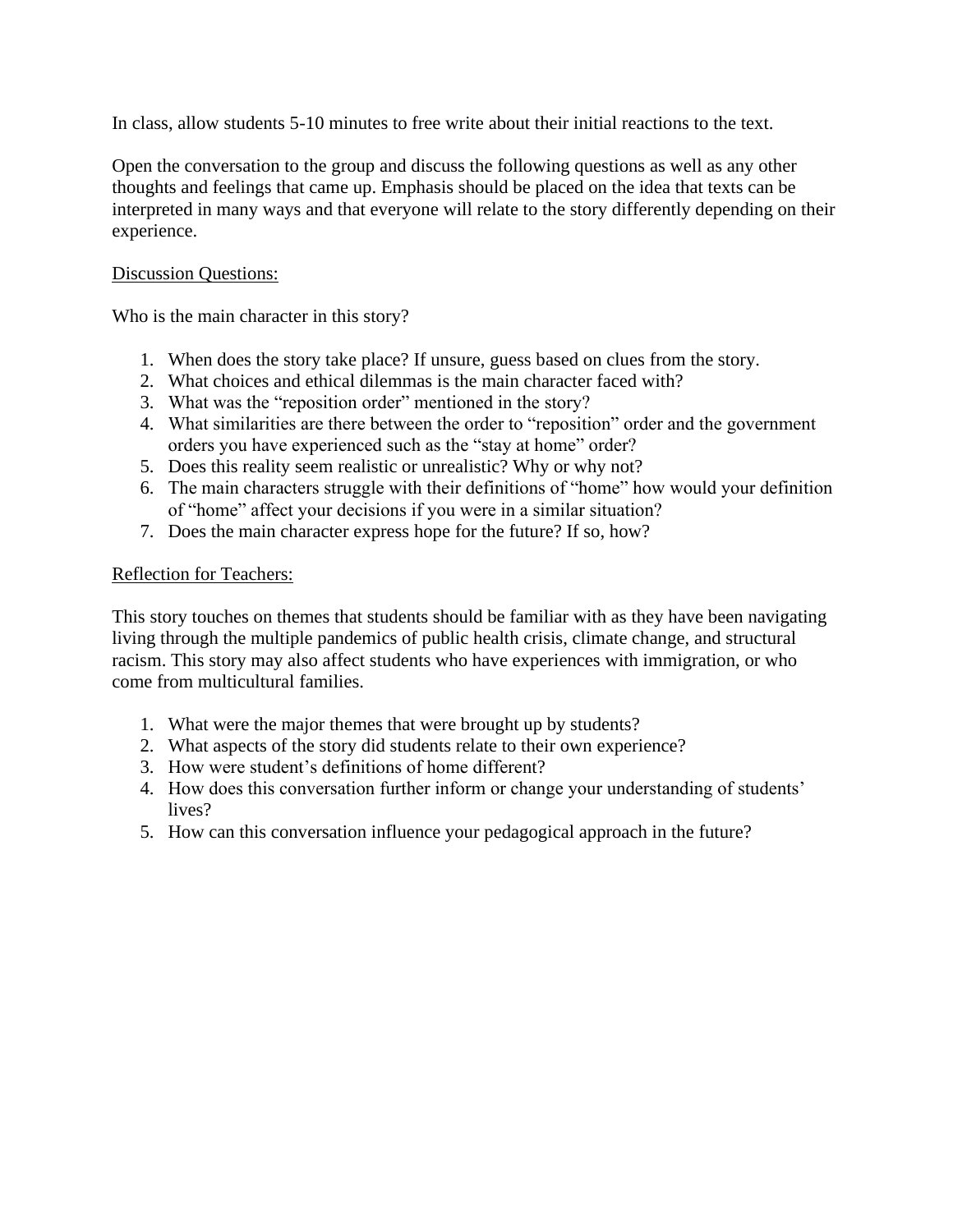# **Lesson 2**

## Writing Like a Time Traveler: Letters from the Future

Materials: Gumbs, A.P. (2015). Evidence. In *Octavia's Brood: Science fiction stories from social justice movements* (pp. 33–41). A.K. Press.

This work of fiction was written by Alexis Pauline Gumbs who describes herself as "a Queer Black Troublemaker and Black Feminist Love Evangelist and an aspirational cousin to all sentient beings." She is a poet, writer, scholar, and researcher who has been involved in numerous projects centered around Black feminism, revolutionary love, and the work of Audre Lorde [\(https://www.alexispauline.com/about\)](https://www.alexispauline.com/about).

This work is a collection of letters, poems, and fictional research logs from the past, present, near future and distant future from the perspective of the author and from the perspective of future kin. The "artifacts" reflect the author's feelings about the present, as well as her hopes and fears about the future, articulated through the practice of letter writing. Gumbs explores the themes of healing trauma, community care, family, and liberation.

This lesson combines reading and writing by introducing students to a unique format of speculative fiction and gives them the opportunity to experiment with their own writing. This activity requires students to reflect on their feelings about the present and hopes and fears about the future just as Alexis Pauline Gumbs does in her writing.

# Learning Goals:

- Identify the ways that the author uses a fictional scenario to explore complex feelings about the past, present, and future.
- Identify literary devices and strategies that the author uses to build the setting each period.
- Practice classroom discussion that acknowledges different interpretations of texts and the ways that different people can connect or relate to stories in different ways.
- Connect themes to lived experiences.
- Imagine the future beyond the story.
- Practice writing fiction from different perspectives.

## Activity:

Introduce students to the text by sharing background about the author and the format of the text, emphasizing that fiction can include imaginary letters and artifacts to tell a story.

Invite students to read the text independently as homework. In class, read the introduction, Exhibit B and Exhibit E aloud, with a new volunteer reading each section. Pausing in between each section to discuss.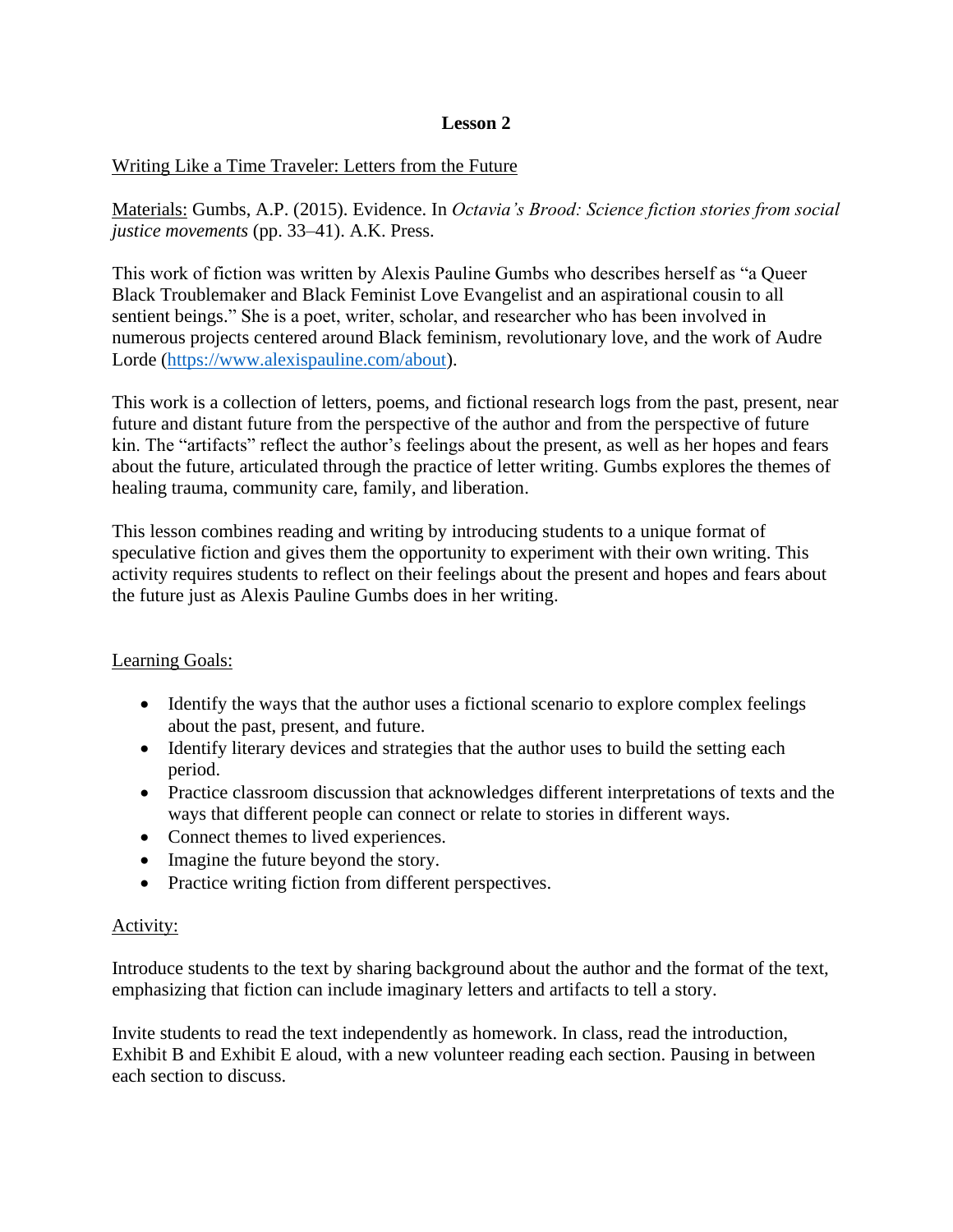Consider the following discussion questions.

## Discussion Questions:

# RE: Exhibit B

This letter is written from the perspective of Alexis's 12-year-old kin from five generations in the future, Alandrix. They are writing to ask questions about what life was like for Alexis and to share about how things have changed and how they live

- 1. What questions does Alandrix have for their ancestor?
- 2. How does Alandrix describe the world that they live in? What has changed?
- 3. Does the way that the future is described imply that the author has a more positive or negative view of the future?

# RE: Exhibit E

This letter is written to Alexis in the present-day (Lexi), by herself in the future (Lex). Instead of being curious about the past, this person is aware of what life was like for the person she is writing to because she lived through it herself. This letter is meant to inform her past self about the ways that life has changed, and to offer words of support.

- 1. What has changed in the future that Lex describes?
- 2. Lex seeks to validate the feelings that her younger self is experiencing; what are those feelings?
- 3. Lex offers words of affirmation to her younger self; what kinds of things is she proud of?
- 4. Do you think that the author has a more positive or negative view of the future? Why or why not?

Introduce writing exercise: This exercise requires students to write two short letters. The first, from the perspective of their imaginary kin from many generations in the future, addressed to themselves in the present day. The second letter should be written from the perspective of the student at some point in the future but within their lifetime, also addressed to themselves in the present day.

Be aware this exercise could bring up complicated feelings with regards to race, gender, sexuality, economic status, citizenship, colonization, family, climate change, aging and death. It is common for students to feel a mixture of hopeful and fearful feelings about the future and these reactions are appropriate given the challenges that they may be facing today.

# Writing Prompt #1: A Letter from the Distant Future

Write a letter to yourself from the perspective of an imaginary kin in the future. This person could be a relative or an unrelated character that seeks to reconnect with the past. This future may be hopeful, fearful, or a mixture of the two and can be as realistic or imaginative as the writer chooses. Think about the following questions as you write: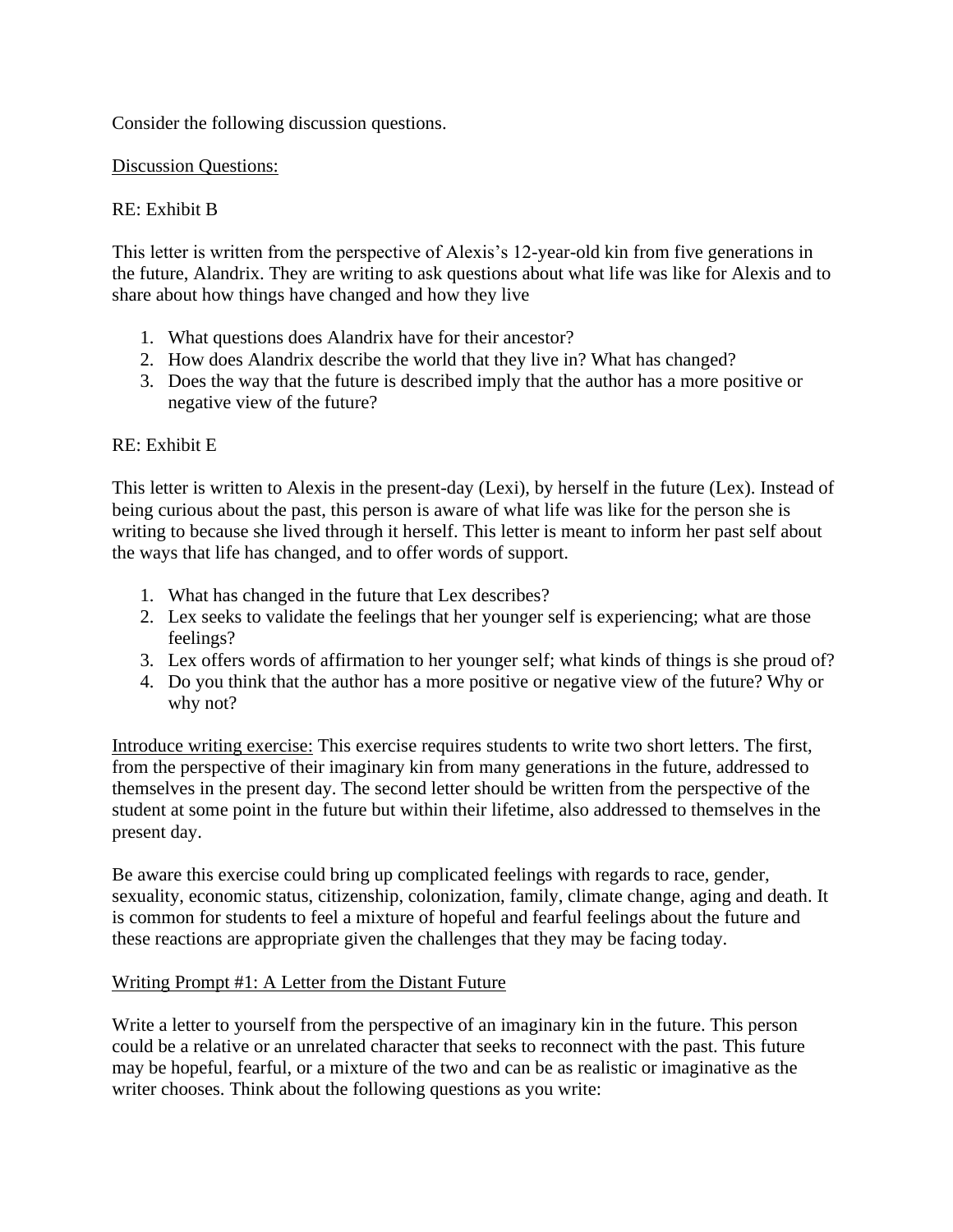- **Who?** Who is the author of the letter? Imagine what name they are called, what they look like, how they dress, how old they are, and what kinds of interests they have.
- **When?** How far in the future does this person live? Should be at least five generations or more.
- **Where?** Where does this person live? Do they live on Earth or another planet? Another universe? What does it look like?
- **What?** What has changed in the time in between your life and this person's life? What does society look like? What kind of political/economic/cultural systems are in place? What kind of technology is available? What solutions have been used to address current or future problems?
- **Why?** Why does this person want to reconnect with you? Is it to offer hope or to warn about a dangerous future? What questions would they have for you about how you live today?

# Writing Prompt #2: A Letter from the Near Future

Write a letter to your current self from the perspective of your future self- maybe 20-50 years from now. The future described may be hopeful, fearful, or a mixture of the two and can be as realistic or imaginative as the writer chooses. Think about the following questions when you write:

- What do you look like in the future? What kind of clothes are you and other wearing?
- What does your life look like?
- How has life changed for your friends and family?
- How has life changed for society?
- How has the planet changed?
- What solutions have been used to address current or future problems?
- What words of support or advice do you have for your current self?

# Reflection for Teachers:

This exercise is meant to give students the opportunity to practice imagining the future both as it could be in their own lives and in the lives of those who will come after us. This is a powerful and reflective thought experiment and may come more naturally to some students than others, notice and affirm students that may struggle or be hesitant to use their imagination by reminding them that there are no wrong answers and that there are infinite possibilities. Notice whether students tend to develop "realistic" ideas or more fantastical ideas about the future, as well has how salient their identities are in the worlds/characters they create.

- 1. What themes or current events seem to be influencing students' hopes/fears about the future?
- 2. How does this conversation further inform or change your understanding of students' lives?
- 3. How can this conversation influence your pedagogical approach in the future?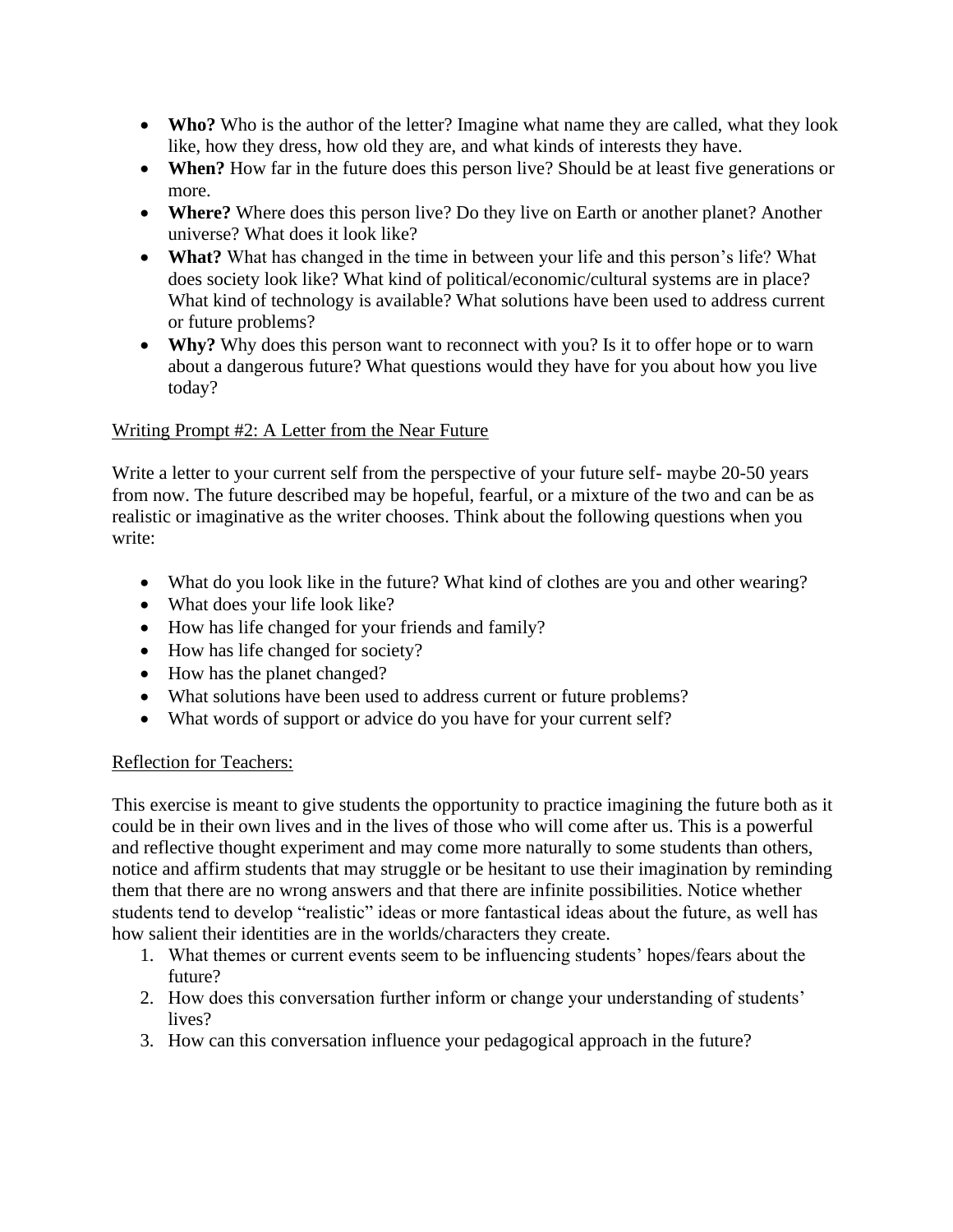# **Lesson 3**

# What's in my Bag? Found Artifacts from the Future

Materials: Letters from Writing Prompt #1, 3 found objects or personal objects from home

# Learning Goals:

- Continue the process of character and world-building with props.
- Practice using imagination by assigning alternative uses/meanings to objects.
- Practice storytelling and public speaking by sharing writing with others.
- Practice radical witnessing by listening to the stories of others

# Activity:

# Part 1: Object Collection

Original activity from *Games for Actors and Non-Actors* by Augusto Boal (2002, p.160):

The found object: "The members of the group are asked to bring in five objects each, objects which have been used. They all then place their objects around the space. Once all the objects have been positioned, the group analyses the relationships between the objects, why they have been placed where, what the connections between the different groups of objects are, whether there are 'families' of objects, what meanings we project on to the objects." The object transformed: "the participants change their meaning by using them differently or in different contexts"

# Modified Version:

Invite students to bring in 3 personal objects or everyday items and think of how they would be used differently in the future or how their meaning/significance may change in the future. Students will connect these objects to the fictional future character in the letter they wrote for Writing Prompt #2 by assigning alternate uses or significance to them.

Ask students to think about what kinds of tools, accessories, artifacts etc. would their characters carry with them? Items should be small enough to fit in a backpack and not go against school safety rules. When choosing items, think of cultural significance, family heirlooms, new styles, technology, energy, currency etc. Examples: rocks/crystals, fashion items, technology, jewelry, photos, and books.

Start this conversation in class and give students the opportunity to brainstorm by finding examples of objects in the classroom and assigning a futuristic use for them together.

# Part 2: Storytelling as Performance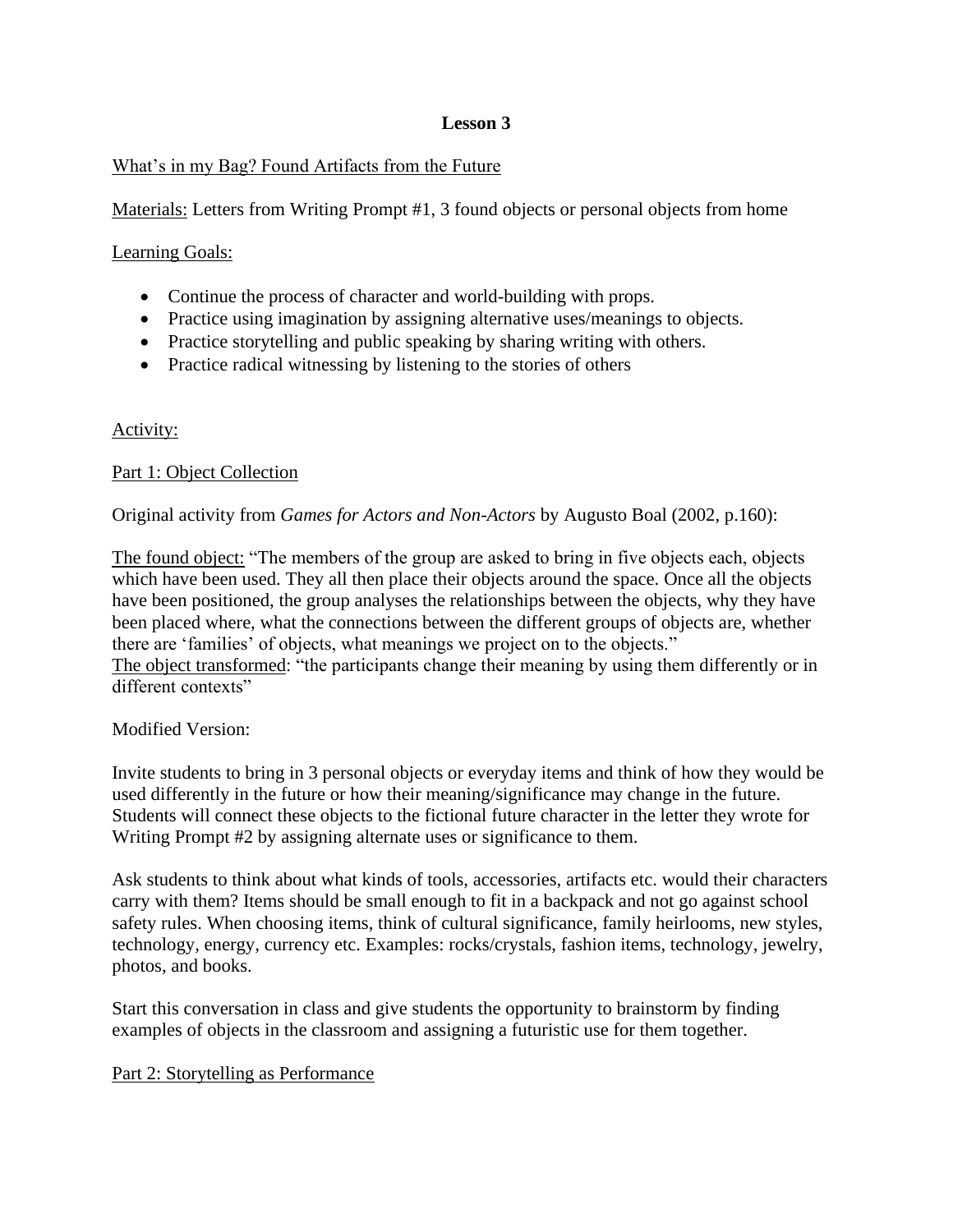Teachers may decide whether to break students up into small groups or remain in a large group for the final storytelling portion.

Students will take turns reading their letters from Writing Prompt #2 aloud to the class/small group and showing the items that they brought and explaining their significance. Students may also dress up for this reading if desired.

Encourage students to practice active listening and to give each other feedback on their ideas while reinforcing the idea that everyone's version of the future will be different and that there are no right or wrong interpretations.

Option for feedback and appreciation: Assign each student 2 other students from the class at random to write "reviews" on notecards specifying what the listener enjoyed about the story/performance. If students are comfortable speaking this may also be done orally following each performance.

## **Conclusion and Reflection**

Conclusion and reflection will look differently depending on the group of students. Options for reflection may include:

- Written reflections via classroom free write about the experience
- Class-wide discussion about the experience
- Anonymous post-its with a few words about the experience
- One-one-one check ins about the experience

Questions for Student Reflection:

- 1. What was your favorite part of this experience?
- 2. What was the most challenging part of this experience?
- 3. What was one thing that surprised you from your experience writing, performing, or listening to others?

Questions for Teacher Reflection:

- 1. What was your favorite part of this experience?
- 2. What was the most challenging part of this experience?
- 3. What was one thing that surprised you from your experience reading, listening to, and observing students engage with these lessons?
- 4. Were students eager or hesitant to use their imaginations or express themselves?
- 5. Did the classroom environment support or limit student engagement? How?
- 6. How will your students' responses to the lessons influence your approach to teaching?
- 7. What other areas of your future curriculum could benefit from integrated arts or speculative fiction?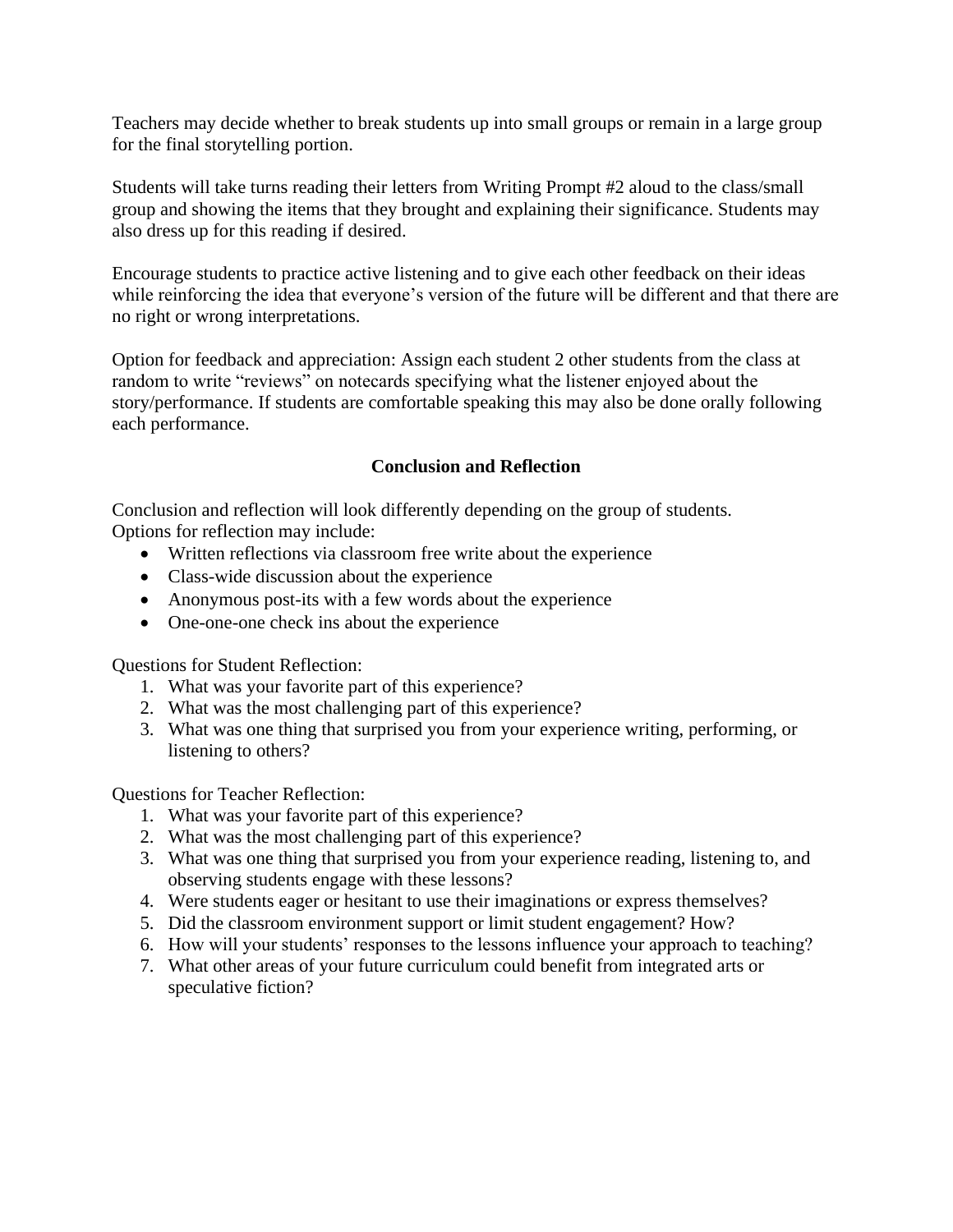## **YA and Adult Speculative Fiction Recommendations**

- Adeyemi, T. (2018). *Children of Blood and Bone (Legacy of Orïsha #1)*. Henry Holt Company.
- Anders, C.J., Arimah, L.N. & Yu, C. (2019). *A People's Future of the United States*. One World.
- Blutler, O. (n.d.). *Kindred: A Graphic Novel Adaptation*. Harry N. Abrams.
- Burton, L. (2019). *New Suns: Original Speculative Fiction by People of Color*. Solaris.
- Butler, O. (1993). *Parable of the Sower*. Four Walls Eight Windows.
- Butler, O. (1998). *Parable of the Talents*. Seven Stories Press.
- Dillon, G.L. (2012). *Walking the Clouds: An Anthology of Indigenous Science Fiction*. University of Arizona Press.
- Emezi, A. (2019). *Pet*. Make Me a World.
- Hopkinson, N. & Mehan, U. (Ed.). (2004). *So Long Been Dreaming: Postcolonial Science Fiction & Fantasy*. Arsenal Pulp Press.
- Jemisin, N.K. (2015). *The Fifth Season*. Orbit.
- Jemisin, N.K. (2018). *How Long 'til Black Future Month?* Orbit Books.
- Le Guin, U.K. (1994). *The Dispossessed*. Harper Voyager.
- Takács, B. (Ed.). (2017). *Transcendent 2: The Year's Best Transgender Speculative Fiction*. Lethe Press.
- Takács, B. (Ed.). (2018). *Transcendent 3: The Year's Best Transgender Speculative Fiction*. Lethe Press.
- Thomas, S.R. (2001). *Dark Matter: A Century of Speculative Fiction from the African Diaspora*. Aspect.
- Whitehead, J. (Ed.). (2020). *Love After the End: An Anthology of Two-Spirit and Indigiqueer Speculative Fiction*. Arsenal Pulp Press.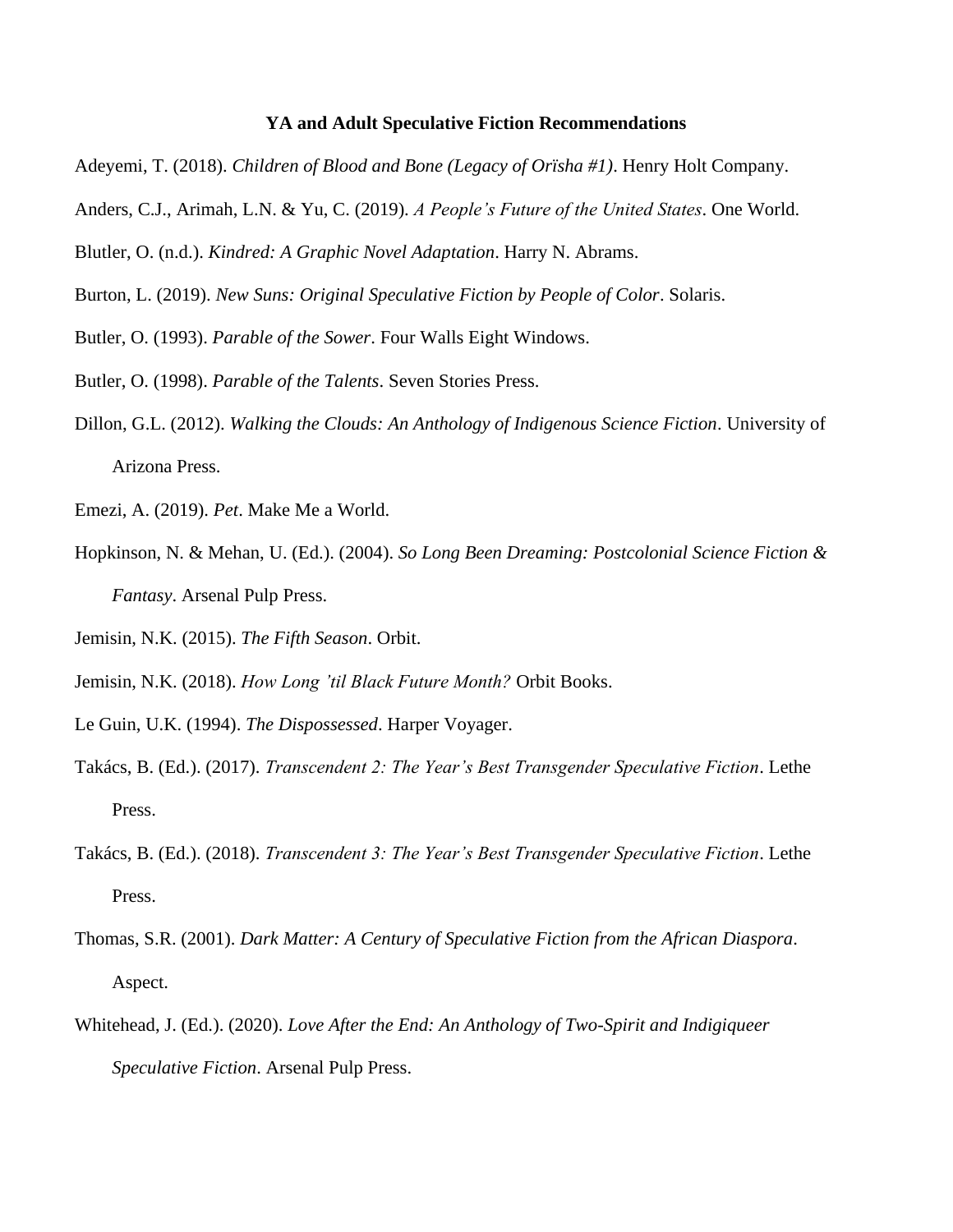#### **Resources for Further Development**

Campbell, E. & Rogers, C. (2019) *The Dark Fantastic: Emancipating the Imagination* [Syllabus] Indiana State University.

[https://docs.google.com/document/d/1jTJAkmc5OpjUuBDoJvMyAU\\_dsstYFBhlLBfCkuKiQsY](https://docs.google.com/document/d/1jTJAkmc5OpjUuBDoJvMyAU_dsstYFBhlLBfCkuKiQsY/edit) [/edit](https://docs.google.com/document/d/1jTJAkmc5OpjUuBDoJvMyAU_dsstYFBhlLBfCkuKiQsY/edit)

- Connolly, Emma (2020) *The Superhero Self: Speculative Fiction for Identity Development and Social Change* [Syllabus] D. Newlin Fell School [https://theteachersinstitute.org/curriculum\\_unit/the-superhero-self-speculative-fiction-for](https://theteachersinstitute.org/curriculum_unit/the-superhero-self-speculative-fiction-for-identity-development-and-social-change/)[identity-development-and-social-change/](https://theteachersinstitute.org/curriculum_unit/the-superhero-self-speculative-fiction-for-identity-development-and-social-change/)
- Rowe, D.D., Rudnick, J.J. & White, L. (2020). Images of identity: Performing power and intersectionality. *Communication Teacher*, *34*(4), 312–319. <https://doi.org/10.1080/17404622.2019.1690156>
- Toliver, S.R. (2020). Can I get a witness? Speculative fiction as testimony and counterstory. *Journal of Literacy Research*, *52*(4), 507–529.<https://doi.org/10.1177/1086296X20966362>
- Truman, S.E. (2019). SF! Haraway's situated feminisms and speculative fabulations in English class. *Studies in Philosophical Education*, *38*, 31–42.<https://doi.org/10.1007/s11217-018-9632-5>
- Volin, K. (2020) *Our New Mythologies Speculative Fiction Unit* [Syllabus] Greenberg [https://theteachersinstitute.org/curriculum\\_unit/our-new-mythologies-speculative-fiction-unit/](https://theteachersinstitute.org/curriculum_unit/our-new-mythologies-speculative-fiction-unit/)
- Wood, V. (2020) "Take Root Among the Stars" A Speculative Curriculum for Fifth Grade [Syllabus] Henry C. Lea Elementary School

[https://theteachersinstitute.org/curriculum\\_unit/take-root-among-the-stars-a-speculative](https://theteachersinstitute.org/curriculum_unit/take-root-among-the-stars-a-speculative-curriculum-unit-for-fifth-grade/)[curriculum-unit-for-fifth-grade/](https://theteachersinstitute.org/curriculum_unit/take-root-among-the-stars-a-speculative-curriculum-unit-for-fifth-grade/)